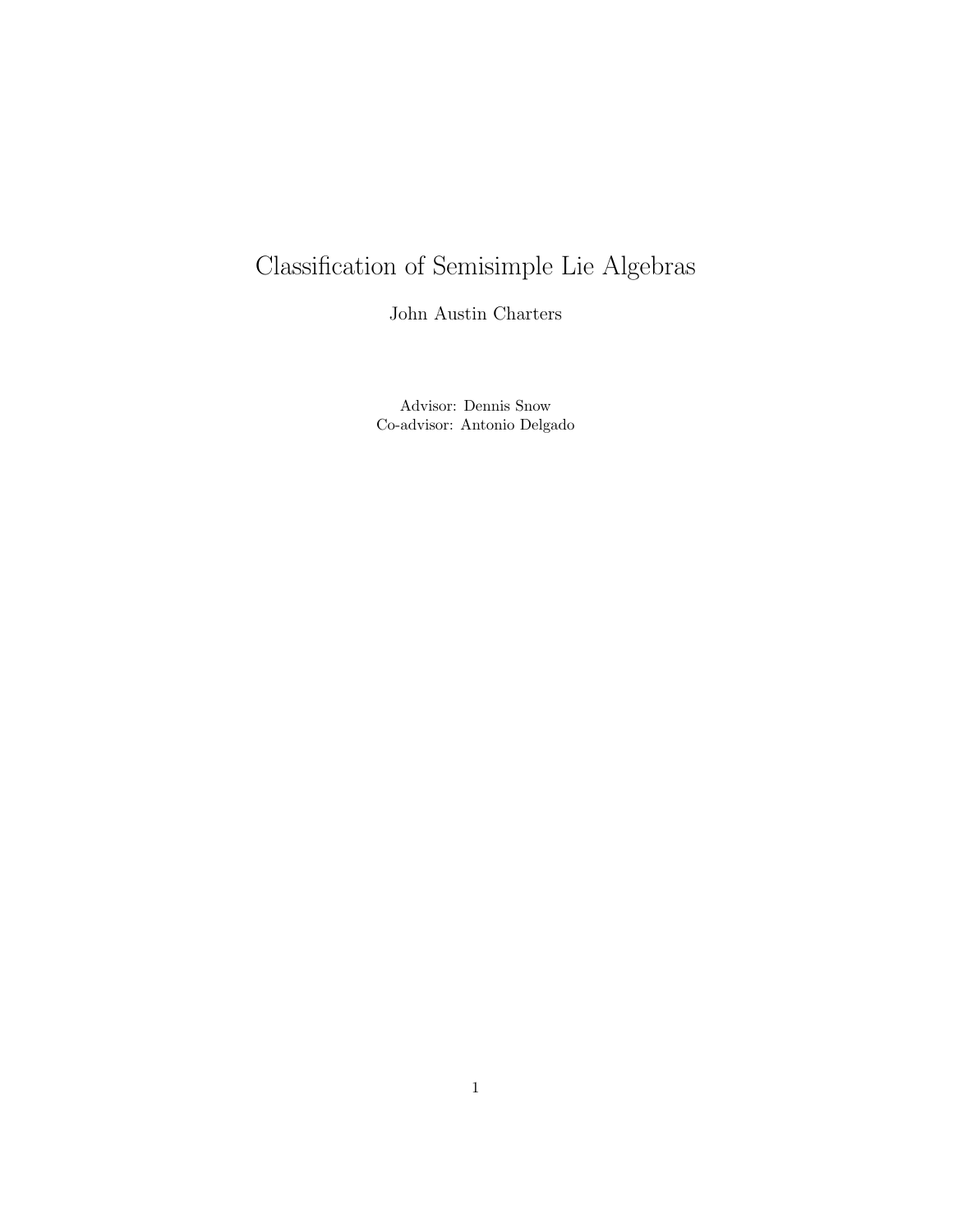## Contents

|          | 1 Introduction                                                                                                                  | 3              |
|----------|---------------------------------------------------------------------------------------------------------------------------------|----------------|
| $\bf{2}$ | Lie groups                                                                                                                      | 3              |
| 3        | Lie algebras<br>3.1<br>3.2                                                                                                      | 7<br>10<br>14  |
| 4        | Root spaces<br>Irreducible representations of $sl(2;\mathbb{C})$<br>4.1<br>4.2                                                  | 17<br>17<br>19 |
| 5.       | Root systems                                                                                                                    | 24<br>28       |
| 6        | An application to physics<br>6.1<br>6.2 Lorentz algebra $\ldots \ldots \ldots \ldots \ldots \ldots \ldots \ldots \ldots \ldots$ | 33<br>33<br>35 |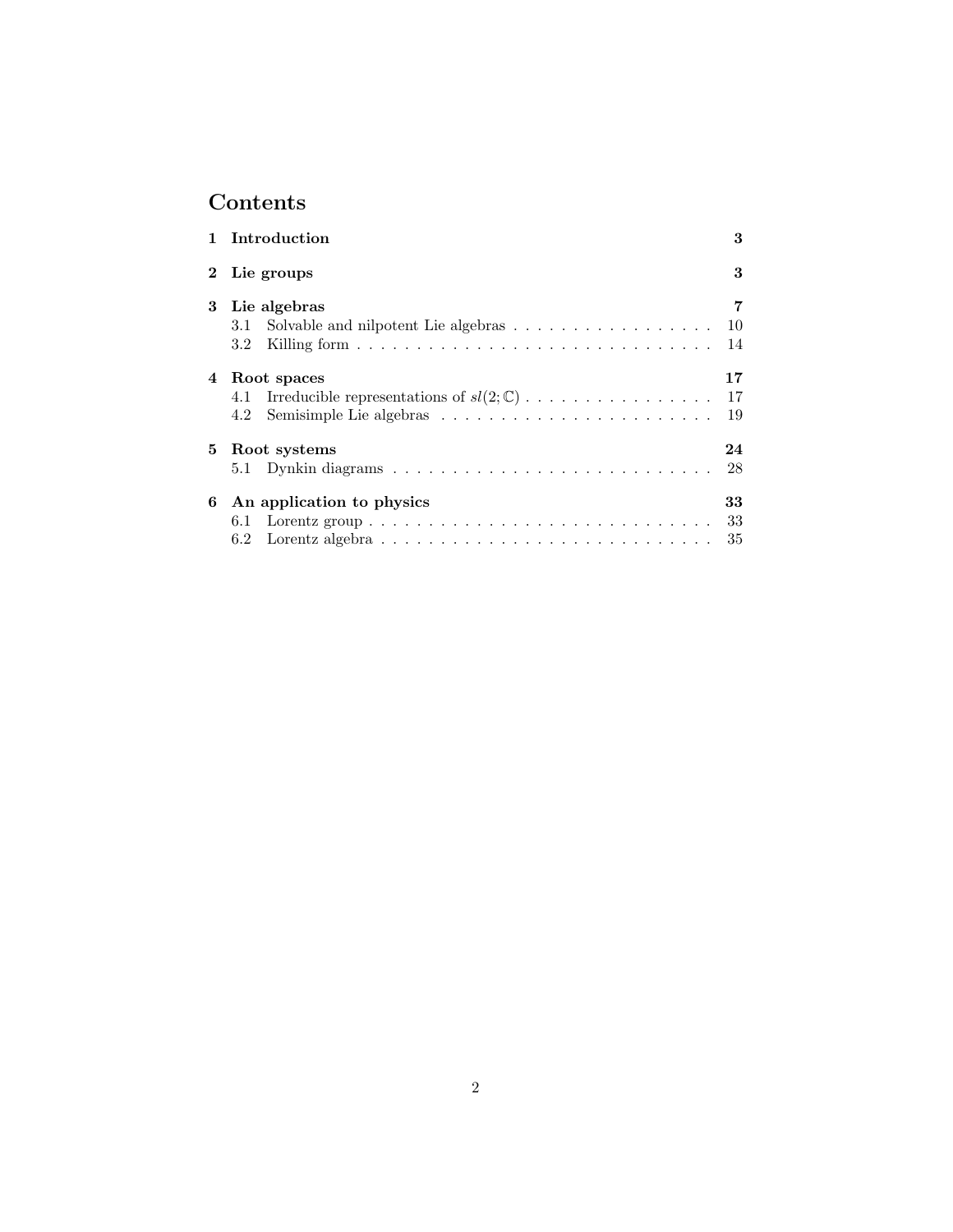## 1 Introduction

My thesis describes the theory of Lie groups and Lie algebras, named after the Norwegian mathematician Sophus Lie. Lie was interested in groups whose elements depend smoothly on continuous parameters. His work principally focused on transformation groups, differential equations, and differential geometry. I will focus instead on the algebraic theory.

The approach to learning more about Lie groups is to study the linearization of the group at the identity. Such a linearization is called the Lie algebra associated to the Lie group. It is far easier to analyze the algebra, as it takes the structure of a vector space. I will then explain what it means for a Lie algebra to contain a semisimple Lie algebra. The semisimple components are described using geometric structures called root systems, whose classification was completed by the French mathematician Elie Cartan. I will introduce root systems and describe the details of the classification. The principal result of my thesis is the list of diagrams on page 31.

The theory of continuous groups has many applications to physics and other areas of mathematics. I conclude with an introduction to the Lorentz group and the Lorentz algebra, which arise in physics.

## 2 Lie groups

Definition 1. A Lie group is a smooth manifold G endowed with a group structure, such that the group operation and the inverse map are smooth.

In general, Lie groups can be defined abstractly. For simplicity, we will only consider matrix Lie groups, which are Lie groups that can be expressed as matrices. Denote the set of  $n \times n$  matrices with complex entries by  $M(n;\mathbb{C})$ . The general linear group  $GL(n;\mathbb{C})$  is the subset of  $M(n;\mathbb{C})$  consisting of  $n \times n$ invertible matrices. That is,  $GL(n;\mathbb{C}) = \{X \in M(n;\mathbb{C}) : \det X \neq 0\}$ . To verify that  $GL(n;\mathbb{C})$  is a group, it follows from the identity det  $XY = \det X \det Y$ that  $GL(n;\mathbb{C})$  is closed under multiplication and inversion. Certainly  $GL(n;\mathbb{C})$ contains the identity, and matrix multiplication is always associative. Furthermore, the operations of multiplication and inversion are given by linear functions, so they are smooth. To see why  $GL(n;\mathbb{C})$  is also a manifold, first observe that the subset of matrices in  $M(n, \mathbb{C})$  with vanishing determinant is closed in  $M(n;\mathbb{C}) \simeq \mathbb{C}^{n^2}$ . This implies that  $GL(n;\mathbb{C})$  is open in  $M(n;\mathbb{C})$  and thus it inherits a manifold structure from  $\mathbb{C}^{n^2}$ . Therefore,  $GL(n;\mathbb{C})$  is a Lie group.

There is a powerful result that any closed subgroup of  $GL(n;\mathbb{C})$  is a manifold, hence a Lie group. For a proof, see [3]. So all of the matrix Lie groups we will consider are to be thought of as closed subgroups of  $GL(n;\mathbb{C})$ . For example, consider the special linear group  $SL(n;\mathbb{C})$ , defined as the subset  $\{X \in GL(n;\mathbb{C})$ : det  $X = 1$ . It is easy to verify that  $SL(n, \mathbb{C})$  is a group. Also,  $SL(n, \mathbb{C})$  is closed because the determinant is a continuous function, so any convergent sequence in  $SL(n;\mathbb{C})$  must converge inside  $SL(n;\mathbb{C})$ . Therefore,  $SL(n;\mathbb{C})$  is a matrix Lie group.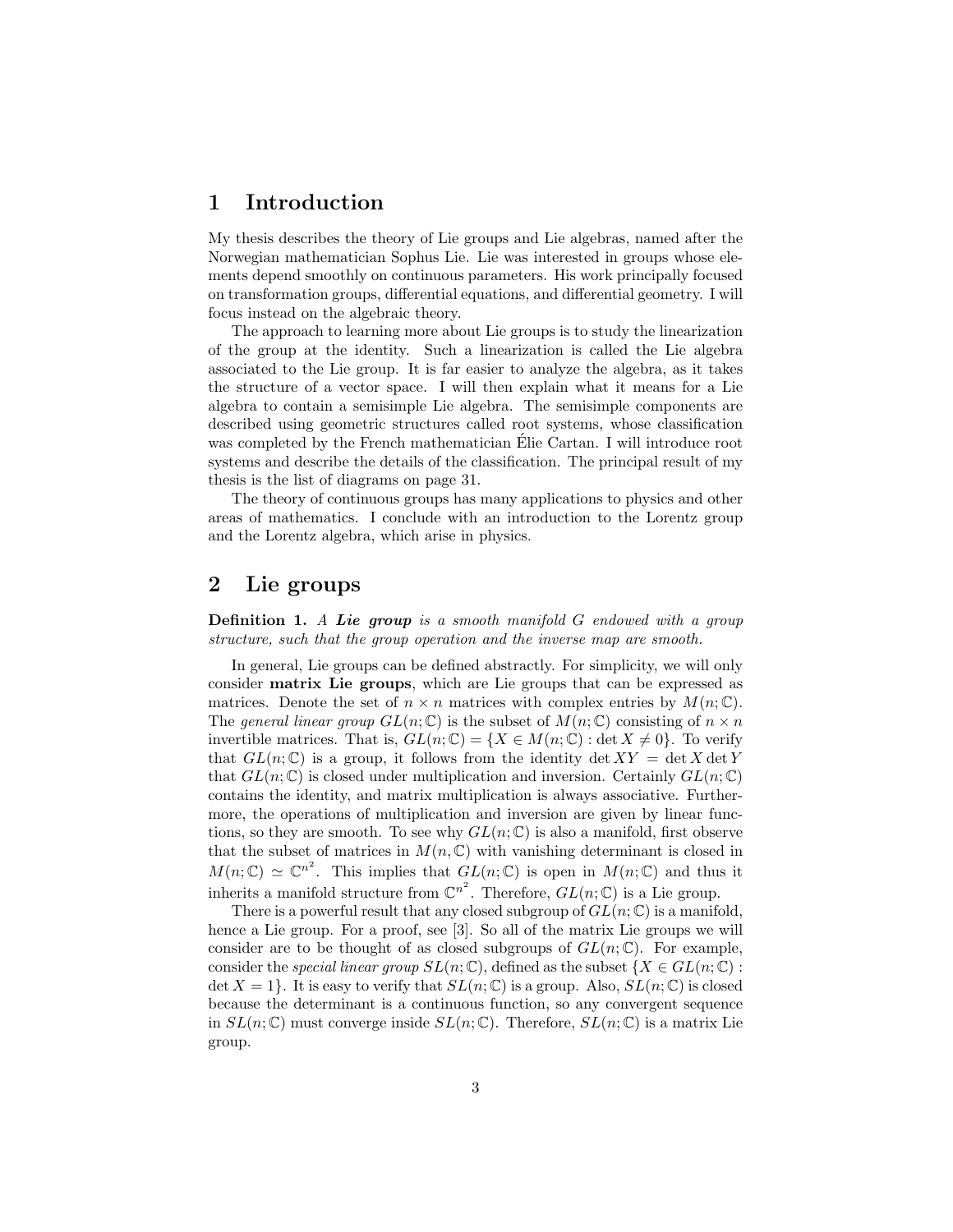Another example of a matrix Lie group is the *orthogonal group*  $O(n)$ , which is the set of real matrices that preserve the standard inner product on  $\mathbb{R}^n$ , hence preserving lengths and relative angles of vectors. This yields the condition  $O(n) = \{X \in GL(n;\mathbb{R}) : X^T = X^{-1}\}.$  Furthermore, the special orthogonal group  $SO(n)$  is the subset of  $O(n)$  with determinant unity, i.e.  $SO(n) = \{X \in$  $O(n)$ : det  $X = 1$ . It is a matrix Lie group. The group  $SO(3)$  is generated by the following  $3 \times 3$  matrices that rotate  $\mathbb{R}^3$  about the standard coordinate axes:

$$
R_1(\theta) = \begin{pmatrix} 1 & 0 & 0 \\ 0 & \cos \theta & -\sin \theta \\ 0 & \sin \theta & \cos \theta \end{pmatrix},
$$
  
\n
$$
R_2(\phi) = \begin{pmatrix} \cos \phi & 0 & \sin \phi \\ 0 & 1 & 0 \\ -\sin \phi & 0 & \cos \phi \end{pmatrix},
$$
  
\n
$$
R_3(\psi) = \begin{pmatrix} \cos \psi & -\sin \psi & 0 \\ \sin \psi & \cos \psi & 0 \\ 0 & 0 & 1 \end{pmatrix}.
$$

We would like to examine what  $SO(3)$  looks like near the identity. By expanding the rotation matrices up to first order only, say  $R_j(\theta) = I + i\theta\tau^j$ , we easily discover the following matrices

$$
\tau^1 = i \begin{pmatrix} 0 & 0 & 0 \\ 0 & 0 & 1 \\ 0 & -1 & 0 \end{pmatrix}, \quad \tau^2 = i \begin{pmatrix} 0 & 0 & -1 \\ 0 & 0 & 0 \\ 1 & 0 & 0 \end{pmatrix}, \quad \tau^3 = i \begin{pmatrix} 0 & 1 & 0 \\ -1 & 0 & 0 \\ 0 & 0 & 0 \end{pmatrix}.
$$

Let [X, Y] denote the **commutator**  $XY - YX$ . Then the  $\tau^{j}$  satisfy the commutation relation  $[\tau^i, \tau^j] = i\epsilon_{ijk}\tau^k$ . These matrices are called the *infinitesimal generators* of  $SO(3)$ , as they are said to generate the group as follows. For any  $n \times n$  matrix X, we define the **matrix exponential** of X as the power series

$$
e^X \equiv \sum_{k=0}^{\infty} \frac{X^k}{k!},\tag{1}
$$

which always converges entrywise. It is clear from the definition that the matrix exponential has the property that

$$
\frac{d}{dt}e^{tX} = Xe^{tX} = e^{tX}X,
$$

and in particular,

$$
\left. \frac{d}{dt} e^{tX} \right|_{t=0} = X. \tag{2}
$$

Remarkably, the matrix exponential of the infinitesimal generators of  $SO(3)$ recovers the rotation matrices:

$$
e^{i\theta \tau^j} = R_j(\theta). \tag{3}
$$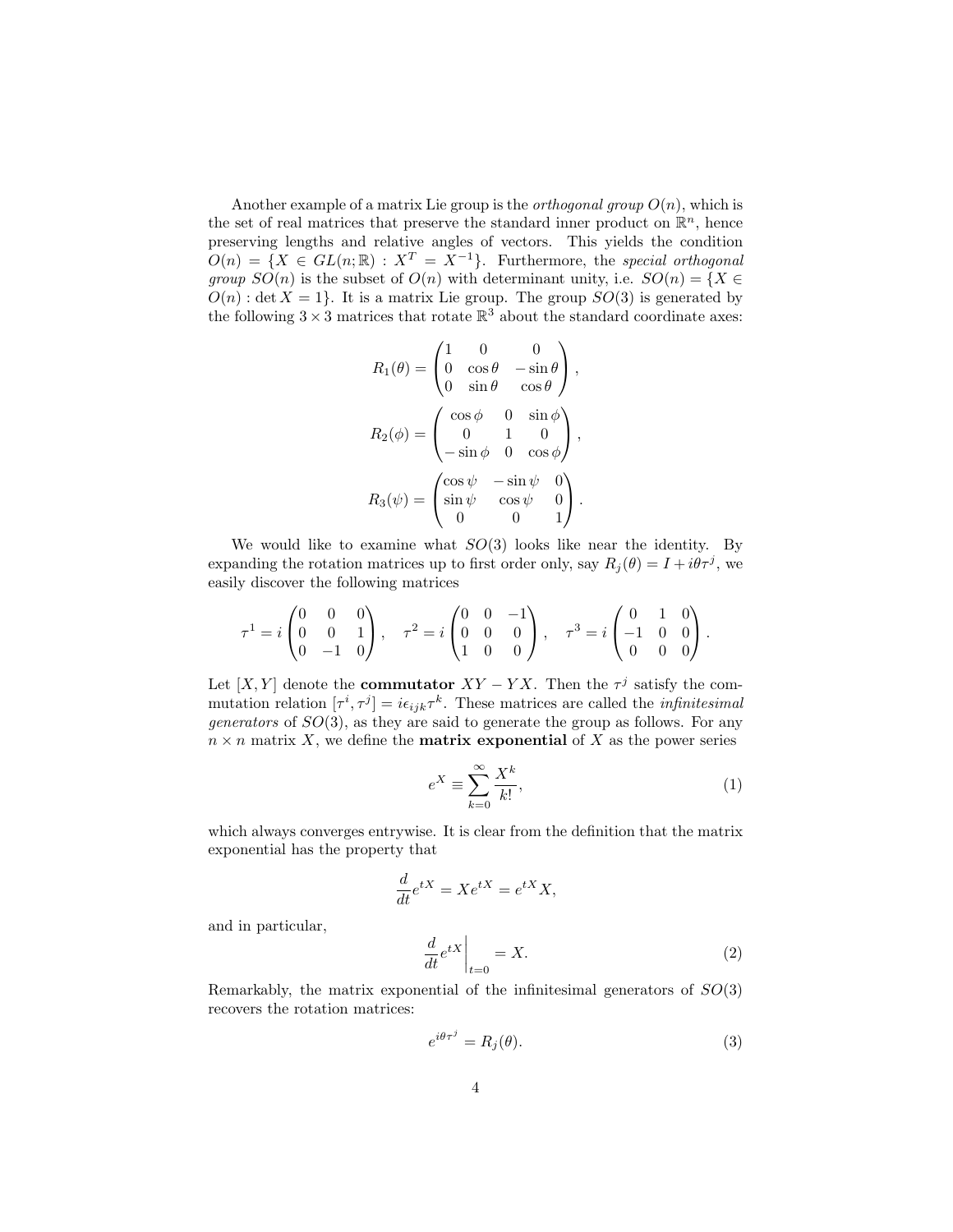Apparently, linear deviations from the identity were enough to retain all the information in the generators of  $SO(3)$ .

Our next examples of matrix Lie groups are the *unitary group*  $U(n)$  and the special unitary group  $SU(n)$ , which are analagous to  $O(n)$  and  $SO(n)$ . They are defined as complex matrices that preserve the standard Hermitian inner product on  $\mathbb{C}^n$ . This gives the condition that  $U(n) = \{X \in GL(n;\mathbb{C}) : X^{\dagger} =$  $X^{-1}$ , where  $X^{\dagger}$  represents the adjoint—or conjugate transpose—of a matrix X. Likewise,  $SU(n) = \{X \in U(n) : \det X = 1\}$ . It turns out that the *Pauli* matrices,

$$
\sigma_1 = \begin{pmatrix} 0 & 1 \\ 1 & 0 \end{pmatrix}, \quad \sigma_2 = \begin{pmatrix} 0 & -i \\ i & 0 \end{pmatrix}, \quad \sigma_3 = \begin{pmatrix} 1 & 0 \\ 0 & -1 \end{pmatrix},
$$

which satisfy the commutation relation  $[\sigma_i/2, \sigma_j/2] = i\epsilon^{ijk}\sigma_k/2$ , are the infinitesimal generators of  $SU(2)$ . To see this, when we exponentiate the Pauli matrices, we get

$$
U_1(\theta) = e^{i\theta \sigma_1/2} = \begin{pmatrix} \cos \theta/2 & i \sin \theta/2 \\ i \sin \theta/2 & \cos \theta/2 \end{pmatrix},
$$
  
\n
$$
U_2(\phi) = e^{i\phi \sigma_2/2} = \begin{pmatrix} \cos \phi/2 & \sin \phi/2 \\ -\sin \phi/2 & \cos \phi/2 \end{pmatrix},
$$
  
\n
$$
U_3(\psi) = e^{i\psi \sigma_3/2} = \begin{pmatrix} e^{i\psi/2} & 0 \\ 0 & e^{-i\psi/2} \end{pmatrix}.
$$

Note that these matrices have determinant 1 and satisfy  $U^{\dagger} = U^{-1}$ , which means they are indeed elements of  $SU(2)$ . Furthermore,  $\{U_1, U_2, U_3\}$  are independent, so they generate  $SU(2)$ . Working backwards, it is easy to check that the Pauli matrices are the first order corrections of the  $U_j$ , namely  $U_j(\theta) = I + i(\theta/2)\sigma_j$ . So once again, linearizing the generators has retained all the original information.

The commutator relations for the infinitesimal generators of  $SO(3)$  and  $SU(2)$  are identical. This suggests a relationship between  $SO(3)$  and  $SU(2)$ , which we will now introduce. Consider the matrix

$$
M = \sum_{i=1}^{3} x_i \sigma_i = \begin{pmatrix} x_3 & x_1 - ix_2 \\ x_1 + ix_2 & -x_3 \end{pmatrix}.
$$

We see that M has trace zero and is self-adjoint, i.e.  $M$  is equal to its adjoint  $M^{\dagger}$ . Let V denote the space consisting of matrices of this form. We can identify V with  $\mathbb{R}^3$  using the coordinates  $(x_1, x_2, x_3)$  and the inner product  $\langle X, Y \rangle =$  $\frac{1}{2}$  trace XY. For each  $U \in SU(2)$ , define an operator  $\Phi_U : V \to V$  by  $\Phi_U(X) =$  $\bar{U}XU^{-1}$ . Direct computation shows that each  $\Phi_U$  preserves the inner product. Indeed,

$$
\langle \Phi_U(X), \Phi_U(Y) \rangle = \frac{1}{2} \operatorname{trace} U X U^{-1} U Y U^{-1} =
$$
  

$$
\frac{1}{2} \operatorname{trace} U X Y U^{-1} = \frac{1}{2} \operatorname{trace} XY = \langle X, Y \rangle,
$$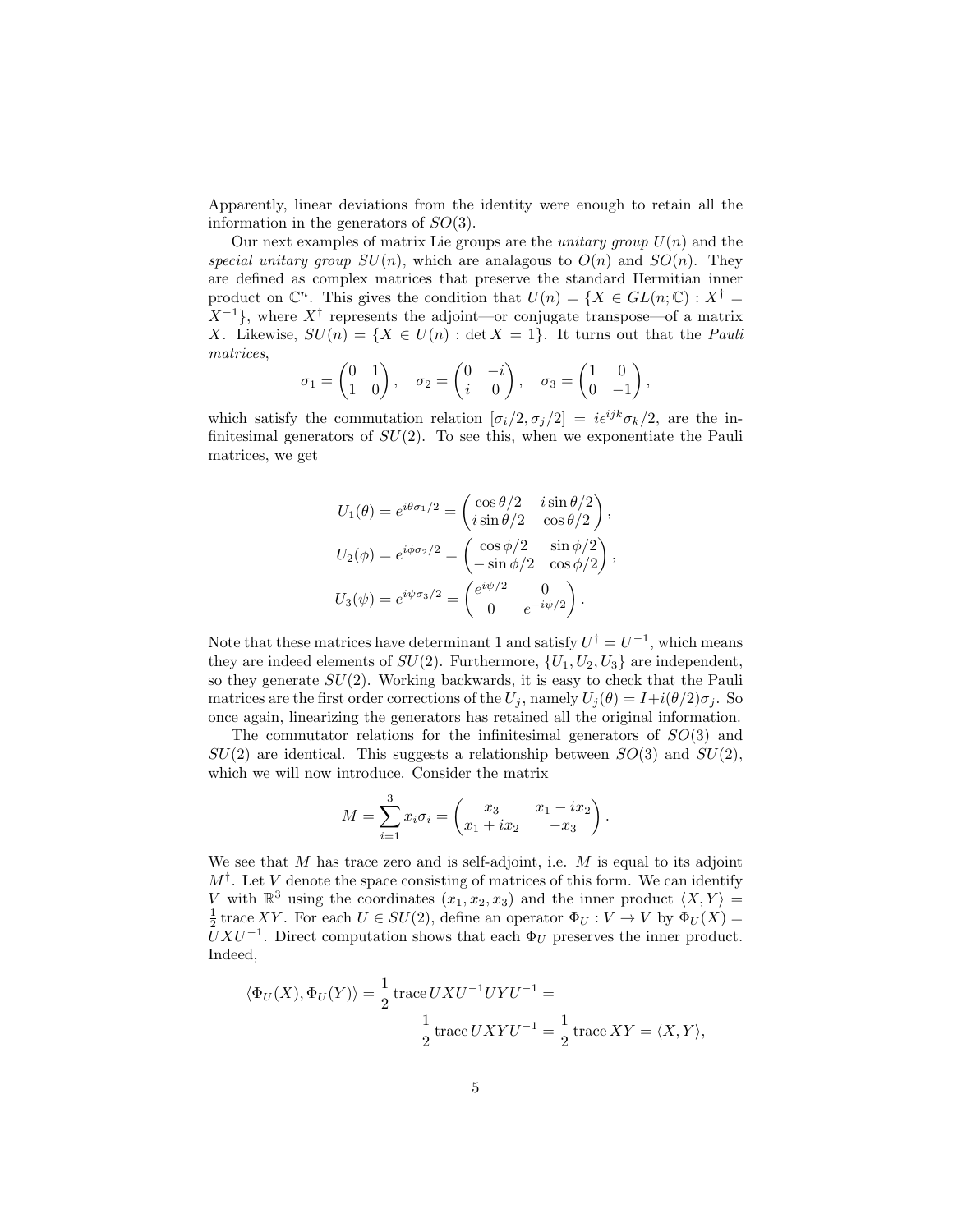where the second to last equality follows from the cyclic property of the trace. So  $\Phi_U$  is an orthogonal operator by definition. Moreover,  $\Phi_{U_1}\Phi_{U_2} = \Phi_{U_1U_2}$ , which implies the map  $\Phi$  that sends U to  $\Phi_U$  is a homomorphism. Since an arbitrary matrix in  $SU(2)$  is of the form

$$
\begin{pmatrix} \alpha & \beta \\ -\overline{\beta} & \overline{\alpha} \end{pmatrix}, \quad |\alpha|^2 + |\beta|^2 = 1,
$$
\n(4)

we have that  $SU(2)$  is homeomorphic to  $S^3$ . It follows that  $SU(2)$  is simply connected. And since  $\Phi$  is continuous, we conclude that the image of  $\Phi$  lies in the *identity connected component* of  $O(3)$ , which is  $SO(3)$ . To see that  $\Phi: SU(2) \to SO(3)$  is surjective, take any rotation of  $\mathbb{R}^3$  and express the axis of rotation  $P$  as

$$
P = U_0 \begin{pmatrix} x_3 & 0 \\ 0 & -x_3 \end{pmatrix} U_0^{-1}
$$

for some  $U_0 \in U(2)$ . Then the plane orthogonal to P consists of the matrices

$$
W = U_0 \begin{pmatrix} 0 & x_1 - ix_2 \ x_1 + ix_2 & 0 \end{pmatrix} U_0^{-1}.
$$

Let

$$
U = U_0 \begin{pmatrix} e^{i\theta/2} & 0 \\ 0 & e^{-i\theta/2} \end{pmatrix} U_0^{-1}.
$$

Then we find that  $UPU^{-1} = X$  and  $UWU^{-1}$  rotates the  $x_1$  and  $x_2$  components of W by angle  $\theta$ . Therefore  $\Phi_U$  agrees with our rotation.

The kernel of  $\Phi$  is  $\{I, -I\}$ , and so  $\Phi$  sends U and  $-U$  to the same rotation, for any  $U \in SU(2)$ . We say that  $SU(2)$  is a double cover of  $SO(3)$ . This result demonstrates that  $SO(3)$  is homeomorphic to  $\mathbb{R}P^3$ , and so it is not simply connected. We conclude that  $SU(2)$  is the universal covering group of  $SO(3)$ . In other words,  $SU(2)$  is a simply connected topological group which admits a continuous homomorphism onto  $SO(3)$  that is locally one-to-one. In fact, there is a more general statement that a universal covering group  $\tilde{G}$  exists for every connected topological group  $G$ , and it is unique up to isomorphism. Moreover, supposing  $\rho$  is such a continuous homomorphism from G onto G that is locally one-to-one, we have  $\hat{G}/\ker \rho \simeq G$ .

Here's another example of a matrix Lie group. Consider the skew-symmetric bilinear form  $\omega$  on  $\mathbb{C}^{2n}$  defined by

$$
\omega(x,y) = \sum_{j=1}^{n} x_j y_{n+j} - x_{n+j} y_j.
$$
 (5)

This is equivalent to  $\omega(x, y) = x^T \Omega y$ , where

$$
\Omega = \begin{pmatrix} 0 & I_n \\ -I_n & 0 \end{pmatrix}.
$$

Clearly the matrices A that leave  $\omega$  invariant satisfy

$$
A^T \Omega A = \Omega. \tag{6}
$$

The set of all such A is the **non-compact symplectic group**  $Sp(2n;\mathbb{C})$ .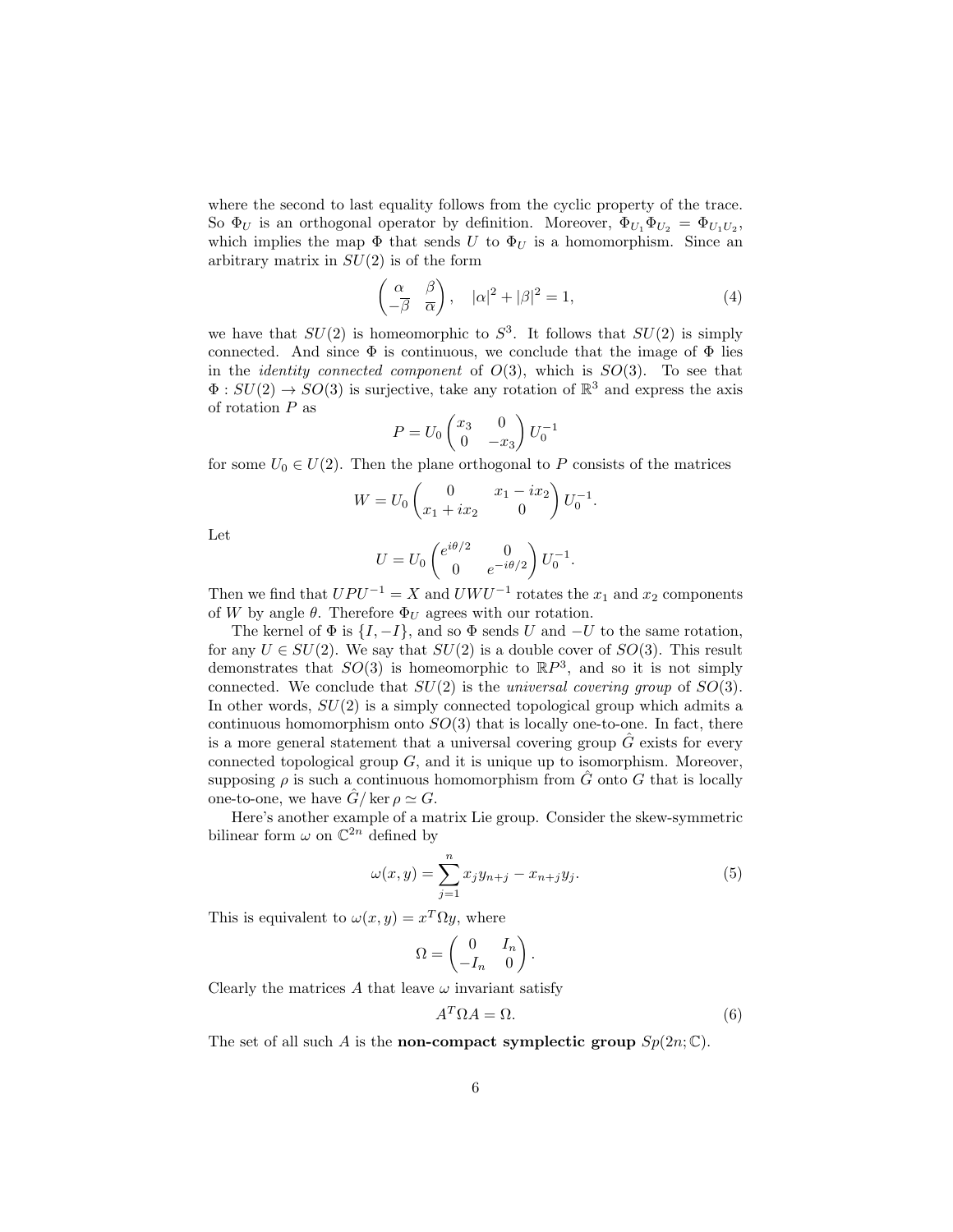## 3 Lie algebras

We would like to further explore infinitesimal generators of matrix Lie groups. Define a one-parameter subgroup as a continuous homomorphism from the additive group  $\mathbb{R}^+$  to  $GL(n;\mathbb{C})$ . It turns out that any one-parameter subgroup can be expressed as an exponential. I will prove the case where the curve is differentiable.

**Proposition 1.** Let  $\varphi(t)$  be a differentiable one-parameter subgroup, and suppose  $A = \varphi'(0)$ . Then  $\varphi(t) = e^{tA}$  for all t.

*Proof.* Since  $\varphi$  is a homomorphism, we have  $\varphi(t + \Delta t) = \varphi(t)\varphi(\Delta t)$ , and in particular  $\varphi(t) = \varphi(t)\varphi(0)$ . Then

$$
\frac{\varphi(t+\Delta t)-\varphi(t)}{\Delta t}=\varphi(t)\frac{\varphi(\Delta t)-\varphi(0)}{\Delta t}.
$$

In the limit as  $\Delta t \to 0$ , the left hand side becomes  $\varphi'(t)$  and the right hand side becomes  $\varphi(t)\varphi'(0)$ , and so

$$
\varphi'(t) = A\varphi(t).
$$

Certainly  $e^{tA}$  satisfies this differential equation, and since  $e^{tA}$  and  $\varphi(t)$  pass through the identity at  $t = 0$ , we conclude (by uniqueness of solutions to systems of ODE's) that  $\varphi(t) = e^{tA}$  for all t. To verify that  $e^{tA}$  is a one-parameter subgroup, note that for real numbers  $r$  and  $s$ , the matrices  $rA$  and  $sA$  commute, and so by a property of the matrix exponential,  $e^{(r+s)A} = e^{rA}e^{sA}$ .  $\Box$ 

I will now provide an abstract definition of a Lie algebra, followed by an explanation of how they relate to one-parameter subgroups.

**Definition 2.** A Lie algebra g is a vector space V over  $\mathbb{R}$  or  $\mathbb{C}$ , equipped with an operation  $[ , ] : V \times V \rightarrow V$  called the Lie bracket, which satisfies the following:

- $(a)$   $\lceil$ ,  $\rceil$  is bilinear.
- (b) (skew-symmetry)  $[X, Y] = -[Y, X]$  for  $X, Y \in V$ .
- (c) (Jacobi identity)  $[X, [Y, Z]] = [[X, Y], Z] + [Y, [X, Z]]$  for  $X, Y, Z \in V$ .

Under this definition, we may associate a Lie algebra to each Lie group. Consider the set of tangent vectors to all smooth curves in G through the identity. Let  $\mathfrak g$  denote this set of vectors together with the commutator as a Lie bracket. We will now prove that  $\mathfrak g$  is a Lie algebra in accordance with Definition 2. Suppose  $X$  and  $Y$  are any two elements in  $\mathfrak{g}$ , so that there exist smooth curves  $U(\theta)$  and  $V(\theta)$  in G passing through the identity which satisfy  $U'(0) = X$  and  $V'(0) = Y$ . Consider the curve  $U(\theta)V(\theta)$  in G. Its derivative at the identity is

$$
\frac{d}{d\theta}U(\theta)V(\theta)\Big|_{\theta=0} = U'(0)V(0) + U(0)V'(0) = X + Y,
$$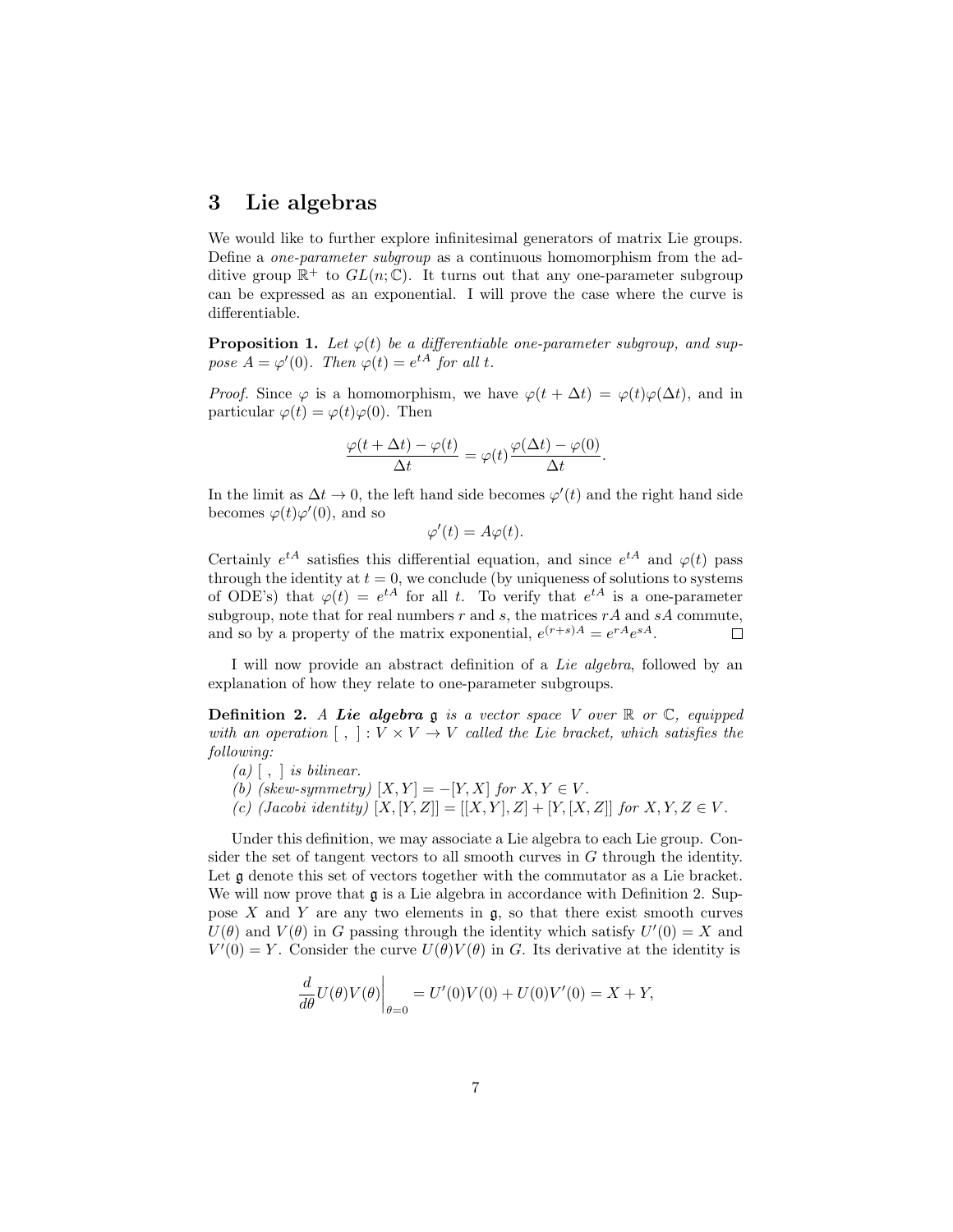which shows that  $\mathfrak g$  is closed under addition. Also, we can multiply our parameter  $\theta$  by any scalar  $\lambda$ , so that

$$
\left. \frac{d}{d\theta} U(\lambda \theta) \right|_{\theta=0} = \lambda U'(0) = \lambda X,
$$

and so  $\mathfrak g$  is closed under multiplication. Thus  $\mathfrak g$  is a vector space over  $\mathbb R$  or  $\mathbb C$ , so it makes sense to speak of g as a tangent space.

It is straightforward to verify that the commutator satisfies the properties required of a Lie bracket. It remains to show that  $\mathfrak g$  contains the commutator. Since  $U$  and  $V$  are smooth, they are infinitely differentiable, but all we need to keep are the second order terms. By Taylor's theorem, we are allowed to write

$$
U(\theta) = I + \theta X + \frac{\theta^2}{2}U''(0) + \mathcal{O}(\theta^3),
$$

for an expansion about the identity. Its inverse is given by

$$
U^{-1}(\theta) = I - \theta X - \frac{\theta^2}{2} (U''(0) - 2X^2) + \mathcal{O}(\theta^3),
$$

and likewise for V and  $V^{-1}$ . You can convince yourself that the inverse formula is correct by multiplying  $U(\theta)U^{-1}(\theta)$  and disregarding terms higher than order 2. Define a curve  $\gamma(\theta)$  in G by

$$
\gamma(\theta) = U(\theta)V(\theta)U^{-1}(\theta)V^{-1}(\theta).
$$

In order to expand  $\gamma$ , we first write out  $U(\theta)V(\theta)$ , which is

$$
(I + \theta X + \frac{\theta^2}{2}U''(0) + \mathcal{O}(\theta^3))(I + \theta Y + \frac{\theta^2}{2}V''(0) + \mathcal{O}(\theta^3))
$$
  
=  $I + \theta(X + Y) + \theta^2(XY + \frac{1}{2}U''(0) + \frac{1}{2}V''(0)) + \mathcal{O}(\theta^3).$ 

Next we write out  $U^{-1}(\theta)V^{-1}(\theta)$ , which is

$$
(I - \theta X - \frac{\theta^2}{2}(U''(0) - 2X^2) + \mathcal{O}(\theta^3))(I - \theta Y - \frac{\theta^2}{2}(V''(0) - 2Y^2) + \mathcal{O}(\theta^3))
$$
  
=  $I + \theta(-X - Y) + \theta^2 (XY - \frac{1}{2}U''(0) - \frac{1}{2}V''(0) + X^2 + Y^2) + \mathcal{O}(\theta^3).$ 

Then combining these expressions together, we have

$$
\gamma(\theta) = I + \theta^2 (2XY + X^2 + Y^2 - (X + Y)^2) + \mathcal{O}(\theta^3)
$$
  
= I + \theta^2 (XY - YX) + \mathcal{O}(\theta^3)  
= I + \theta^2 [X, Y] + \mathcal{O}(\theta^3).

Reparameterize  $\gamma$  with  $\tau = \theta^2$ , so that  $\gamma(\tau) = I + \tau[X, Y] + \mathcal{O}(\tau^{3/2})$ . Then we have

$$
\left. \frac{d}{d\tau} \gamma(\tau) \right|_{\tau=0} = [X, Y],
$$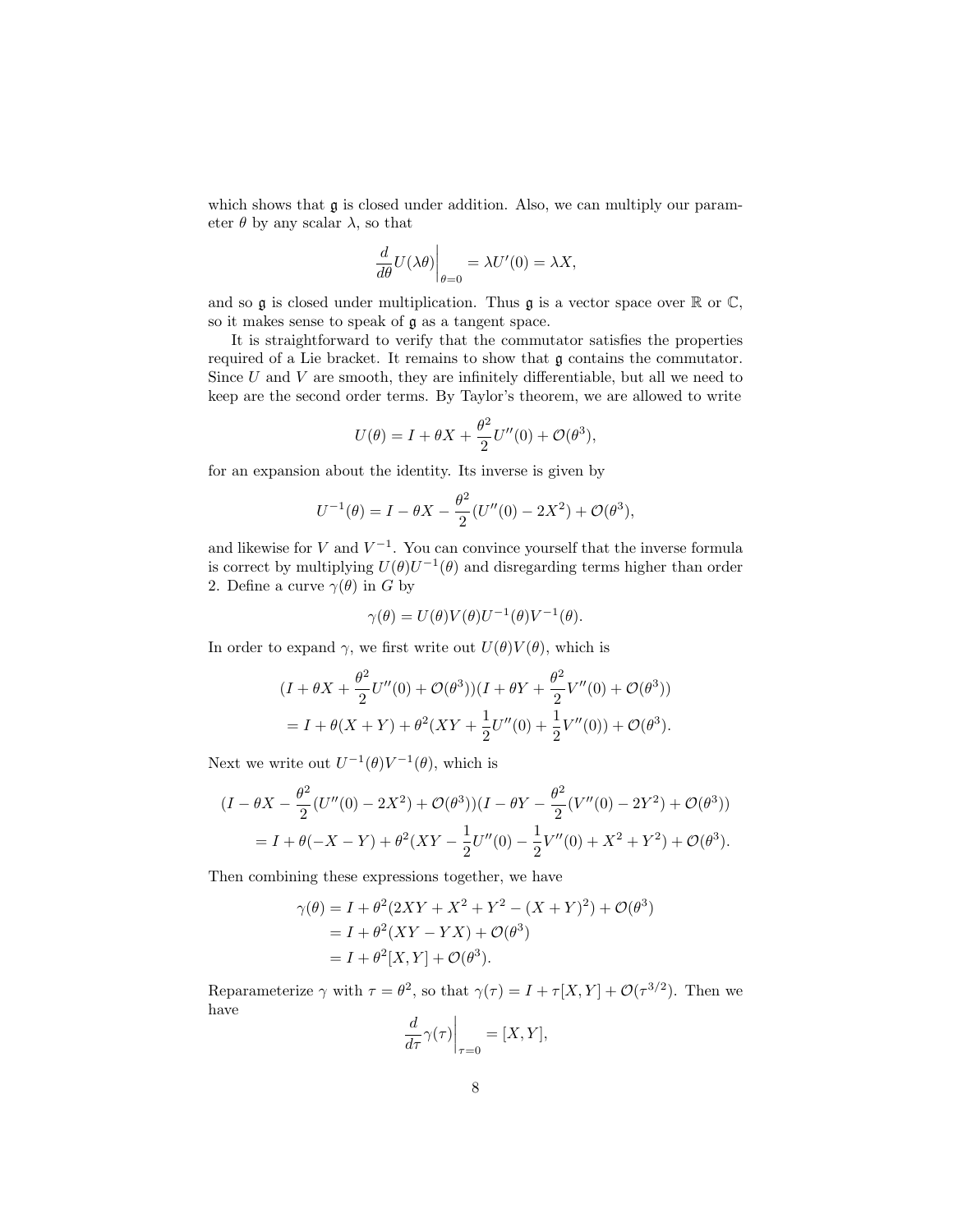so by definition  $[X, Y]$  belongs to  $\mathfrak g$ . Therefore,  $\mathfrak g$  is a Lie algebra corresponding to G. Suppose I have a basis  $\{X_a\}$  of g indexed by a. Now that we know g is an algebra under commutation, it makes sense to write

$$
[X_a, X_b] = i f_{abc} X_c,
$$
\n<sup>(7)</sup>

where the summation over c is understood. The  $f_{abc}$  are called the **structure** constants of  $\mathfrak g$  with respect to the chosen basis. The factor of i out front is conventional in physics because it ensures that the structure constants are real in a unitary representation of the algebra. For more information, see [2].

It can be shown that the Lie algebra  $\mathfrak g$  of a matrix Lie group  $G$ —consisting of the tangent vectors to G at the identity—is equivalent to the set  $\{X \in M_n(\mathbb{C}) :$  $e^{tX} \in G \ \forall t \in \mathbb{R}$ . In other words, g precisely contains the matrices whose corresponding one-parameter subgroups map to G. Then we may think of the exponential as the canonical map

$$
\exp: \mathfrak{g} \to G \tag{8}
$$

whose image lies in the identity connected component  $G_0$  of G. According to this alternative formulation,  $\boldsymbol{\mathfrak{g}}$  is a real Lie algebra, although it is often the case that g ends up being complex as well. It can be shown, by representing group elements around some neighborhood of the identity as exponentials, that in order to preserve the group operation we must ensure the commutator belongs to g. The calculation is similar to what I performed above, and it involves expanding the logarithm up through second order terms. This further motivates our choice of the commutator as the Lie bracket. The question remains whether expanding to higher order will reveal additional conditions we need to impose on g in order to maintain the group operation. Fortunately, that is not the case; knowing the structure constants is sufficient to recover the group operation. This is seen explicitly in the Baker-Campbell-Hausdorff (BCH) formula, which I will omit. For reference, see [3].

**Lemma 2.** For any  $A \in M(n;\mathbb{C})$ , we have  $e^{trace A} = det e^{A}$ .

Proof. By a standard fact from linear algebra (see [1]), there exists a sequence of matrices  $(A_k)_{k\in\mathbb{N}}$  in  $M(n;\mathbb{C})$  converging to A such that for each k,  $A_k$  has distinct eigenvalues  $\lambda_{k,1}, \ldots, \lambda_{k,n}$ . Then every  $A_k$  is similar to a diagonal matrix  $D_k$  with diagonal entries  $\lambda_{k,1}, \ldots, \lambda_{k,n}$ , meaning  $TA_kT^{-1} = D_k$  for some invertible matrix T. Observe that for any  $N \in \mathbb{N}$ ,  $(T A_k T^{-1})^N = T(A_k)^N T^{-1}$ , and consequently  $e^{D_k} = Te^{A_k}T^{-1}$  because their power series agree term-byterm. The eigenvalues of  $e^{D_k}$  are  $e^{\lambda_{k,1}}, \ldots, e^{\lambda_{k,n}}$  for all k. Thus  $e^{trace D_k} =$  $e^{\lambda_{k,1}+\cdots+\lambda_{k,n}}=e^{\lambda_{k,1}}\cdots e^{\lambda_{k,n}}=\det e^{D_k}$ . Note that the determinant and trace of  $D_k$  are the same as for  $A_k$ , so the result holds for each entry in the sequence. The formula holds in the limit.  $\Box$ 

Denote the Lie algebra of a matrix Lie group by corresponding lowercase letters. The Lie algebra  $sl(n;\mathbb{C})$  consists of trace 0 matrices, as the above lemma illustrates. It has dimension  $n^2 - 1$  and is denoted by  $A_{n-1}$  in Cartan's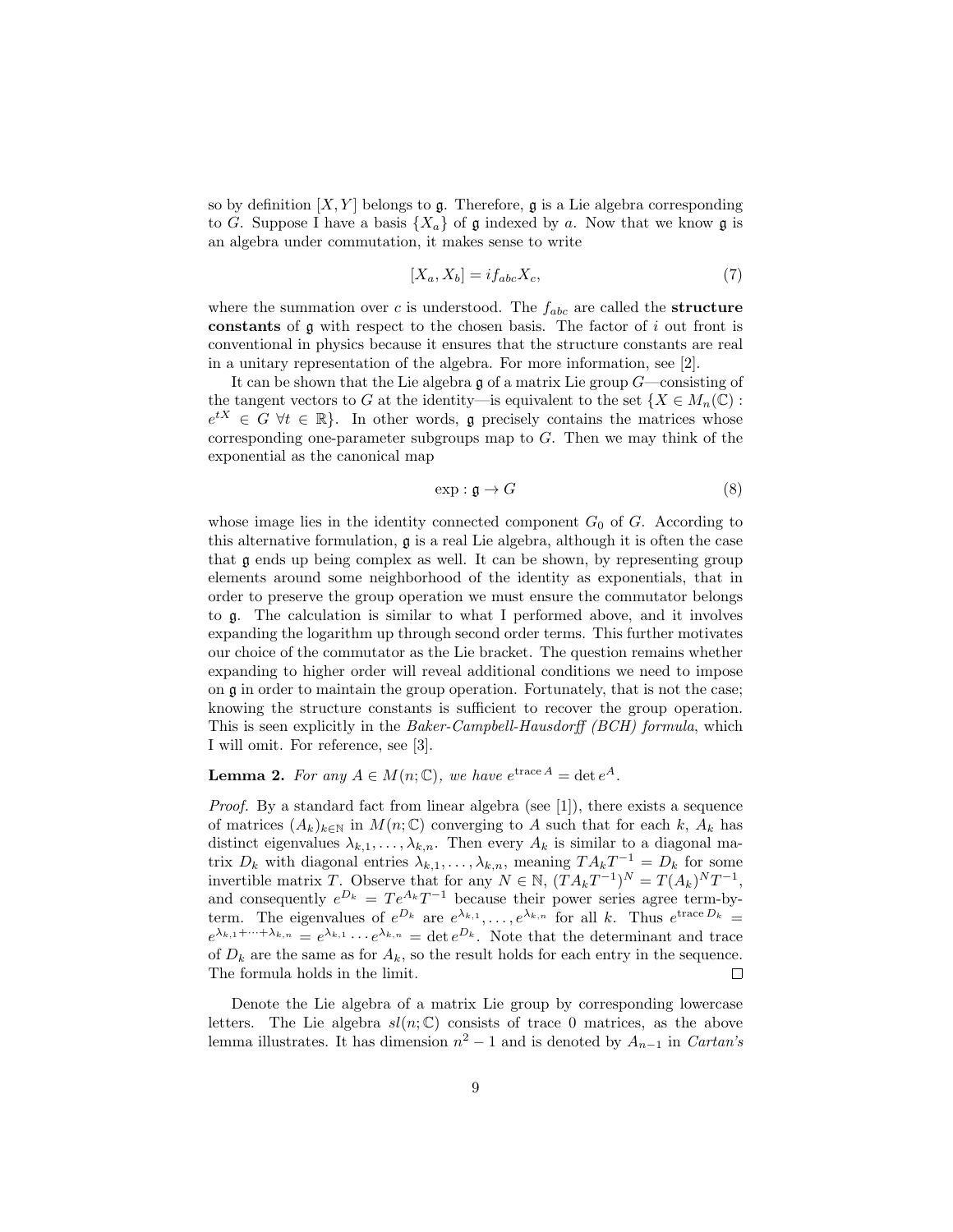classification. For completeness, I will list the remaining classical algebras. The Lie algebra  $so(n)$  consists of skew-symmetric matrices. Cartan's classification of  $so(2n+1)$  is  $B_n$ , which has dimension  $4n^2+2n$ . Meanwhile,  $D_n$  denotes  $so(2n)$ , which has dimension  $2n^2 - n$ . Finally,  $C_n$  classifies  $sp(2n;\mathbb{C})$ , which is the set of matrices

$$
\begin{pmatrix} A & B \\ C & -A^T \end{pmatrix}
$$

where B and C are symmetric. Its dimension is  $2n^2 + n$ . See Figure 1 on page 31 for a geometric description of the labels  $A_{n-1}$ ,  $B_n$ ,  $C_n$ , and  $D_n$ .

As a final remark, Lie's third theorem states that any finite-dimensional, real Lie algebra is the Lie algebra of some matrix Lie group.

#### 3.1 Solvable and nilpotent Lie algebras

**Definition 3.** Let  $\mathfrak g$  be a Lie algebra. The **adjoint representation** of  $\mathfrak g$  is the map ad that sends each  $X \in \mathfrak{g}$  to  $\text{ad}_X : \mathfrak{g} \to \mathfrak{g}$ , where  $\text{ad}_X(Y) = [X, Y]$ .

The adjoint representation is always a matrix representation. As a consequence of the Jacobi identity, it is easy to see that ad is a Lie algebra homomorphism and the image of ad is a *derivation*. This means that ad is a linear map which is compatible with the Lie bracket, i.e.  $\text{ad}_{[X,Y]} = [\text{ad}_X, \text{ad}_Y]$ . Furthermore, ad<sub>X</sub> is linear and satisfies  $\mathrm{ad}_X([Y,Z]) = [\mathrm{ad}_X(Y), Z] + [Y, \mathrm{ad}_X(Z)].$ 

We will now begin to study the structure of Lie algebras, mainly following along with [6]. Let's introduce a few concepts first. Suppose g is a Lie algebra. Say that h is a *subalgebra* of  $\mathfrak g$  if h is a subspace of  $\mathfrak g$  and  $[\mathfrak h, \mathfrak h] \subset \mathfrak h$ , that is,  $[H_1, H_2] \in \mathfrak{h}$  for any  $H_1, H_2 \in \mathfrak{h}$ . A subalgebra  $\mathfrak{h}$  is an **ideal** of  $\mathfrak{g}$  if it satisfies a stronger condition that  $[\mathfrak{g}, \mathfrak{h}] \subset \mathfrak{h}$ , that is,  $[X, H] \in \mathfrak{h}$  for any  $X \in \mathfrak{g}, H \in \mathfrak{h}$ . The center of  $\mathfrak g$ , denoted  $Z(\mathfrak g)$ , is the set of all  $Y \in \mathfrak g$  such that  $[X, Y] = 0$  for all  $X \in \mathfrak{g}$ . The center is an ideal. Given an ideal  $\mathfrak{h}$ , we can create a *quotient* algebra as the set of equivalence classes under the equivalence relation  $X \sim Y$ whenever  $X - Y \in \mathfrak{h}$ . The Lie bracket of the quotient algebra is given by  $[X + \mathfrak{h}, Y + \mathfrak{h}] = [X, Y] + \mathfrak{h}$ , which is well-defined because  $\mathfrak{h}$  is an ideal.

The set of commutators  $[\mathfrak{g}, \mathfrak{g}]$  is an ideal of  $\mathfrak{g}$ . Construct a sequence, called the derived series, beginning with the space of linear combinations of commutators  $\mathfrak{g}^{(1)} = [\mathfrak{g}, \mathfrak{g}],$  and for  $n \geq 1$ , define  $\mathfrak{g}^{(n+1)} = [\mathfrak{g}^{(n)}, \mathfrak{g}^{(n)}].$  If the derived series terminates to zero, we say that g is solvable. Construct another sequence, called the lower central series, beginning with the space of linear combinations of commutators  $\mathfrak{g}_{(1)} = [\mathfrak{g}, \mathfrak{g}],$  and for  $n \geq 1$ , define  $\mathfrak{g}_{(n+1)} = [\mathfrak{g}, \mathfrak{g}_{(n)}].$  If the lower central series terminates to zero, we say that g is nilpotent. Both the derived series and lower central series are sequences of ideals. It is clear that nilpotency implies solvability. Finally, say that  $\mathfrak g$  is *irreducible* if the only ideals of  $\mathfrak g$  are  $\{0\}$  and  $\mathfrak g$  itself; moreover,  $\mathfrak g$  is **simple** if it is irreducible and dim  $\mathfrak g \geq 2$ . Equivalently, g is simple if it is irreducible and noncommutative.

**Lemma 3.** Suppose  $\alpha$  is a solvable ideal of  $\beta$ . If  $\beta/\alpha$  is solvable, then  $\beta$  is solvable. Likewise, suppose  $a$  is a nilpotent ideal contained in the center of  $a$ . If  $g/a$  is nilpotent, then  $g$  is nilpotent.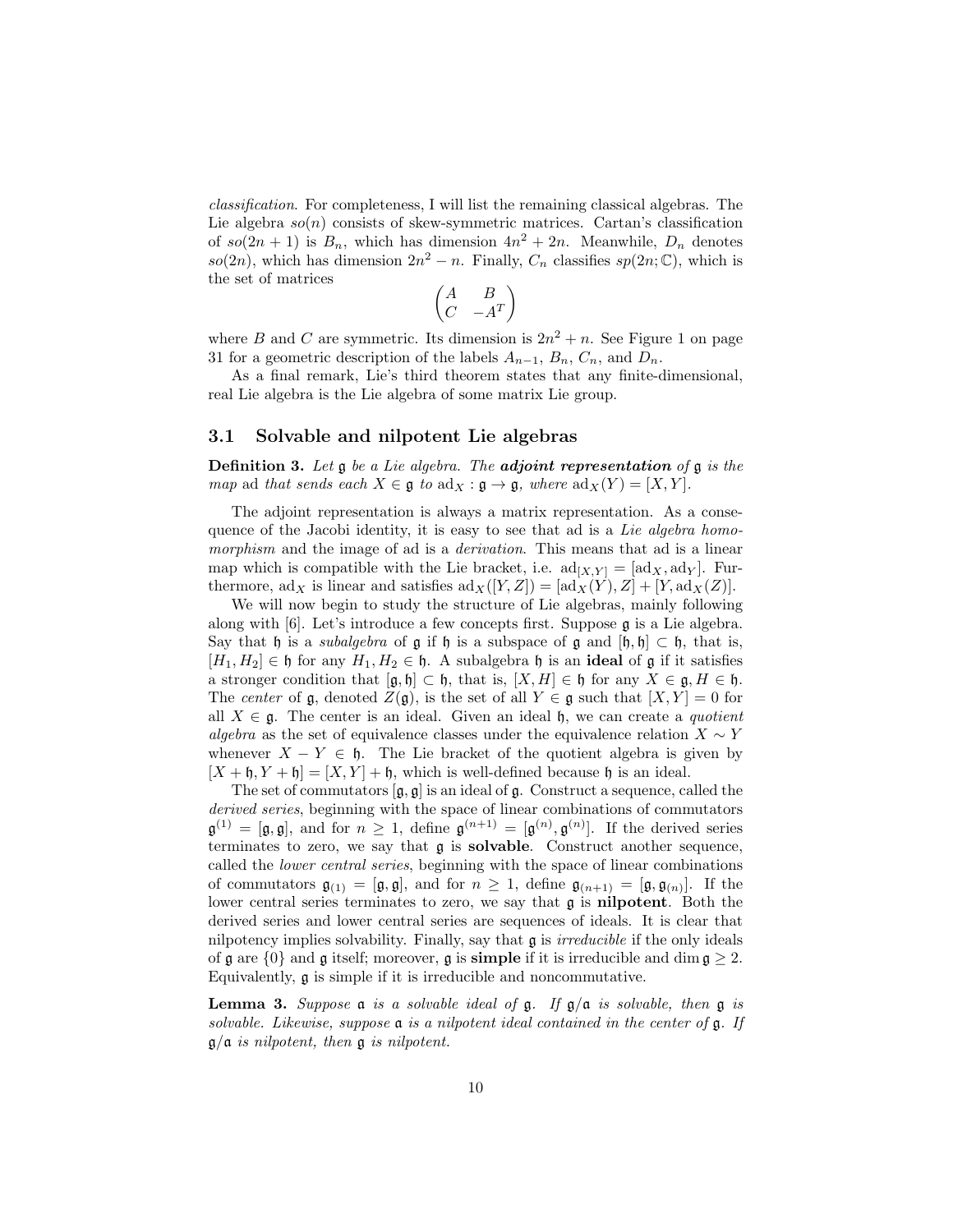*Proof.* It is clear that  $(\mathfrak{g}/\mathfrak{a})^{(j)} = \mathfrak{g}^{(j)}/\mathfrak{a}$ . Then if  $\mathfrak{g}/\mathfrak{a}$  is solvable, there exists an N such that  $\mathfrak{g}^{(N)} \subset \mathfrak{a}$ . Since  $\mathfrak{a}$  is solvable, it follows that  $\mathfrak{g}^{(N)}$  is solvable, hence  $\mathfrak{g}$  is as well. Similarly, we have that  $(\mathfrak{g}/\mathfrak{a})_{(j)} = \mathfrak{g}_{(j)}/\mathfrak{a}$ . Then if  $\mathfrak{g}/\mathfrak{a}$  is nilpotent, there exists an M such that  $\mathfrak{g}_{(M)} \subset \mathfrak{a}$ . This implies that  $\mathfrak{g}_{M+1} = [\mathfrak{g}, \mathfrak{g}_M] \subset [\mathfrak{g}, \mathfrak{a}] = 0$ , since  $\mathfrak a$  is in the center. Therefore,  $\mathfrak g$  is nilpotent.  $\Box$ 

The notation  $q(\mathfrak{g})$  refers to the Lie algebra of  $GL(\mathfrak{g})$ —the space of all invertible linear operators on g—which is simply the space of all linear operators on g (not necessarily invertible).

**Lemma 4.** Let  $\rho$  be a homomorphism from g to  $gl(\mathfrak{g})$ . If Im  $\rho$  and ker  $\rho$  are solvable, then  $\frak g$  is solvable. In particular, ad  $\frak g$  is solvable if and only if  $\frak g$  is solvable, and  $ad\mathfrak{g}$  is nilpotent if and only if  $\mathfrak{g}$  is nilpotent.

*Proof.* We know  $\mathfrak{g}/\ker \rho \simeq \operatorname{Im} \mathfrak{g}$ , and since ker  $\rho$  is an ideal, I can use Lemma 3 and conclude that g is solvable. The adjoint representation is one such homomorphism, and ker ad is precisely the center of  $\mathfrak{g}$ . As the center is abelian, ker ad is both solvable and nilpotent. Therefore, using the statement we just proved, ad  $\mathfrak g$  solvable implies  $\mathfrak g$  is solvable, where here ad  $\mathfrak g$  denotes the image of ad. Another application of Lemma 3 shows that ad g nilpotent implies g is nilpotent. The reverse directions of both statements follow from the fact that homomorphic images of solvable algebras are solvable, and likewise for nilpotent algebras.  $\Box$ 

#### Lemma 5. The sum of two solvable ideals is a solvable ideal.

*Proof.* Suppose  $\mathfrak a$  and  $\mathfrak b$  are solvable ideals. Then  $[\mathfrak g, \mathfrak a+\mathfrak b]=[\mathfrak g, \mathfrak a]+[\mathfrak g, \mathfrak b]\subset \mathfrak a+\mathfrak b,$ and thus  $a + b$  is an ideal. Also,  $a \cap b$  is an ideal in  $a$ . Using the relation  $(a+b)/b \simeq a/(a \cap b)$  and knowing that  $a/(a \cap b)$  is solvable, as it is a homomorphic image of  $\mathfrak a$ , Lemma 3 tells us that  $\mathfrak a + \mathfrak b$  is solvable.  $\Box$ 

The above lemma confirms the existence of a unique largest solvable ideal, which we call the *radical*  $\Re$ . We say that a Lie algebra is **semisimple** if its radical is  $\{0\}$ . Note that given any Lie algebra g and corresponding radical  $\mathfrak{R}$ , the quotient algebra  $g/\mathfrak{R}$  is semisimple. The following lemma demonstrates an equivalent notion of semisimplicity.

**Lemma 6.** A Lie algebra  $\mathfrak{g}$  is semisimple if and only if it contains no nonzero abelian ideals.

Proof. Suppose g is semisimple. Then g contains no nonzero solvable ideals. Seeing as abelian ideals are solvable,  $\mathfrak g$  cannot have any nonzero abelian ideals. Conversely, if g were not semisimple, it would have a nonzero solvable ideal, say **a**. If k is the smallest natural number for which  $\mathfrak{a}^{(k)} = 0$ , then  $\mathfrak{a}^{(k-1)}$  is a nonzero abelian ideal.  $\Box$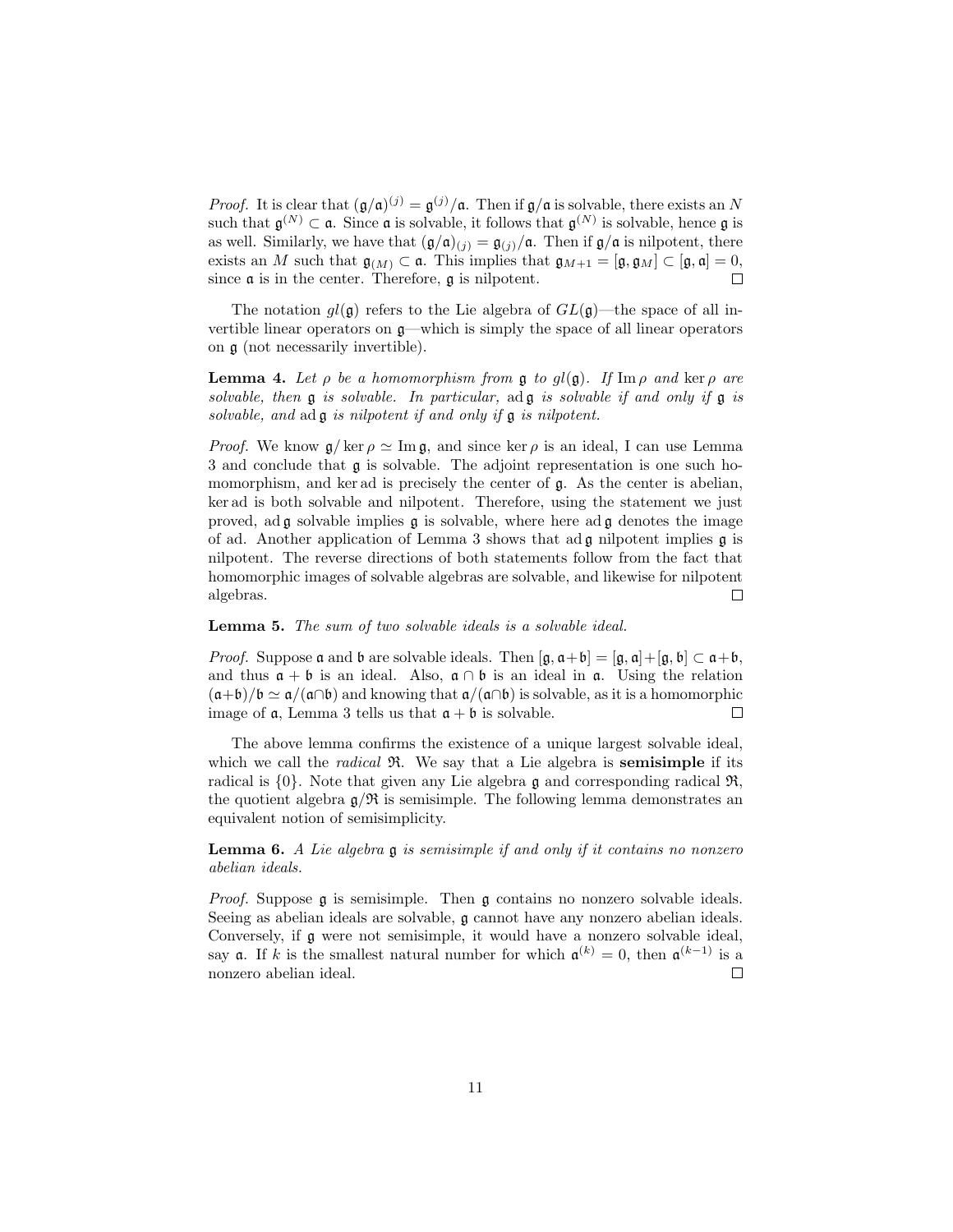I will now begin to set up Lie's theorem and Engel's theorem. In reference to an operator (or endomorphism)  $T$ , the terms *nilpotent* and *semisimple* should not be confused with their definitions for Lie algebras. By *nilpotent* we mean that  $T^N = 0$  for some N. Moreover, say that an endomorphism X is ad-nilpotent if  $\text{ad}_X$  is nilpotent. By *semisimple* we mean that T is diagonalizable over an algebraically closed field. Moving forward, assume that all underlying vector spaces V are nonzero, complex, and finite-dimensional.

**Lemma 7.** Every nilpotent element of  $gl(V)$  is ad-nilpotent.

*Proof.* Let  $X \in gl(V)$  be a nilpotent endomorphism. Associate to X the nilpotent endomorphisms  $L_X(Y) = XY$ ,  $R_X(Y) = YX$  of left and right translations, respectively. It is clear that  $L_X$  and  $R_X$  commute. I claim that their difference, namely  $L_X - R_X = ad_X$ , is nilpotent. To see this, choose k large enough such that both  $(L_X)^k = 0$  and  $(R_X)^k = 0$ . Consider  $(L_X - R_X)^{2k}$ . Then because  $L_X$  and  $R_X$  commute, we can collect terms to obtain

$$
(L_X - R_X)^{2k} = \sum_{i=0}^{2k} (-1)^i {2k \choose i} (L_X)^{2k-i} (R_X)^i.
$$

When  $i \leq k$ , we have  $(L_X)^{2k-i} = 0$ , and when  $i > k$ , we have  $(R_X)^i = 0$ . Thus every term in the sum vanishes, as desired.  $\Box$ 

**Proposition 8.** Suppose  $\mathfrak g$  is a subalgebra of  $q_l(V)$  consisting of nilpotent endomorphisms. Then there exists a nonzero  $v \in V$  such that  $Xv = 0$  for all  $X \in \mathfrak{g}.$ 

*Proof.* We will proceed by induction on dim  $\mathfrak{g}$ . The result is immediate when  $\mathfrak{g}$ is one-dimensional. Let  $n = \dim \mathfrak{g}$  and suppose the result holds for any proper subalgebra. Let  $\alpha$  be a maximal proper subalgebra. Consider the action of  $\alpha$ on the space  $\mathfrak{g}/\mathfrak{a}$  given by  $X(Y + \mathfrak{a}) = ad_X(Y) + \mathfrak{a}$  for any  $X \in \mathfrak{a}, Y \in \mathfrak{g}$ . The set of operators  $\{ad_X : X \in \mathfrak{a}\}\)$  forms a Lie algebra whose dimension certainly does not exceed that of a. By Lemma 7, each operator is nilpotent, and so by the induction hypothesis, there exists an element  $S + \mathfrak{a} \neq \mathfrak{a}$  in  $\mathfrak{g}/\mathfrak{a}$  such that  $X(S + \mathfrak{a}) = \mathfrak{a}$  for all  $X \in \mathfrak{a}$ . This implies that  $S \notin \mathfrak{a}$  and  $[X, S] \in \mathfrak{a}$  for all  $X \in \mathfrak{a}$ . Thus  $[S] + \mathfrak{a}$  is a subalgebra that properly contains  $\mathfrak{a}$ , hence  $[S] + \mathfrak{a} = \mathfrak{g}$ and  $\mathfrak a$  is an ideal. Set  $W = \{v \in V : Xv = 0 \ \forall X \in \mathfrak a\}$ , which is nonempty. We see that W is invariant under  $\mathfrak g$  because given  $X \in \mathfrak a$ ,  $Y \in \mathfrak g$ , and  $v \in V$ , we have  $X(Yw) = [X, Y]w + (YX)w = Y(Xw) = 0$ . The last equality follows because the action on  $W$  is linear. Since  $S$  is nilpotent, it has an eigenvalue of 0, and since S stabilizes W, there exists a nonzero  $v \in W$  so that  $Sv = 0$ . But then  $Yv = 0$  for any  $Y \in \mathfrak{g}$ , as we desired to show.  $\Box$ 

We are now in a position to prove Engel's theorem, which establishes a connection between the nilpotency of a Lie algebra and nilpotency of its elements. First, here is a closely related statement that applies when  $\mathfrak{g} \subset gl(V)$ .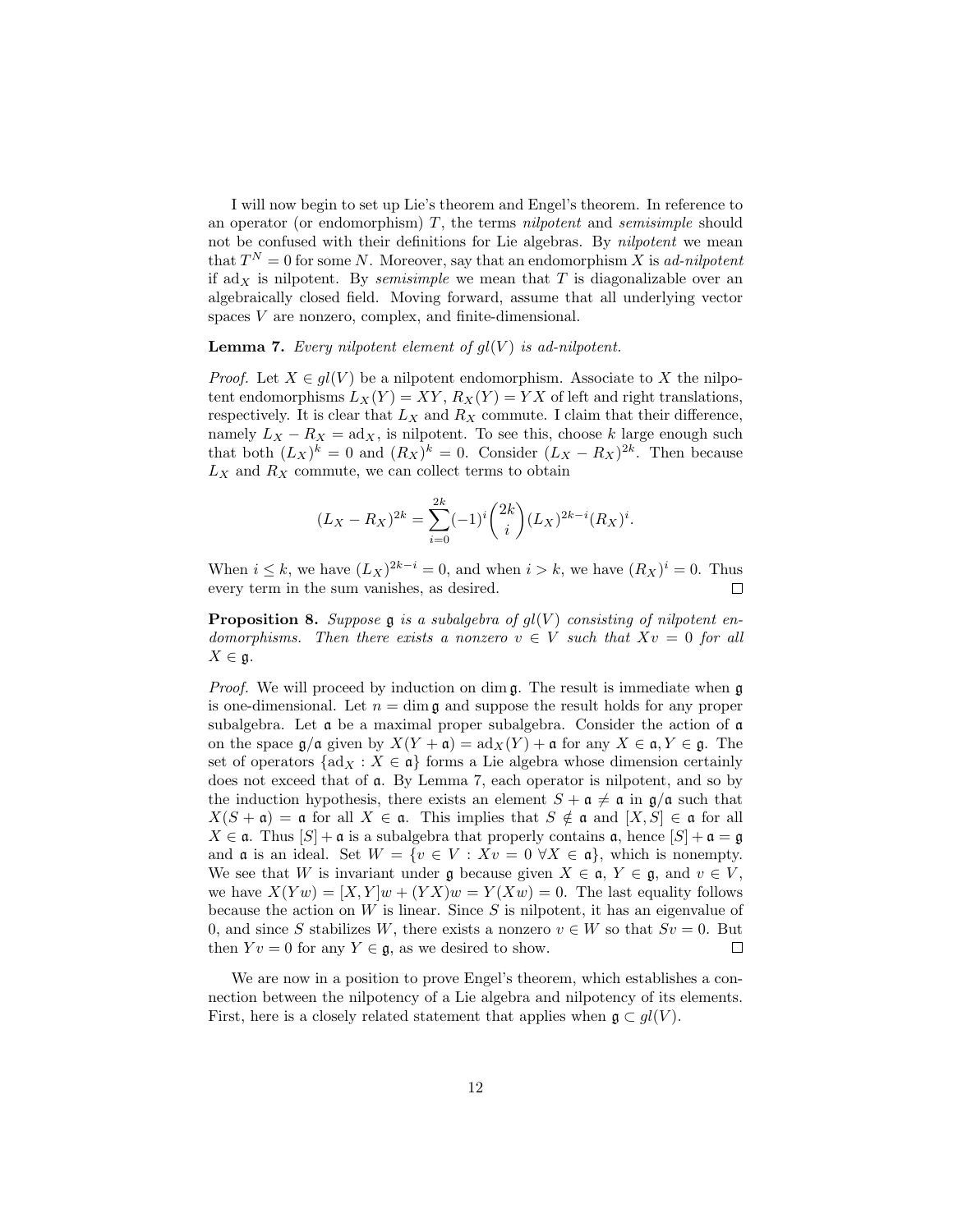**Proposition 9.** Let  $\mathfrak{g} \subset gl(V)$  be a Lie algebra consisting of nilpotent endomorphisms. Then **g** is isomorphic to a subalgebra of strictly upper triangular complex matrices.

*Proof.* Let  $n = \dim V$ . By Proposition 8, there is a  $v_1$  so that  $Xv_1 = 0$  for all  $X \in \mathfrak{g}$ . Consider the action of  $\mathfrak{g}$  on  $V/[v_1]$  given by  $X(v+[v_1]) = Xv+[v_1]$ . By Proposition 8 again, there is a  $v_2$  so that  $X(v_2 + [v_1]) = [v_1]$ . Repeat until we arrive at a flag of n subspaces  $V_i = \text{span}\{v_1, \ldots, v_i\}$ . Clearly  $\mathfrak{g} V_{i+1} \subset V_i \subset V_{i+1}$ , so we say that g stabilizes the flag. Hence the matrices of the transformations in  $\mathfrak g$  are strictly upper triangular with respect to the basis  $\{v_1, \ldots, v_n\}$ .  $\Box$ 

Thus a Lie algebra of nilpotent endomorphisms is itself a nilpotent algebra. Engel's theorem is a stronger statement, as it pertains to any Lie algebra. The difference is that we require its elements to be ad-nilpotent, recalling that the adjoint representation is a matrix representation.

**Theorem 10** (Engel). A Lie algebra  $\mathfrak g$  is nilpotent if and only if every element of g is ad-nilpotent.

*Proof.* Suppose  $\mathfrak g$  is nilpotent. Then  $\mathfrak g_{(n)} = 0$  for some n, which means that  $\mathrm{ad}_{X_1} \cdots \mathrm{ad}_{X_n} = 0$  for any n elements  $X_1, \ldots, X_n \in \mathfrak{g}$ . In particular, given any  $X \in \mathfrak{g}$ , we have  $(\text{ad}_X)^n = 0$ , and so X is ad-nilpotent. To prove the converse, first note that ad  $\mathfrak g$  is a subalgebra of  $gl(\mathfrak g)$ , so by Proposition 8 there is a nonzero  $Y \in \mathfrak{g}$  such that  $\text{ad}_X(Y) = 0$  for all  $X \in \mathfrak{g}$ . This means that Y is in the center of g. The quotient algebra  $g/Z(g)$  is therefore strictly smaller than  $\mathfrak{g}$ , and certainly consists of ad-nilpotent elements. By induction on dim  $\mathfrak{g}$ , we have  $\mathfrak{g}/Z(\mathfrak{g})$  is nilpotent. But then  $\mathfrak{g}_{(n)} \subset Z(\mathfrak{g})$  for some n, and

$$
\mathfrak{g}_{(n+1)} = [\mathfrak{g}, \mathfrak{g}_{(n)}] \subset [\mathfrak{g}, Z(\mathfrak{g})] = 0.
$$

 $\Box$ 

Therefore, g is nilpotent.

In a similar fashion, we now analyze solvable Lie algebras, but this time we only consider those which are subalgebras of  $gl(V)$ .

**Proposition 11.** Let  $\mathfrak{g}$  be a solvable subalgebra of  $gl(V)$ . There exists a vector  $v \in V$  which is a simultaneous eigenvector for every  $X \in \mathfrak{g}$ .

Proof. Proceed by induction on dim  $\mathfrak{g}$ , with the one-dimensional case being trivial. Since  $\mathfrak g$  is solvable, it must properly contain  $\mathfrak g^{(1)}$ . Let  $\mathfrak a$  be a subspace of  $\mathfrak g$ of codimension 1 that contains  $\mathfrak{g}^{(1)}$ . Then  $[\mathfrak{a},\mathfrak{g}] \subset [\mathfrak{g},\mathfrak{g}] = \mathfrak{g}^{(1)} \subset \mathfrak{a}$ , and so  $\mathfrak{a}$  is an ideal. And certainly a is solvable. By our induction hypothesis, there is an element  $v_0 \in V$  that is a simultaneous eigenvector for all  $X \in \mathfrak{a}$ . That is, there is a linear functional  $\lambda$  on  $\mathfrak a$  where  $Xv_0 = \lambda(X)v_0$ . Choose any  $Y \in \mathfrak g \setminus \mathfrak a$  and set  $v_{i+1} = Yv_i$  for  $j \in \mathbb{N}$ . Let W denote the subspace spanned by the  $v_i$ . Then since W is finite-dimensional,  $W = \text{span}\{v_1, \ldots, v_p\}$  for some p. Given  $X \in \mathfrak{a}$ , we have

$$
Xv_1 = XYv_0 = YXv_0 + [X, Y]v_0 = \lambda(X)v_1 + \lambda([X, Y])v_0,
$$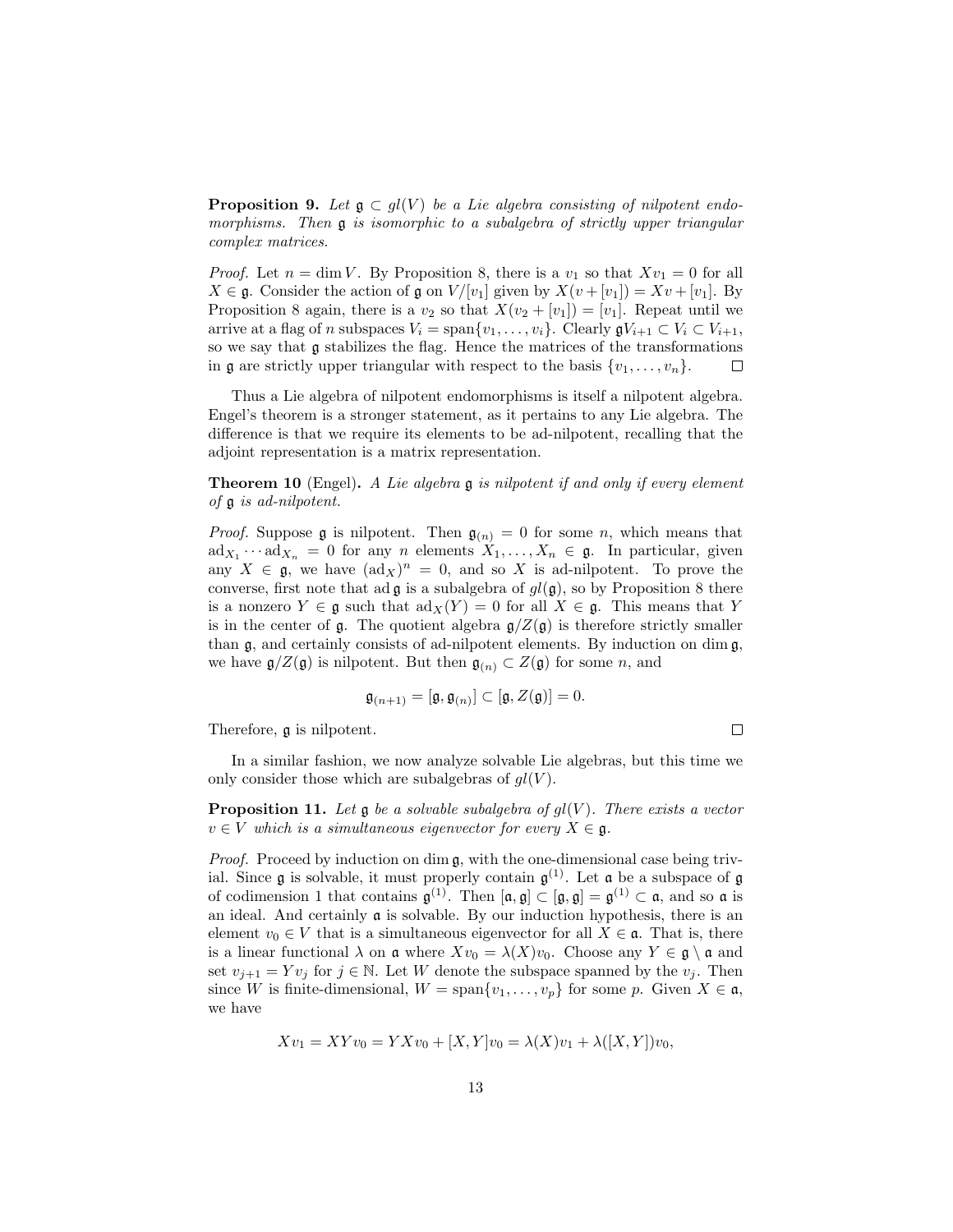and so by induction we easily find that  $Xv_j \equiv \lambda(X)v_j \mod v_0, \ldots, v_{j-1}$ . Thus,  $W$  is invariant under  $\mathfrak{a}$ , and the matrices corresponding to each  $X$  are triangular with respect to the basis  $\{v_0, \ldots, v_p\}$ . After restricting the trace to W, it is clear that trace  $X = \lambda(X)$  dim W. Now the cyclic property of the trace forces  $trace([X,Y]) = 0$ , and consequently  $\lambda([X,Y]) = 0$ . Then the equation above reduces to  $Xv_1 = \lambda(X)v_1$ . Now suppose  $Xv_j = \lambda(X)v_j$  for some j and for all  $X \in \mathfrak{a}$ . We have

$$
Xv_{j+1} = XYv_j = YXv_j + [X,Y]v_j = \lambda(X)v_{j+1} + \lambda([X,Y])v_j = \lambda(X)v_{j+1},
$$

hence we conclude  $Xv_j = \lambda(X)v_j$  for all j and for all  $X \in \mathfrak{a}$ . Thus the elements in **a** are multiples of the identity over the basis  $\{v_0, \ldots, v_p\}$ . Restricting Y to an endomorphism of W over  $\mathbb{C}$ , we realize that Y has an eigenvector  $w \in W$ . This  $w$  is the desired eigenvector for every element in  $\mathfrak{g}$ .  $\Box$ 

Proposition 11 tells us it makes sense to say there exists a linear functional  $\lambda$  on  $\mathfrak g$  with  $Xv = \lambda(X)v$  for some v.

**Theorem 12** (Lie). Let  $\mathfrak g$  be a subalgebra of  $gl(V)$ . Then the elements of  $\mathfrak g$  are simultaneously upper triangularizable if and only if g is solvable.

*Proof.* Let  $\mathfrak{N}_k$  denote the set of complex upper triangular square matrices such that  $a_{ij} = 0$  for  $j < k + i$ . The reader may verify the commutation relations  $[\mathfrak{N}_0, \mathfrak{N}_0] \subset \mathfrak{N}_1$ , while  $[\mathfrak{N}_k, \mathfrak{N}_l] \subset \mathfrak{N}_{k+l}$  for  $k \geq 0, l \geq 1$ . This demonstrates that the set of upper triangular matrices  $\mathfrak{N}_0$  is solvable, and that the set of strictly upper triangular matrices  $\mathfrak{N}_1$  is nilpotent. Now suppose g is solvable, and consider the action of  $\mathfrak g$  on V. Let  $v_1$  be a simultaneous eigenvector for every  $X \in \mathfrak{g}$ , which is guaranteed to exist by Proposition 11. Let  $V_1 = V/[v_1]$ , and note that all transformations on  $V$  can be carried over to  $V_1$  becuase they leave  $v_1$  invariant. Proposition 11 again implies there is a vector  $v_2$  so that  $v_2 + [v_1]$  is a simultaneous eigenvector for all  $X \in \mathfrak{g}$  acting on  $V_1$ . This means that  $X(v_2 + [v_1]) = Xv_2 + [v_1] = \lambda_2(X)v_2 + [v_1]$ . Let  $V_2 = V_1/[v_2]$ , and repeat this procedure. We arrive at a set of vectors  $v_1, \ldots, v_n$  where  $Xv_i \equiv \lambda_i(X)v_i$ mod  $v_1, \ldots, v_{i-1}$ . Thus every X is represented by an upper triangular matrix with respect to the basis  $\{v_1, \ldots, v_n\}.$  $\Box$ 

#### 3.2 Killing form

We define the **Killing form**  $K$  as the symmetric bilinear form

$$
K(X,Y) \equiv \text{trace } \text{ad}_X \text{ } \text{ad}_Y. \tag{9}
$$

The Killing form has the nice associative property that

$$
K(X, [Y, Z]) = K([X, Y], Z). \tag{10}
$$

Using structure constants, it can be shown that the Killing form of an ideal  $\mathfrak{a} \subset \mathfrak{g}$ , considered as its own Lie algebra, is just the Killing form of  $\mathfrak{g}$  restricted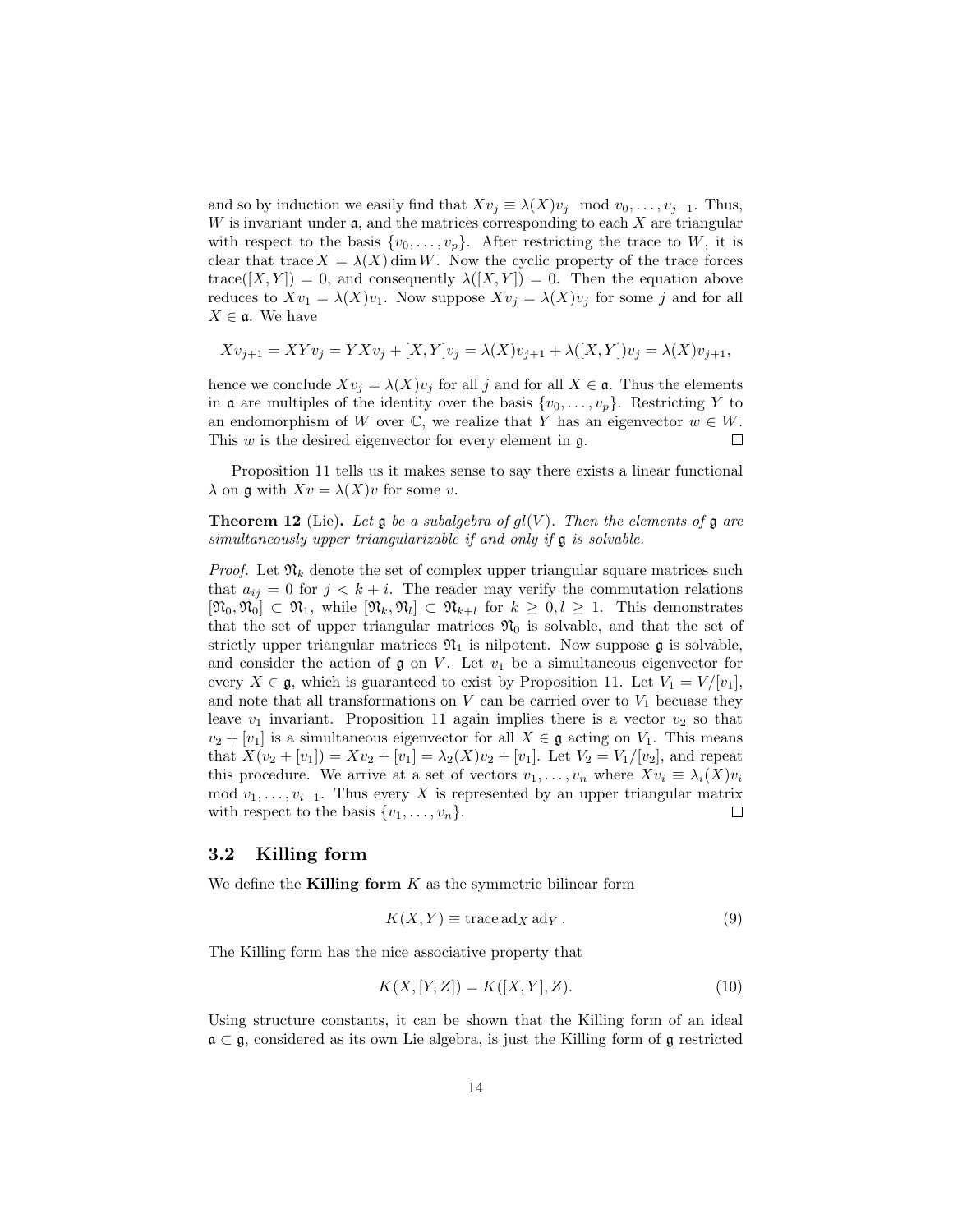to **a**. In general, a form  $\langle \cdot, \cdot \rangle$  on a vector space V is called *nondegenerate* if its nullspace is  $\{0\}$ , i.e. given any nonzero vector  $v \in V$ , there exists a  $v' \in V$  such that  $\langle v, v' \rangle \neq 0$ . The *radical* of a form B is the set rad  $B = \{u \in V : B(u, v) =$  $0 \forall v \in V$ .

I will now build more criteria for illustrating solvability and semisimplicity. We first need the following theorem, whose proof can be found in [4].

**Theorem 13** (Jordan-Chevalley). Let  $X \in gl(V)$  be an endomorphism of a complex vector space V. Then X decomposes uniquely as  $X = S + N$ , where  $S, N \in gl(V)$  are commuting polynomials in X without constant terms, S is semisimple, and N is nilpotent.

The Jordan-Chevalley decomposition of elements in a Lie algebra is critical in some of the proofs that follow. In particular, it is needed for Cartan's criterion, which I will turn to next. Interestingly, there is even an abstract Jordan decomposition which holds for elements in an arbitrary semisimple Lie algebra g; it agrees with the Jordan-Chevalley decomposition presented above whenever  $\mathfrak{g} \subset gl(V)$ . I will use abstract Jordan decomposition when setting up Cartan subalgebras.

**Theorem 14** (Cartan's criterion). Let  $\mathfrak g$  be a subalgebra of  $gl(V)$ . Then  $\mathfrak g$  is solvable if and only if trace  $XY = 0$  for all  $X \in \mathfrak{g}, Y \in \mathfrak{g}^{(1)}$ .

*Proof.* Suppose  $\mathfrak g$  is solvable. By Lie's theorem,  $\mathfrak g$  is isomorphic to a subalgebra of upper triangular matrices. Then  $\mathfrak{g}^{(1)} = [\mathfrak{g}, \mathfrak{g}]$  consists of strictly upper triangular matrices. Furthermore, given any  $Y \in \mathfrak{g}^{(1)}$ , XY is strictly upper triangular for all  $X \in \mathfrak{g}$ , and so trace  $XY = 0$ . To prove the converse, it suffices to show that  $\mathfrak{g}^{(1)}$  is nilpotent, since  $\mathfrak{g}^{(1)}$  nilpotent implies that  $\mathfrak{g}^{(1)}$  is solvable, hence so is g. By Proposition 9, we are done if we show that each  $X \in \mathfrak{g}^{(1)}$  is nilpotent. Choose any such element X. Let  $X = S + N$  be its Jordan-Chevalley decomposition, with  $S = diag(\lambda_1, ..., \lambda_n)$ . The reader may verify that  $\text{ad}_S(E_{ij}) = (\lambda_i - \lambda_j)E_{ij}$ , which demonstrates  $\text{ad}_S$  is diagonal with respect to the basis  $\{E_{ij} : 1 \le i, j \le n\}$ . By Lemma 7, ad<sub>N</sub> is nilpotent. Thus,  $ad_S + ad_N$  is the unique Jordan-Chevalley decomposition for  $ad_X$ , and consequently  $ad_S$  is a polynomial in  $ad_X$  without a constant term. Taking the complex conjugate of S, that is,  $\overline{S} = \text{diag}(\lambda_1, \dots, \lambda_n)$ , it is clear that  $\text{ad}_{\overline{S}}$  is also a polynomial in  $\text{ad}_X$  without a constant term, say  $\text{ad}_{\overline{S}} = p(\text{ad}_X)$ . Then for any  $Y \in \mathfrak{g}$ ,  $ad_{\overline{S}}(Y) = [\overline{S}, Y] = p(ad_X)(Y) \in \mathfrak{g}^{(1)}$ . Furthermore, N nilpotent implies  $N$  is strictly upper triangular (apply Proposition 9 to the space spanned by N). Then  $\overline{S}N$  is strictly upper triangular as well. This implies trace  $\overline{S}X = \text{trace }\overline{S}(S+N) = \text{trace } S\overline{S} = \sum_i |\lambda_i|^2$ . But we also know that X can be expressed as  $X = \sum_j [A_j, B_j]$  since  $X \in \mathfrak{g}^{(1)}$ . Thus

trace 
$$
\overline{S}X = \sum_{j}
$$
trace  $\overline{S}[A_j, B_j] = \sum_{j}$ trace  $\overline{S}A_jB_j - \sum_{j}$ trace  $\overline{S}B_jA_j$   
=  $\sum_{j}$ trace  $\overline{S}A_jB_j - \sum_{j}$ trace  $A_j\overline{S}B_j = \sum_{j}$ trace $[\overline{S}, A_j]B_j$ .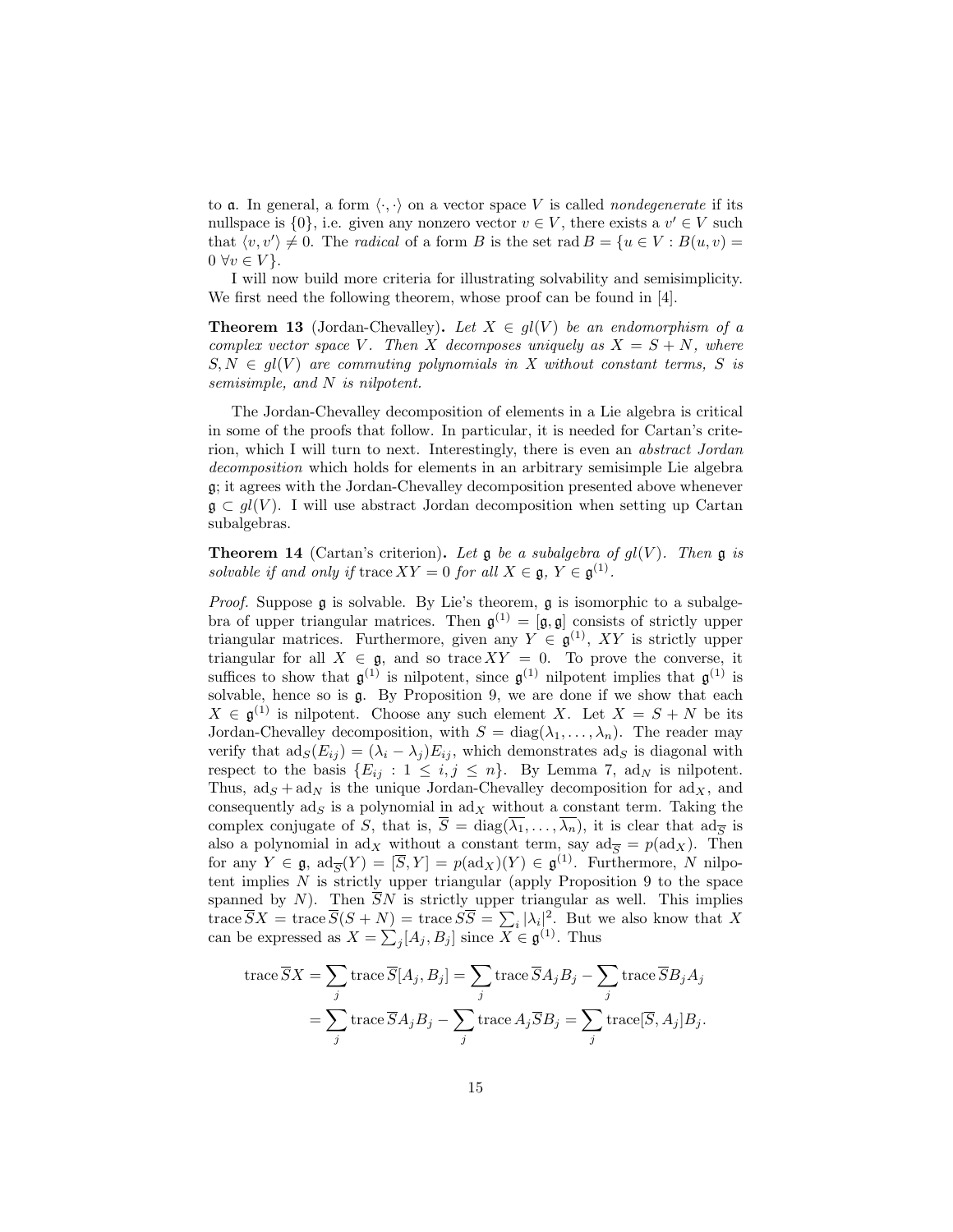But since each  $[\overline{S}, A_j]$  is in  $\mathfrak{g}^{(1)}$ , by our hypothesis, the last expression above vanishes. It follows that  $\sum_i |\lambda_i|^2 = 0$ , and thus each  $\lambda_i = 0$ . This implies that  $S = 0$ , and we conclude that  $X = N$ , meaning X is nilpotent, as desired.  $\Box$ 

Note that the trace calculations above verify associativity of the Killing form.

**Corollary 15.** A Lie algebra  $\mathfrak g$  is solvable if and only if  $K(X, Y) = 0$  for all  $X\in \mathfrak{g}, Y\in \mathfrak{g}^{(1)}.$ 

*Proof.* Apply Cartan's criterion to ad  $\mathfrak{g} \subset gl(V)$  to conclude that ad  $\mathfrak{g}$  is solvable if and only if  $K(X,Y) = 0$  for all  $X \in \mathfrak{g}, Y \in \mathfrak{g}^{(1)}$ . Recall that ad  $\mathfrak{g}$  solvable is equivalent to g solvable by Lemma 4.  $\Box$ 

Given a Lie algebra  $\mathfrak{g}$ , Cartan's criterion states that the ideal  $\mathfrak{g}^{(1)}$  is contained in rad  $K$ . We conclude this section with further applications of the Killing form. I will explain a similar criterion for semisimplicity and show that semisimple Lie algebras are composed of simple subalgebras. Then we will move on to studying semisimple Lie algebras.

**Theorem 16.** A Lie algebra  $\mathfrak g$  is semisimple if and only if the Killing form is nondegenerate.

*Proof.* Suppose that **q** is semisimple, i.e. its radical  $\Re$  is zero. Let  $\mathfrak{S} = \text{rad } K$ . By definition, given any  $X \in \mathfrak{S}$ , we have  $K(X, Y) = 0$  for all  $Y \in \mathfrak{g}$ , in particular for  $Y \in \mathfrak{S}^{(1)}$ . Using the corollary to Cartan's criterion, we have that  $\mathfrak S$  is solvable. It is not hard to show that  $\mathfrak S$  is an ideal of  $\mathfrak g$ . Consequently,  $\mathfrak{S} \subset \mathfrak{R} = 0$ , and thus  $\mathfrak{S} = 0$ . By definition, K is nondegenerate. Conversely, suppose that  $\mathfrak{S} = 0$ . Let  $\mathfrak{a}$  be an abelian ideal of  $\mathfrak{g}$ . Given  $X \in \mathfrak{a}$  and  $Y \in \mathfrak{g}$ , the map  $(\text{ad}_X \text{ ad}_Y)^2$  sends arbitrary elements in  $\mathfrak g$  to elements in  $[\mathfrak a, \mathfrak a] = 0$ . So the transformation  $\mathrm{ad}_X \mathrm{ad}_Y$  is nilpotent, which implies that  $K(X, Y) = 0$ . In turn, this implies that  $\mathfrak{a} \subset \mathfrak{S} = 0$ , and so  $\mathfrak{g}$  contains no nonzero abelian ideals. By Lemma 6, g is semisimple.  $\Box$ 

Say that a Lie algebra  $\mathfrak g$  is the Lie algebra direct sum of subalgebras  $\mathfrak a$  and b, denoted  $\mathfrak{g} = \mathfrak{a} \oplus \mathfrak{b}$ , if  $\mathfrak{g}$  is the vector space direct sum of  $\mathfrak{a}$  and  $\mathfrak{b}$  (also denoted  $\mathfrak{g} = \mathfrak{a} \oplus \mathfrak{b}$  and if  $[A, B] = 0$  for any  $A \in \mathfrak{a}$  and  $B \in \mathfrak{b}$ .

**Theorem 17.** Let  $\mathfrak g$  be a semisimple Lie algebra. Then  $\mathfrak g$  decomposes as a Lie algebra direct sum  $\mathfrak{g} = \mathfrak{g}_1 \oplus \cdots \oplus \mathfrak{g}_n$ , where each  $\mathfrak{g}_i \subset \mathfrak{g}$  is a simple subalgebra. Moreover, the decomposition is unique up to order.

*Proof.* If  $\mathfrak g$  is simple, we are done. Otherwise, there exists a proper ideal  $\mathfrak a$  in  $\mathfrak g$ . Let  $\mathfrak{a}^{\perp}$  denote its orthogonal complement relative to the Killing form. To see that  $\mathfrak{a}^{\perp}$  is an ideal, simply use associativity of K:

$$
K(\mathfrak{a},[\mathfrak{g},\mathfrak{a}^\perp])=K([\mathfrak{a},\mathfrak{g}],\mathfrak{a}^\perp)=K(\mathfrak{a},\mathfrak{a}^\perp)=0,
$$

which implies  $[\mathfrak{g}, \mathfrak{a}^{\perp}] \subset \mathfrak{a}^{\perp}$ , as desired. We have that  $\mathfrak{g}$  decomposes as a vector space direct sum  $\mathfrak{g} = \mathfrak{a} \oplus \mathfrak{a}^{\perp}$ . Since  $\mathfrak{a}$  and  $\mathfrak{a}^{\perp}$  are ideals, it follows that  $[\mathfrak{a}, \mathfrak{a}^{\perp}] \subset$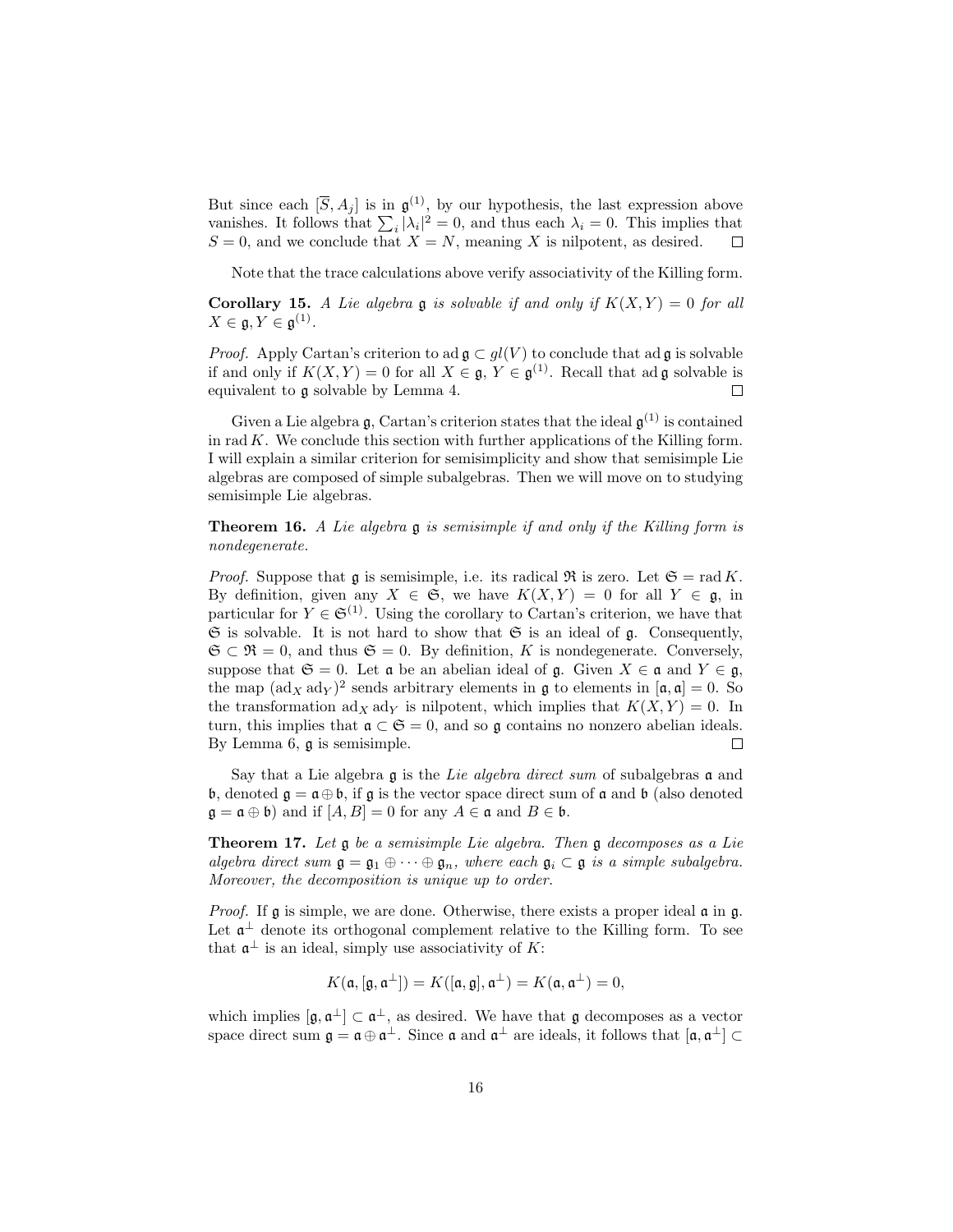$\mathfrak{a} \cap \mathfrak{a}^{\perp} = \{0\}$ , which means that  $\mathfrak{g} = \mathfrak{a} \oplus \mathfrak{a}^{\perp}$  is a Lie algebra direct sum. Repeat this argument on  $\mathfrak a$  and  $\mathfrak a^{\perp}$ , if necessary, and continue the process until every ideal in the direct sum is irreducible. If dim  $\mathfrak{g}_i$  were commutative for some j, then  $\mathfrak{g}_i \subset Z(\mathfrak{g})$ . But this cannot happen, since the center of any semisimple Lie algebra is trivial. Thus each  $\mathfrak{g}_i$  is simple.

Now if  $\mathfrak h$  is any simple ideal of  $\mathfrak g$ , then we can bracket  $\mathfrak h$  with  $\mathfrak g$  to obtain

$$
[\mathfrak{h},\mathfrak{g}]=[\mathfrak{h},\mathfrak{g}_1]\oplus\cdots\oplus[\mathfrak{h},\mathfrak{g}_n].
$$

The left hand side is  $[\mathfrak{h}, \mathfrak{g}] = \mathfrak{h}$  since  $\mathfrak{h}$  is simple and  $\mathfrak{g}$  is centerless. This forces the right hand side to contain one term, which means  $\mathfrak{h} = [\mathfrak{h}, \mathfrak{g}_k]$  for some k. But then h must be contained in  $\mathfrak{g}_k$ . Since  $\mathfrak{g}_k$  is simple, we have  $\mathfrak{h} = \mathfrak{g}_k$ . Therefore every simple subalgebra coincides with one of the  $\mathfrak{g}_i$ , and so the decomposition is unique.  $\Box$ 

#### 4 Root spaces

#### 4.1 Irreducible representations of  $sl(2;\mathbb{C})$

An example that will help motivate our discussion of semisimple Lie algebras is that of  $sl(2;\mathbb{C})$ . The Lie algebra  $sl(2;\mathbb{C})$  is important because it is the complexification of  $su(2) \simeq so(3)$ , which are of physical significance. By complexification, I mean  $sl(2;\mathbb{C})$  is the space of formal linear combinations  $v_1 + iv_2$  with  $v_1, v_2 \in su(2) \simeq so(3)$ . The calculations we will perform parallel the raising and lowering operators in the quantum-mechanical treatment of angular momentum.

Recall that matrices in  $sl(2;\mathbb{C})$  have trace zero. Consider the following basis for  $sl(2;\mathbb{C})$ :

$$
H = \begin{pmatrix} 1 & 0 \\ 0 & -1 \end{pmatrix}, \quad X = \begin{pmatrix} 0 & 1 \\ 0 & 0 \end{pmatrix}, \quad Y = \begin{pmatrix} 0 & 0 \\ 1 & 0 \end{pmatrix}.
$$

They satisfy the commutation relations

$$
[H, X] = 2X, \quad [H, Y] = -2Y, \quad [X, Y] = H.
$$
\n<sup>(11)</sup>

Let  $\pi$  be any representation of  $sl(2;\mathbb{C})$  acting on a finite-dimensional complex vector space V. Then  $\pi$  will map the basis elements to operators which satisfy the same commutation relations. Suppose u is an eigenvector of  $\pi(H)$  with eigenvalue  $\alpha$ , which we know exists because we are working over  $\mathbb{C}$ . Then since  $[\pi(H), \pi(X)] = 2\pi(X)$ , we have  $\pi(H)\pi(X) = \pi(X)\pi(H) + 2\pi(X)$ . Acting on u gives

$$
\pi(H)\pi(X)u = \pi(X)\alpha u + 2\pi(X)u = (\alpha + 2)\pi(X)u.
$$

This implies that either  $\pi(X)u = 0$  or  $\pi(X)u$  is an eigenvector for  $\pi(H)$  with eigenvalue  $\alpha + 2$ . Similarly,

$$
\pi(H)\pi(Y)u = (\alpha - 2)\pi(Y)u,
$$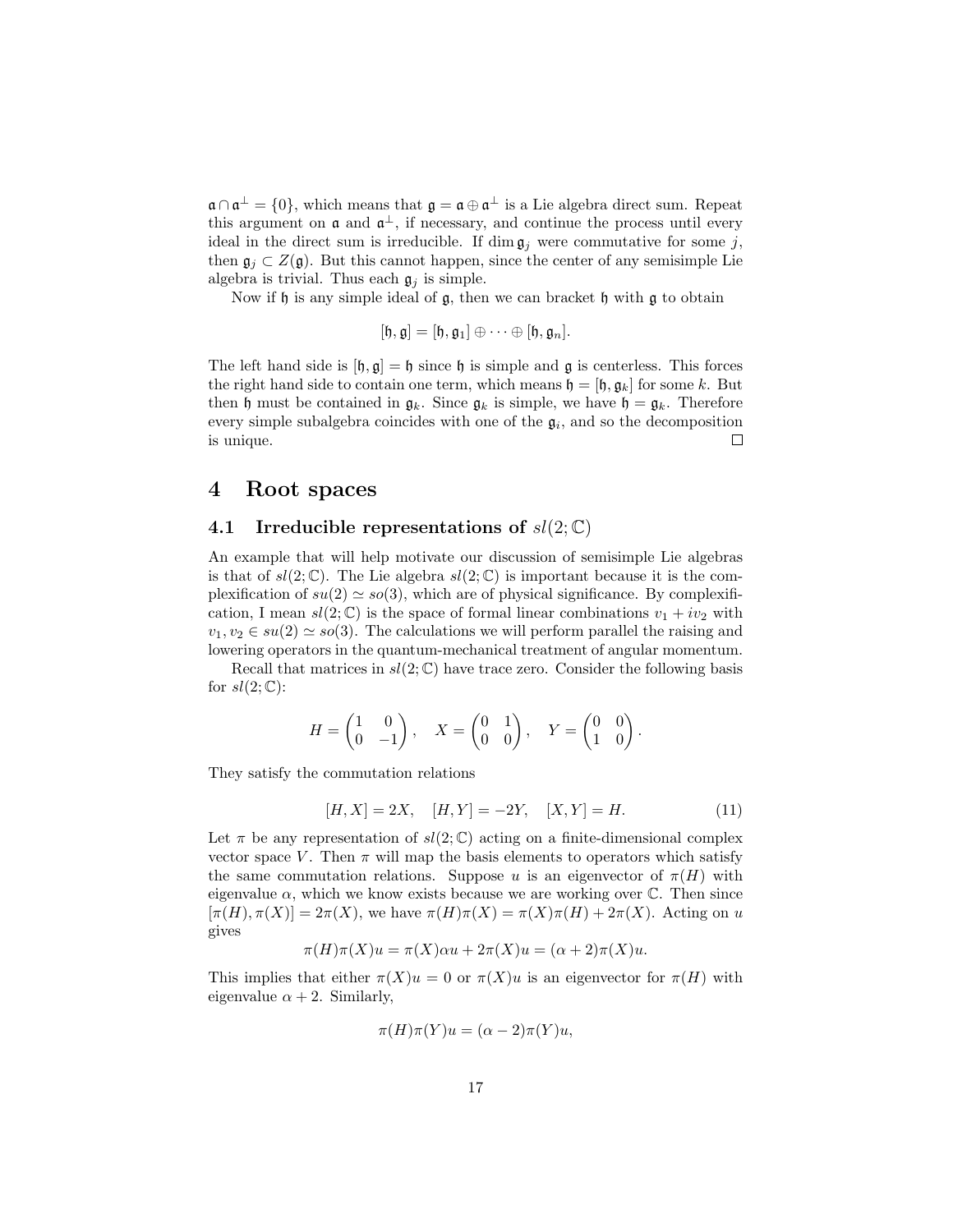so that either  $\pi(Y)u = 0$  or  $\pi(Y)u$  is an eigenvector for  $\pi(H)$  with eigenvalue  $\alpha$ 2. We see that  $\pi(X)$  and  $\pi(Y)$  shift the eigenvalues of  $\pi(H)$  up and down by 2, or possibly annihilate the eigenvector. This observation is crucial to determining the irreducible representations of  $sl(2;\mathbb{C})$ .

Assume that  $\pi$  is irreducible. As before, let u be an eigenvector with eigenvalue  $\alpha$ . Repeatedly apply  $\pi(X)$ , so that

$$
\pi(H)\pi(X)^{k}u = (\alpha + 2k)\pi(X)^{k}u.
$$

Since V is finite-dimensional,  $\pi(H)$  can only have finitely many eigenvalues. So it must be the case that  $\pi(X)^N u \neq 0$  but  $\pi(X)^{N+1} u = 0$  for some N. Define  $u_0 = \pi(X)^N u$  and  $\lambda = \alpha + 2N$ . Then  $\pi(H)u_0 = \lambda u_0$  and  $\pi(X)u_0 = 0$ . Next, define  $u_k = \pi(Y)^k u_0$ . It is clear that

$$
\pi(H)u_k = (\lambda - 2k)u_k.
$$

I will now use induction to show that

$$
\pi(X)u_k = k[\lambda - (k-1)]u_{k-1}, \quad k \ge 1.
$$

When  $k = 1$ , we have  $\pi(X)u_1 = \pi(X)\pi(Y)u_0$ . Using the relation  $[\pi(X), \pi(Y)] =$  $\pi(H)$ , we have

$$
\pi(X)\pi(Y)u_0 = \pi(Y)\pi(X)u_0 + \pi(H)u_0 = \pi(H)u_0 = \lambda u_0,
$$

as desired. Now assume  $\pi(X)u_k = k[\lambda - (k-1)]u_{k-1}$  for some  $k \ge 1$ . We want to show that  $\pi(X)u_{k+1} = (k+1)(\lambda - k)u_k$ . We have

$$
\pi(X)u_{k+1} = \pi(X)\pi(Y)u_k = \pi(Y)\pi(X)u_k + \pi(H)u_k
$$
  
=  $\pi(Y)k[\lambda - (k-1)]u_{k-1} + (\lambda - 2k)u_k$   
=  $k[\lambda - (k-1)]\pi(Y)u_{k-1} + (\lambda - 2k)u_k$   
=  $\{k[\lambda - (k-1)] + (\lambda - 2k)\}u_k$   
=  $(k+1)(\lambda - k)u_k$ .

Once again, since  $\pi(H)$  has finitely many eigenvalues, there exists an m such that  $u_m \neq 0$  but  $u_{m+1} = 0$ . For  $u_{m+1} = 0$ , we have  $\pi(X)u_{m+1} = 0$ . By our inductive formula, this implies that

$$
(m+1)(\lambda - m)u_m = 0.
$$

Since m is nonnegative and  $u_m$  is nonzero, we see that  $\lambda = m$ . We conclude that for every irreducible representation  $\pi$  of  $sl(2;\mathbb{C})$ , there exists a nonnegative integer m and nonzero vectors  $u_0, \ldots, u_m$  such that

$$
\pi(H)u_k = (m - 2k)u_k \tag{12}
$$

$$
\pi(Y)u_k = \begin{cases} u_{k+1} & k < m \\ 0 & k = m \end{cases} \tag{13}
$$

$$
\pi(X)u_k = \begin{cases} k[m - (k-1)]u_{k-1} & k > 0 \\ 0 & k = 0 \end{cases} \tag{14}
$$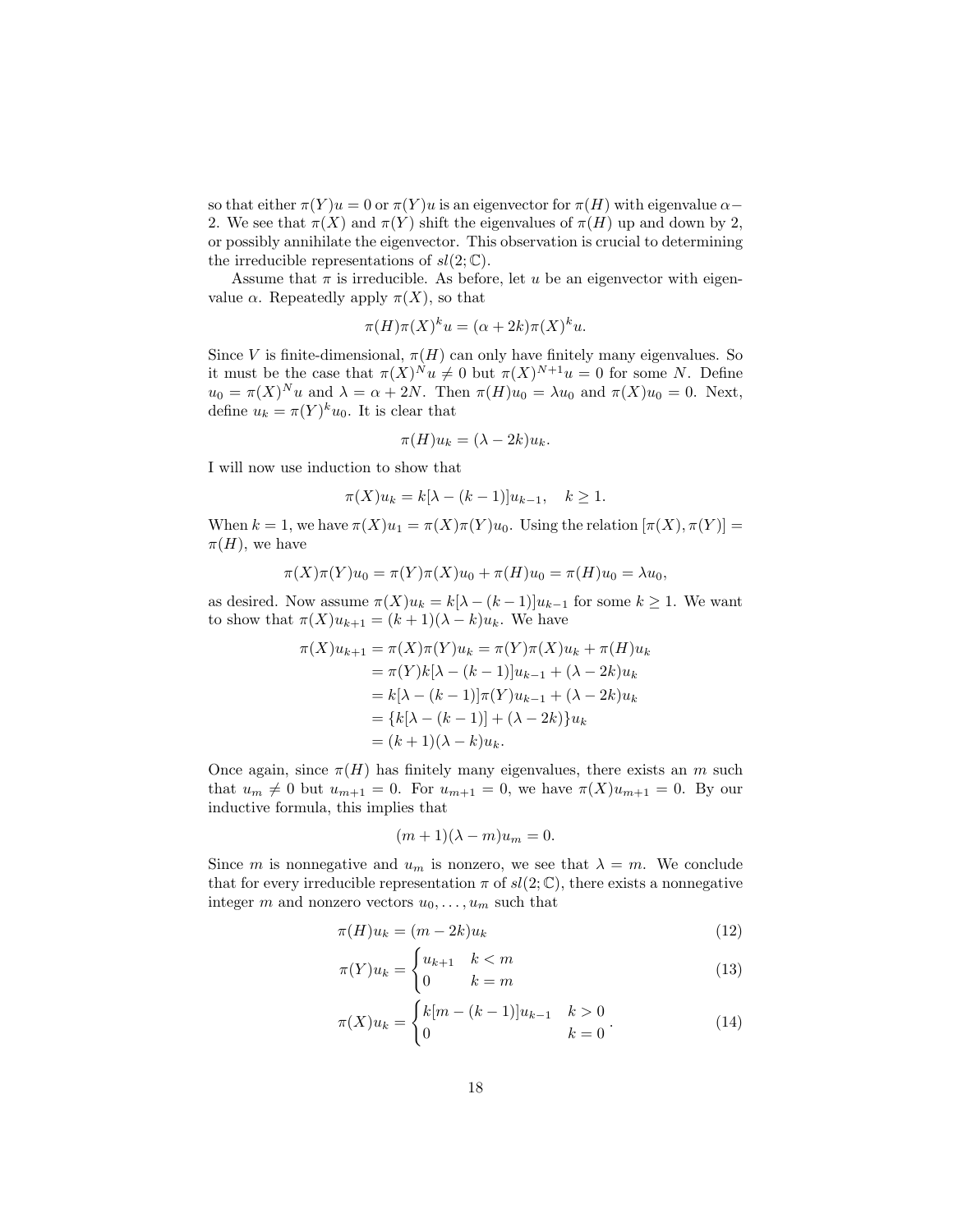Notice that  $u_0, \ldots, u_m$  are eigenvectors of  $\pi(H)$  with distinct eigenvalues, which means they are linearly independent. Then  $u_0, \ldots, u_m$  span an  $(m+1)$ dimensional subspace which is clearly invariant under  $\pi(H)$ ,  $\pi(X)$ , and  $\pi(Y)$ . Hence the subspace is invariant under  $\pi(Z)$  for all  $Z \in sl(2;\mathbb{C})$ . Since  $\pi$  is irreducible, span $\{u_0, \ldots, u_m\}$  must be all of V. Therefore, every irreducible representation of dimension  $m + 1$  is governed by Equations 12, 13, and 14. Moreover, any two irreducible representations of the same dimension are isomorphic.

#### 4.2 Semisimple Lie algebras

We will now proceed to study semisimple Lie algebras in more detail, first referencing [4]. Let g denote a semisimple Lie algebra. If g consisted of only nilpotent elements, then they would be ad-nilpotent by Lemma 7, and so Engel's theorem tells us that g would be nilpotent. Consequently, g would be solvable and its radical  $\Re$  would be all of  $\mathfrak{g}$ . This cannot be the case if  $\mathfrak{g}$  is semisimple. Hence we can find an element  $X \in \mathfrak{g}$  with a nonzero semisimple component  $S \in \mathfrak{g}$ in its abstract Jordan decomposition. The span of S provides a straightforward subalgebra of semisimple (i.e. diagonalizable) elements. Therefore, g contains toral subalgebras, which are algebras consisting of semisimple elements. We will need the following lemma.

Lemma 18. Any toral subalgebra of  $\mathfrak g$  is abelian.

*Proof.* Let t be toral, restrict the adjoint representation to t, and take  $X \in \mathfrak{t}$ to be nonzero. Seeing as  $\text{ad}_X$  is semisimple, we need to show that  $\text{ad}_X$  has no nonzero eigenvalues. Suppose there is a nonzero  $Y \in \mathfrak{t}$  such that  $[X, Y] = \lambda Y$ for  $\lambda \neq 0$ . Now, as ad<sub>Y</sub> is also semisimple, there is a basis of g consisting of eigenvectors for ad<sub>Y</sub>, say  $\{v_1, \ldots, v_n\}$ . Write X as a linear combination  $X = c_1v_1 + \cdots + c_nv_n$ . Consider  $\text{ad}_Y(X) = -\lambda Y$ , which on the one hand is an eigenvector of ady with eigenvalue 0. On the other hand,  $\mathrm{ad}_Y(X) = [Y, c_1v_1 +$  $\cdots + c_n v_n] = c_1[Y, v_1] + \cdots + c_n[Y, v_n]$  is a linear combination of basis vectors that have nonzero eigenvalues. So applying  $\text{ad}_Y$  to  $c_1[Y, v_1]+\cdots+c_n[Y, v_n]$  produces yet another linear combination of basis vectors with nonzero eigenvalues, which must be equal to 0. Since  $X$  is arbitrary, this yields a contradiction.  $\Box$ 

Fix a maximal toral subalgebra  $\mathfrak{h}$ , i.e. a toral subalgebra not properly contained in another. Since every  $H \in \mathfrak{h}$  is semisimple, we have that every  $ad_H$ is semisimple as well. We have thus shown the existence of Cartan subalgebras, defined as follows.

**Definition 4.** A Cartan subalgebra of a semisimple Lie algebra g is a maximal abelian subalgebra  $\mathfrak h$  such that  $ad_H$  is semisimple for all  $H \in \mathfrak h$ .

In general,  $\mathfrak h$  need not be unique. But if  $\mathfrak h_1$  and  $\mathfrak h_2$  are Cartan subalgebras of  $\mathfrak{g}$ , then they are conjugates, so there exists an automorphism  $\varphi : \mathfrak{g} \to \mathfrak{g}$ such that  $\varphi(\mathfrak{h}_1) = \mathfrak{h}_2$ . Without loss of generality, we may speak of the Cartan subalgebra of g instead.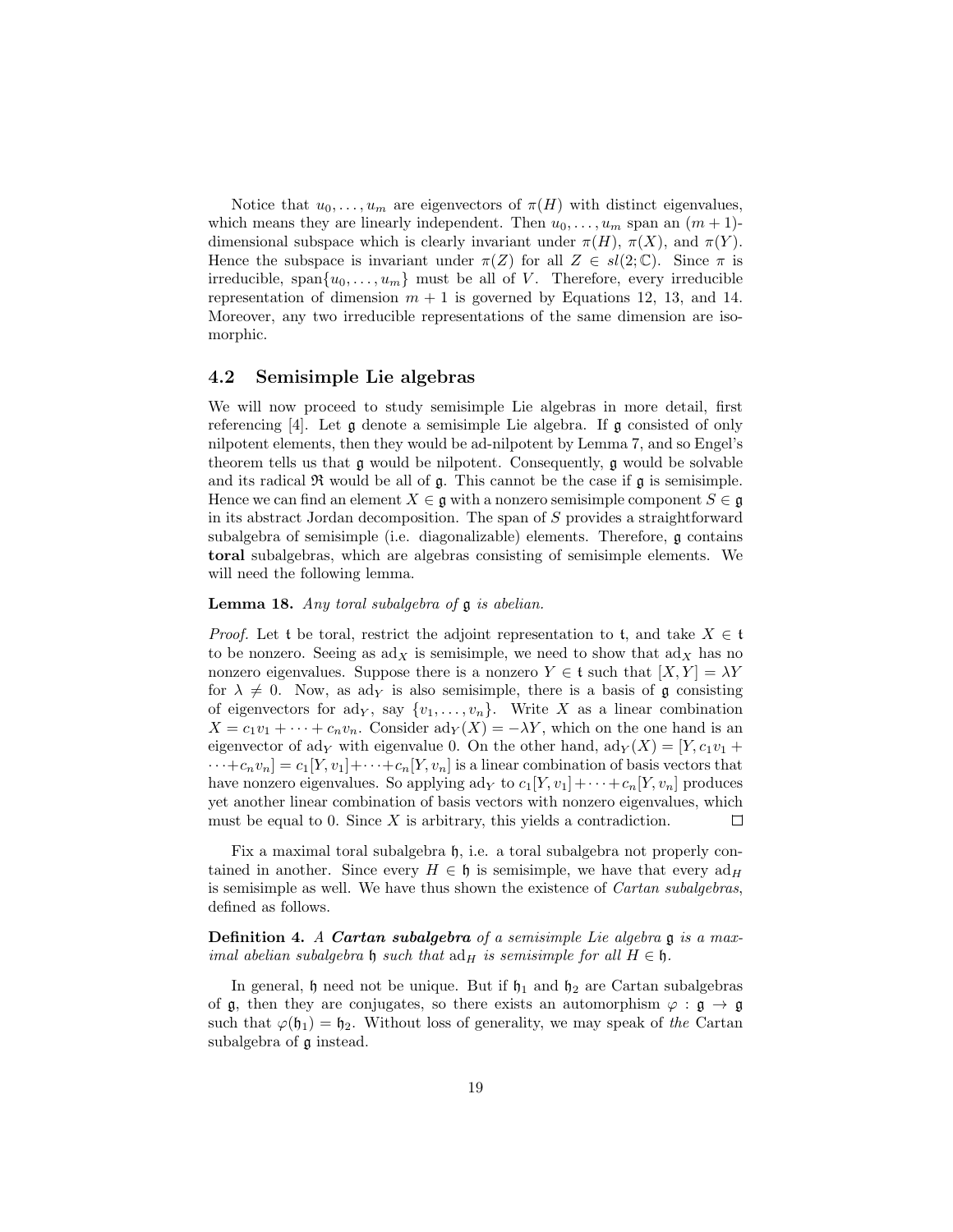It is easy to check that since  $\mathfrak h$  is abelian, ad  $\mathfrak h$  is a family of commuting operators. Seeing as each of these operators is diagonalizable, a standard result in linear algebra allows us to conclude that over a finite-dimensional vector space, every  $ad_H$  is simultaneously diagonalizable. So there exists a basis of **g** such that each basis vector is a simultaneous eigenvector for every  $ad_H$ . If  $X \in \mathfrak{g}$  is one such eigenvector, then the eigenvalues for each ad<sub>H</sub> form a linear functional on  $\mathfrak h$ . If the functional is nonzero, we call it a *root*, as the following definition declares.

**Definition 5.** A nonzero element  $\alpha \in \mathfrak{h}^*$  is a **root** of **g** if there exists a nonzero  $X \in \mathfrak{g}$  such that  $[H, X] = \alpha(H)X$  for all  $H \in \mathfrak{h}$ . Given a root  $\alpha$ , the **root space**  $\mathfrak{g}_{\alpha}$  is the set of all  $X \in \mathfrak{g}$  such that  $[H, X] = \alpha(H)X$  for all  $H \in \mathfrak{h}$ .

A nonzero element in a root space is referred to as a root vector. Even if  $\alpha$  is not a root, the subspace  $\mathfrak{g}_{\alpha}$  can still be defined accordingly. Note that  $\mathfrak{g}$ decomposes as a vector space direct sum of the  $\mathfrak{g}_{\alpha}$  precisely because the image of ad h is simultaneously diagonalizable. We can say even more, however. Observe that  $\mathfrak{g}_0$  is the set of elements that commute with  $\mathfrak{h}$ , meaning  $\mathfrak{g}_0$  is the *centralizer* of h. It turns out that  $\mathfrak{g}_0$  and h are equivalent, as I will now prove. First, we need to show nondegeneracy of the Killing form on  $\mathfrak{g}_0$ .

#### **Lemma 19.** The restriction of K to  $\mathfrak{g}_0$  is nondegenerate.

*Proof.* Let  $H \in \mathfrak{g}_0$  be given. By Lemma 21, we have  $K(H, X_\alpha) = 0$  for any root vector  $X_{\alpha} \in \mathfrak{g}_{\alpha}$ . Suppose that  $K(H, H') = 0$  for all  $H' \in \mathfrak{g}_0$ . Then it follows that  $K(H, X) = 0$  for all  $X \in \mathfrak{g}$  by the decomposition of  $\mathfrak{g}$  into  $\mathfrak{g}_0$  and its root spaces  $\mathfrak{g}_{\alpha}$ . Since K is nondegenerate on g, this implies that  $H = 0$ . Thus K restricted to  $\mathfrak{g}_0$  is nondegenerate as well.  $\Box$ 

**Proposition 20.** Suppose  $\mathfrak{h}$  is a Cartan subalgebra of  $\mathfrak{g}$ , and let  $\mathfrak{g}_0$  denote its centralizer. Then  $\mathfrak{g}_0 = \mathfrak{h}$ .

*Proof.* I will first show that  $\mathfrak{g}_0$  is nilpotent. Restrict the adjoint representation to  $\mathfrak{g}_0$ . If  $X \in \mathfrak{g}_0$  is nilpotent, then  $\text{ad}_X$  is nilpotent by Lemma 4. If  $X \in \mathfrak{g}_0$  is semisimple, then the subalgebra  $\mathfrak{h} + \mathbb{C}X$  of  $\mathfrak{g}$  is toral. By maximality of  $\mathfrak{h}$ , we have  $\mathfrak{h} + \mathbb{C}X = \mathfrak{h}$ , which implies  $X \in \mathfrak{h}$ . But then  $\text{ad}_X = 0$  is nilpotent. Now choose an arbitrary  $X \in \mathfrak{g}_0$  and consider its Jordan-Chevlley form  $X = S + N$ . As we've seen before,  $ad_X = ad_S + ad_N$  is the Jordan-Chevalley form of  $ad_X$ . By definition,  $X \in \mathfrak{g}_0$  means that  $\text{ad}_X$  maps h to the subspace  $\{0\}$ . By the Jordan-Chevalley theorem, ad<sub>S</sub> and ad<sub>N</sub> are commuting polynomials in  $\text{ad}_X$ without constant term, so they also map  $\mathfrak h$  to  $\{0\}$ . Then S and N both belong to  $\mathfrak{g}_0$ , and so by the above,  $\text{ad}_S$  and  $\text{ad}_N$  are nilpotent. Thus  $\text{ad}_X$  is the sum of commuting nilpotent endomorphisms, and so  $\mathrm{ad}_X$  is itself nilpotent by the argument we used in Lemma 7. According to Engel's theorem,  $\mathfrak{g}_0$  is nilpotent.

Next, we will show that  $K$  is nondegenerate on  $\mathfrak h$ , which we do not know a priori. Suppose  $K(H, \mathfrak{h}) = 0$  for some  $H \in \mathfrak{h}$ . Recall from the proof of Cartan's criterion that if  $A$  and  $B$  are commuting endomorphisms on a finite-dimensional vector space, with B nilpotent, then AB is nilpotent, so that trace  $AB = 0$ . For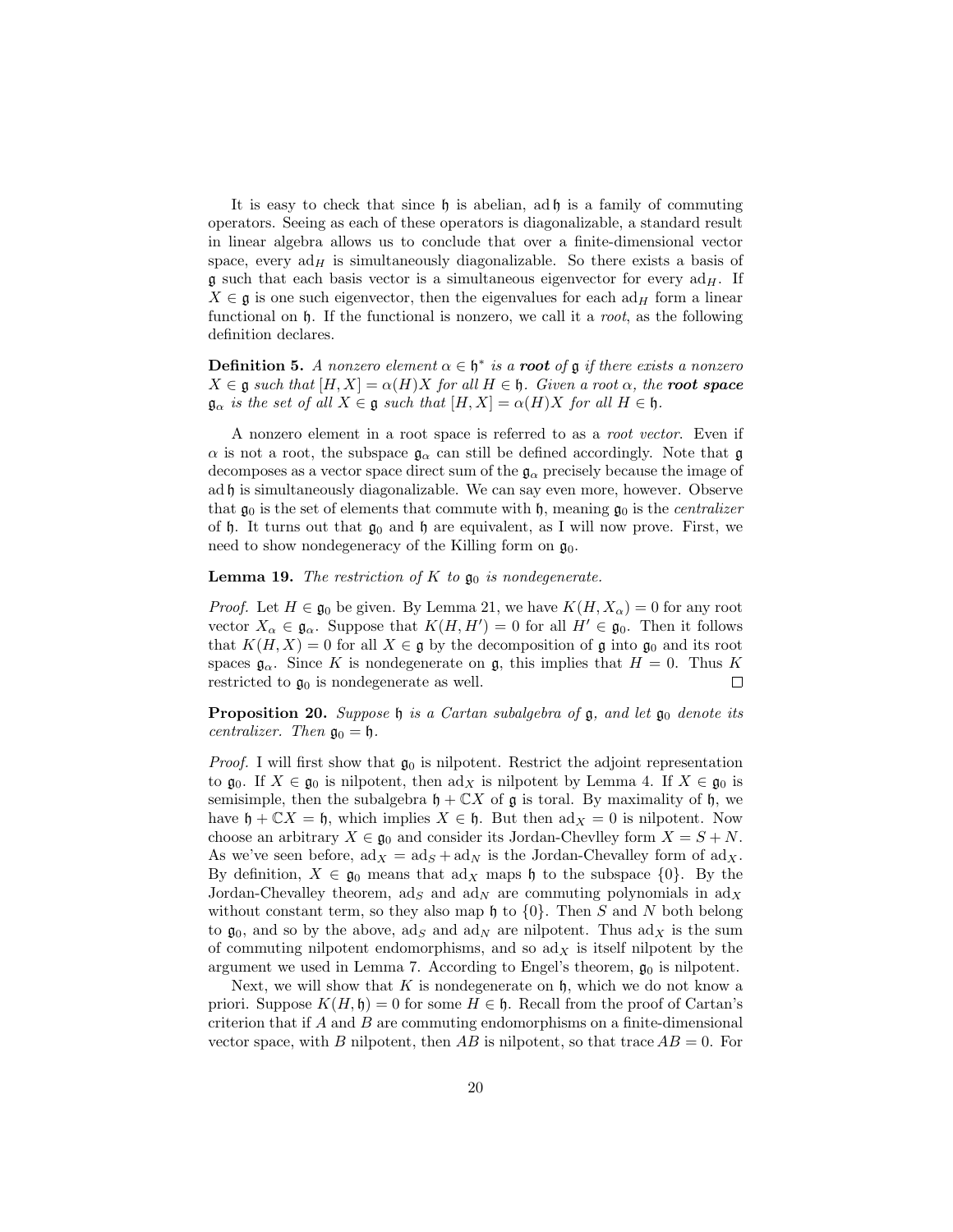any  $N \in \mathfrak{g}_0$  nilpotent, since  $[N, \mathfrak{h}] = 0$ , we have that ad<sub>N</sub> commutes with any element of ad h. This implies that  $K(N, \mathfrak{h}) = 0$ . Then for any  $X \in \mathfrak{g}_0, K(H, \mathfrak{g}_0)$ can be broken up into  $K(H, S) + K(H, N)$ ; since S also lives in h, the left term is zero by hypothesis, and we just showed why the right term is zero. Thus  $K(H, \mathfrak{g}_0) = 0$ , which forces  $H = 0$  by nondegeneracy on  $\mathfrak{g}_0$ .

It is clear that  $[\mathfrak{g}_0, \mathfrak{h}] = 0$ , and by associativity of the Killing form, we have  $K([\mathfrak{g}_0, \mathfrak{h}], \mathfrak{g}_0) = K(\mathfrak{h}, [\mathfrak{g}_0, \mathfrak{g}_0]).$  This implies that  $\mathfrak{h} \cap \mathfrak{g}_0^{(1)} = 0$ . We will use this to show that  $\mathfrak{g}_0$  is abelian. Suppose not, so that  $\mathfrak{g}_0^{(1)} \neq 0$ . Since  $\mathfrak{g}_0$ acts on the ideal  $\mathfrak{g}_0^{(1)}$  via the adjoint representation, we can think of  $\mathfrak{g}_0$  as a subalgebra of  $gl(\mathfrak{g}_0^{(1)})$ . By Proposition 8, there exists a nonzero  $Y \in \mathfrak{g}_0^{(1)}$  such that  $[\mathfrak{g}_0, Y] = 0$ . Therefore,  $Z(\mathfrak{g}_0) \cap \mathfrak{g}_0^{(1)} \neq 0$ . Choose any nonzero element in this intersection, say Y again. Then Y cannot be semisimple, else  $Y \in \mathfrak{g}_0$ would be in  $\mathfrak h$  by the above. Then the nilpotent part of Y, say  $N'$ , must be nonzero, and since  $N'$  is a polynomial in Y without constant term, it also belongs to  $Z(\mathfrak{g}_0)$ . Like before, we then see that  $\text{ad}_{N'}$  commutes with  $\text{ad}_X$  for all  $X \in \mathfrak{g}_0$ . And ad<sub>N'</sub> nilpotent implies that  $K(N', \mathfrak{g}_0) = 0$ . This contradicts the nondegeneracy of K on  $\mathfrak{g}_0$ , meaning  $\mathfrak{g}_0$  must actually be abelian. Now if  $\mathfrak{g}_0 \neq \mathfrak{h}$ , then  $\mathfrak{g}_0$  would contain a nonzero nilpotent element X. But since  $\mathfrak{g}_0$  is abelian,  $ad_X$  nilpotent commutes with any element in  $ad\mathfrak{g}_0$ , which again implies  $K(X, \mathfrak{g}_0) = 0$ . Therefore  $\mathfrak{g}_0 = \mathfrak{h}$ .  $\Box$ 

Let  $R$  denote the set of roots. We are now able to assert that  $\mathfrak g$  decomposes as a vector space direct sum of the Cartan subalgebra and its corresponding root spaces:

$$
\mathfrak{g} = \mathfrak{h} \oplus \bigoplus_{\alpha \in R} \mathfrak{g}_{\alpha}.\tag{15}
$$

We will proceed to analyze root spaces, following along with [6].

**Lemma 21.** For any  $\alpha$  and  $\beta$  in  $\mathfrak{h}^*$ , we have  $[\mathfrak{g}_{\alpha}, \mathfrak{g}_{\beta}] \subset \mathfrak{g}_{\alpha+\beta}$ . If  $\alpha + \beta \neq 0$ , then  $\mathfrak{g}_{\alpha}$  is orthogonal to  $\mathfrak{g}_{\beta}$ .

*Proof.* Suppose that X is in  $\mathfrak{g}_{\alpha}$  and Y is in  $\mathfrak{g}_{\beta}$ . Since ad<sub>H</sub> is a derivation, we have  $ad_H[X, Y] = [ad_H X, Y] + [X, ad_H Y] = \alpha(H)[X, Y] + \beta(H)[X, Y] = (\alpha +$  $\beta(E)[X, Y]$ . Thus,  $[X, Y]$  is contained in  $\mathfrak{g}_{\alpha+\beta}$ . For the second assertion, choose some  $H \in \mathfrak{h}$  with  $(\alpha + \beta)(H) \neq 0$ , and let X and Y be as above. By associativity of the Killing form, we have  $\alpha(H)K(X,Y) = K(|H,X|,Y) = -K(|X,H|,Y) =$  $-K(X,[H,Y]) = -\beta(H)K(X,Y)$ , which implies that  $(\alpha + \beta)(H)K(X,Y) = 0$ . Since the functional  $\alpha + \beta$  is nonzero,  $K(X, Y) = 0$ , and thus the root spaces are orthogonal.  $\Box$ 

Note that if X is in  $\mathfrak{g}_{\alpha}$  and Y is in  $\mathfrak{g}_{-\alpha}$ , then  $[X, Y]$  is in h. Also note that if  $\alpha + \beta \neq 0$  is not a root, then we must have  $[\mathfrak{g}_{\alpha}, \mathfrak{g}_{\beta}] = 0$ . Moreover, given any root  $\alpha$  and  $X_{\alpha} \in \mathfrak{g}_{\alpha}$  a corresponding root vector, the map  $\text{ad}_{X_{\alpha}}$  sends  $\mathfrak{g}_{\beta}$ to  $\mathfrak{g}_{\beta+\alpha}$ ,  $\mathfrak{g}_{\beta+\alpha}$  to  $\mathfrak{g}_{\beta+2\alpha}$ , and so on. Eventually the functional  $\beta+n\alpha$  will not be a root, which shows that  $\text{ad}_X$  is nilpotent. Lemma 21 also implies that  $2\alpha$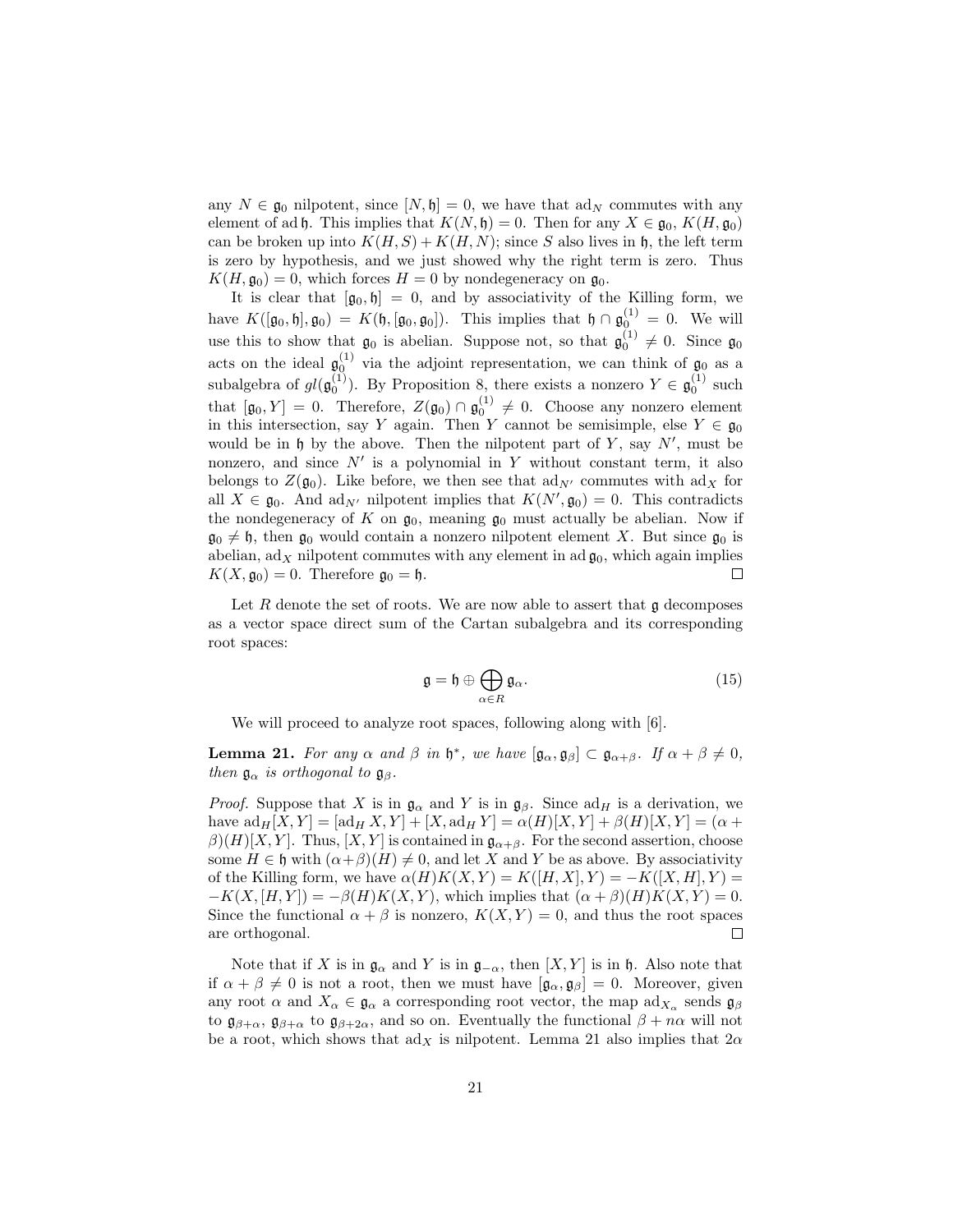cannot be a root, else g would be orthogonal to itself, which is absurd. We will explore multiples of roots in greater detail below.

**Lemma 22.** For each root  $\alpha$ , there exists a unique  $T_{\alpha} \in \mathfrak{h}$  such that  $\alpha(H) =$  $K(H, T_{\alpha}).$ 

*Proof.* The restriction of K to h is nondegenerate. This implies that the Killing form induces an injective linear map  $T : \mathfrak{h} \to \mathfrak{h}^*$  defined by  $T(H) = K(H, \cdot)$ . Since any finite-dimensional vector space has the same dimension as its dual space, we see that T is an isomorphism. We can therefore identify  $\mathfrak{h}^*$  with  $\mathfrak{h}$  in the desired way.  $\Box$ 

A nice application of this result is recorded in the following lemma.

**Lemma 23.** The set of roots R spans  $\mathfrak{h}^*$ . Equivalently, the set  $\{T_\alpha : \alpha \in R\}$ spans h.

*Proof.* Suppose the set of  $T_{\alpha}$  failed to span h. Then we can find a nonzero  $T \in \mathfrak{h}$  in the orthogonal complement of the subspace spanned by the  $T_{\alpha}$ . Then  $K(T, T_\alpha) = 0$  for all  $T_\alpha$ . By our identification above, this means that  $\alpha(T) = 0$ for all  $\alpha \in R$ . Thus, for each root  $\alpha$ , we have  $[T, X_{\alpha}] = 0$  for any corresponding root vector  $X_{\alpha}$ . But since  $[T, H] = 0$  for all  $H \in \mathfrak{h}$ , we have that T commutes with all of g, and so T lies in the center  $Z(g)$ . But  $Z(g)$  is trivial in semisimple Lie algebras, so we get a contradiction.  $\Box$ 

**Lemma 24.** If  $\alpha$  is a root, then so is  $-\alpha$ . For any  $X \in \mathfrak{g}_{\alpha}$  and  $Y \in \mathfrak{g}_{-\alpha}$ , we have  $[X, Y] = K(X, Y)T_{\alpha}$ .

*Proof.* Choose a root vector  $X_{\alpha} \in \mathfrak{g}_{\alpha}$  and suppose  $-\alpha$  is not a root. Then the functional  $\alpha + \beta$  is nonzero for any root  $\beta$ . By Lemma 21,  $K(X_{\alpha}, X_{\beta}) = 0$  for all  $X_{\beta} \in \mathfrak{g}_{\beta}$ , hence  $K(X_{\alpha}, X) = 0$  for all  $X \in \mathfrak{g}$ . This forces  $X_{\alpha}$  to be 0, a contradiction. To prove the second assertion, recall that  $[X, Y] \in \mathfrak{h}$ , and calculate  $K(H, [X, Y]) = K([H, X], Y) = \alpha(H)K(X, Y) = K(H, T_{\alpha})K(X, Y) =$  $K(H, K(X, Y)T_\alpha)$ . Thus

$$
K(H, [X, Y] - K(X, Y)T_{\alpha}) = 0
$$

for all  $H \in \mathfrak{h}$ . Since K is nondegenerate on  $\mathfrak{h}$ , it follows that  $[X, Y]$  –  $K(X, Y)T_\alpha = 0$ , as desired.  $\Box$ 

**Lemma 25.** The number  $\alpha(T_\alpha)$  is nonzero for any root  $\alpha$ .

*Proof.* Choose a root vector  $X_{\alpha} \in \mathfrak{g}_{\alpha}$ . We know  $K(X_{\alpha}, Y) = 0$  for all  $Y \notin \mathfrak{g}_{\alpha}$ , and if the Killing form vanishes for every element in g, nondegeneracy would force  $X_\alpha$  to be 0, a contradiction. Thus there is some element  $Y_\alpha \in \mathfrak{g}_{-\alpha}$  such that  $K(X_\alpha, Y_\alpha)$  is nonzero, and we may as well normalize it. By Lemma 24, we conclude that  $[X_{\alpha}, Y_{\alpha}] = T_{\alpha}$ . If  $\alpha(T_{\alpha}) = 0$ , then  $[T_{\alpha}, X_{\alpha}] = 0$ , and by the Jacobi identity,  $[T_{\alpha}, Y_{\alpha}] = 0$  as well. So the subspace s spanned by  $X_{\alpha}, Y_{\alpha}$ , and  $T_{\alpha}$  is a three-dimensional solvable subalgebra. By the proof of Lie's theorem,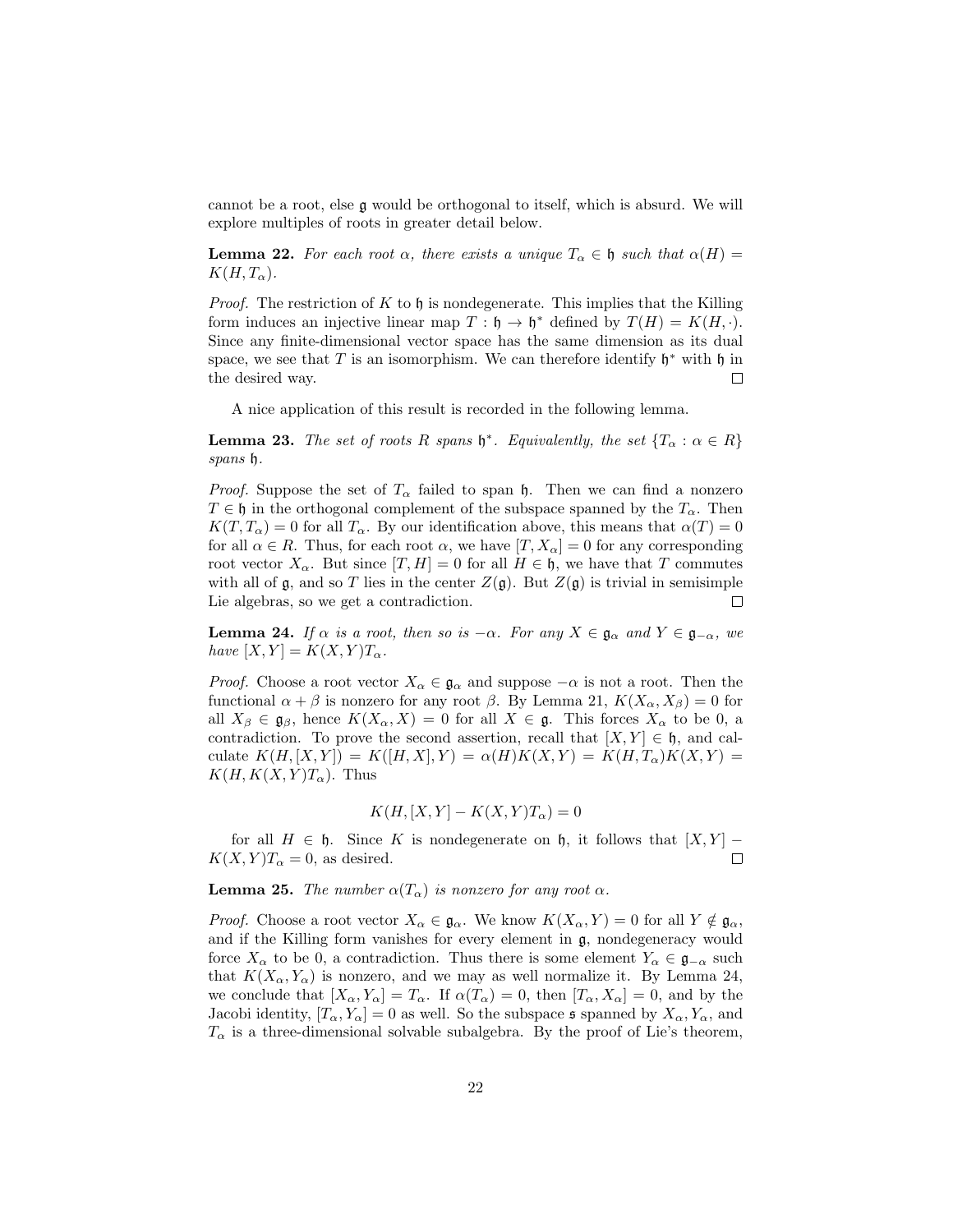$T_{\alpha} \in \mathfrak{s}^{(1)}$  must be nilpotent, which implies  $\text{ad}_{T_{\alpha}}$  is nilpotent by Lemma 7. But  $ad_{T_{\alpha}}$  also semisimple forces  $ad_{T_{\alpha}}$  to be 0. This means that  $T_{\alpha}$  lies in the center of  $\mathfrak g$ , which is trivial. Thus  $\alpha(T_\alpha)$  is actually nonzero.  $\Box$ 

The above lemma allows us to define a vector

$$
H_{\alpha} \equiv \frac{2}{K(T_{\alpha}, T_{\alpha})} T_{\alpha} \tag{16}
$$

for any root  $\alpha$ . Furthermore, given a root vector  $X_{\alpha} \in \mathfrak{g}_{\alpha}$ , I know I can find a  $Y_{\alpha}$  such that  $K(X_{\alpha}, Y_{\alpha})$  is nonzero. Rescale either of the vectors so that

$$
K(X_{\alpha}, Y_{\alpha}) = \frac{2}{K(T_{\alpha}, T_{\alpha})}.
$$

It is not hard to check that  $H_{\alpha}$ ,  $X_{\alpha}$ , and  $Y_{\alpha}$  satisfy the commutation relations

$$
[X_{\alpha}, Y_{\alpha}] = H_{\alpha}, \quad [H_{\alpha}, X_{\alpha}] = 2X_{\alpha}, \quad [H_{\alpha}, Y_{\alpha}] = -2Y_{\alpha}.
$$
 (17)

We see that  $\mathfrak{s}_{\alpha} = \text{span}\{H_{\alpha}, X_{\alpha}, Y_{\alpha}\}\$ is actually a subalgebra isomorphic to  $sl(2;\mathbb{C})$ . This is an incredible result. We discovered that every semisimple Lie algebra g contains a copy of  $sl(2;\mathbb{C})$  for each  $\alpha \in R$ . In light of Lemma 21,  $\mathfrak{s}_{\alpha}$ acts on the string

$$
\mathfrak{g}_{\beta\alpha}\equiv\bigoplus_{n\in\mathbb{Z}}\mathfrak{g}_{\beta+n\alpha}
$$

via the adjoint representation. We do not yet know that the action is irreducible, but we can still use our analysis of the irreducible representations of  $sl(2;\mathbb{C});$ we just cannot conclude the vectors  $u_0, \ldots, u_m$  span V.

**Proposition 26.** Suppose  $\alpha, \beta \in R$ . Let p and q denote the largest integers for which  $\beta - p\alpha$  and  $\beta + q\alpha$  are roots, respectively. Then  $\beta + n\alpha$  is a root for every  $-p \leq n \leq q$  and is not a root otherwise.

*Proof.* The string  $\mathfrak{g}_{\beta\alpha}$  consists of the vectors X satisfying  $\mathrm{ad}_H X = (\beta +$  $n\alpha$ )(H)X. Thus the eigenvalues of  $\mathrm{ad}_{H_{\alpha}}$  are  $\beta(H_{\alpha})+n\alpha(H_{\alpha})=\beta(H_{\alpha})+2n$  for finitely many values of n. By our analysis of the representations of  $sl(2;\mathbb{C})$ , the largest and smallest eigenvalues of  $H_{\alpha}$  are  $\pm m$  for some m. Thus, p and q must satisfy  $\beta(H_{\alpha})-2p = -m$  and  $\beta(H_{\alpha})+2q = m$ . Therefore  $\beta(H_{\alpha})=p-q$ , which is an integer. The numbers  $\beta(H_{\alpha})$  are called the **Cartan integers**. It follows that every integer  $n$  between  $p$  and  $q$  corresponds to another eigenvalue, and so the  $\alpha$ -string through  $\beta \{\beta + n\alpha : -p \leq n \leq q\}$  is an uninterrupted sequence of roots. There are no other roots  $\beta + n\alpha$  for n outside the range  $-p \leq n \leq q$ , else we could find a second interval bounded by some other  $p'$  and  $q'$ , and in that representation  $\beta(H_{\alpha})$  would equal  $p'-q'$ , which the reader can easily verify is a contradiction.  $\Box$ 

Note that in particular,  $\beta - \beta(H_\alpha)\alpha = \beta - (p - q)\alpha$  is an element of the α-string through β, meaning  $β - β(H<sub>α</sub>)α$  is a root.

Recall that  $\alpha$  in R implies  $-\alpha$  is also in R. The following lemma declares that no other multiple of  $\alpha$  is a root. This allows us to conclude that  $\mathfrak{s}_{\alpha}$  acts on  $\mathfrak{g}_{\beta\alpha}$  irreducibly.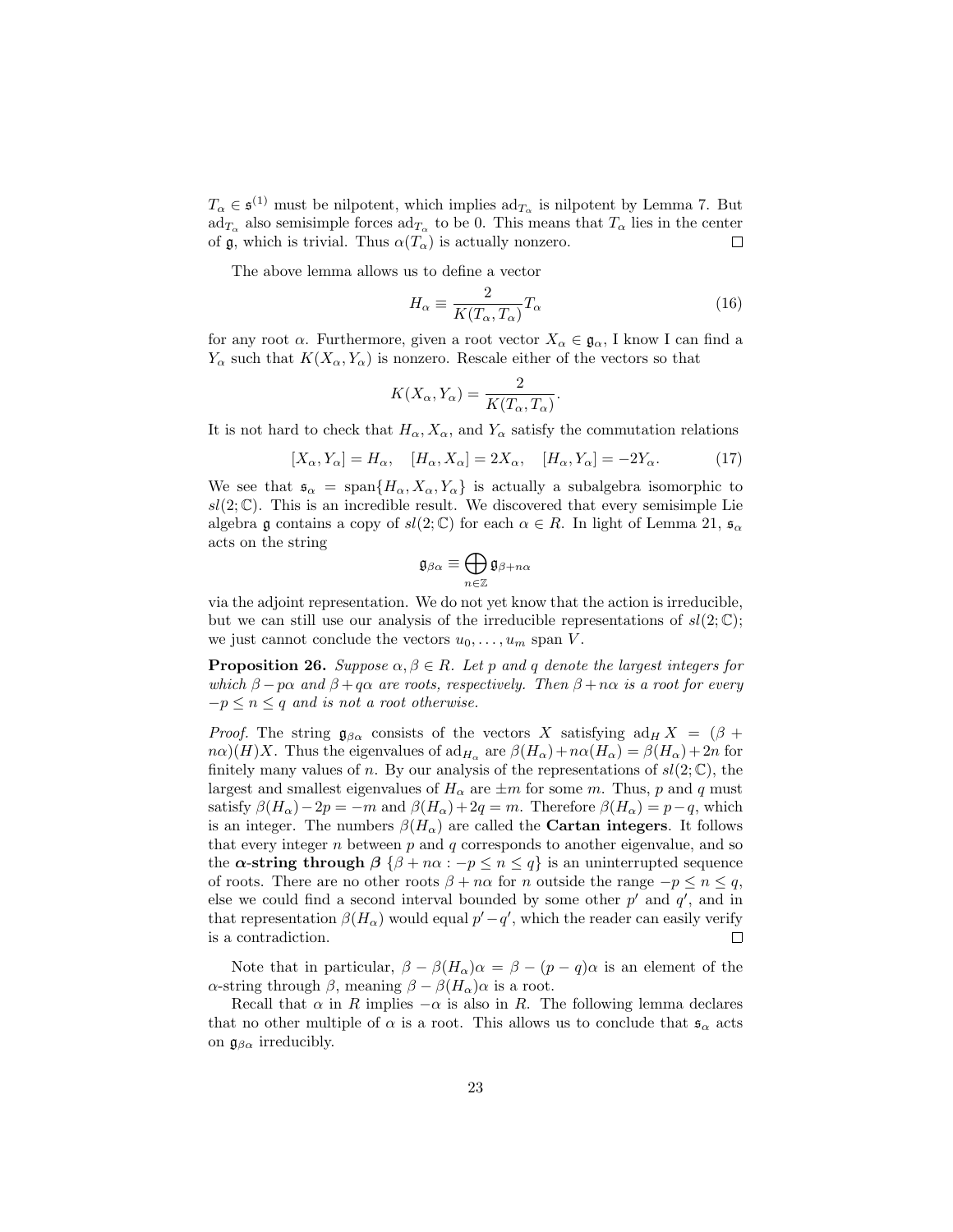**Proposition 27.** Every root space is one-dimensional. For any  $\alpha \in R$ , the only multiples of  $\alpha$  in R are  $\pm \alpha$ .

*Proof.* Consider the subspace s spanned by  $H_{\alpha}$ ,  $Y_{\alpha}$ , and  $\mathfrak{g}_{n\alpha}$  for  $n \geq 1$ . Then **s** is invariant under  $ad_{X_\alpha}$ ,  $ad_{Y_\alpha}$ , and  $ad_{H_\alpha}$ . Since  $ad_X$  is nilpotent for any root vector X, we have that trace  $\mathrm{ad}_{H_{\alpha}} = \mathrm{trace} \, \mathrm{ad}_{[X_{\alpha}, Y_{\alpha}]} = \mathrm{trace}[\mathrm{ad}_{X_{\alpha}}, \mathrm{ad}_{Y_{\alpha}}] = 0,$ where the trace is computed relative to s. On the other hand, we have that trace  $ad_{H_{\alpha}} = -\alpha(H_{\alpha}) + \sum_{n} n\alpha(H_{\alpha}) \dim \mathfrak{g}_{n\alpha}$ . Thus we need to have

$$
\alpha(H_{\alpha}) = \sum_{n} n \alpha(H_{\alpha}) \dim \mathfrak{g}_{n\alpha},
$$

hence dim  $\mathfrak{g}_{\alpha} = 1$  and dim  $\mathfrak{g}_{n\alpha} = 0$  for  $n \geq 2$ . For the second statement, suppose that  $\beta = c\alpha$  is a root for some complex number c. We know that  $\beta(H_{\alpha}) = c\alpha(H_{\alpha}) = 2c$  is an integer k. It suffices to assume c is positive, else we could use the root  $-\alpha$  instead. Since we ruled out the case where c is a positive integer greater than 1, we take c to be a half-integer  $k/2$  for k odd. Once again considering the action of  $\mathfrak{s}_{\alpha}$  on  $\mathfrak{g}_{\beta\alpha}$ , we have that the  $\alpha$ -string through  $k\alpha/2$  is an uninterrupted sequence of roots. While we cannot deduce the value of  $q$ , we know p is at least k, since  $k\alpha/2 - k\alpha = -k\alpha/2$  is a root by Lemma 24. Thus, we know that  $-k\alpha/2$ ,  $-k\alpha/2 + \alpha$ , ...,  $k\alpha/2 - \alpha$ , and  $k\alpha/2$  are all roots. In particular,  $-k\alpha/2 + (k+1)/2\alpha = \alpha/2$  is a root. But this implies  $2(\alpha/2) = \alpha$  is not a root, which yields a contradiction. Therefore, c can only be  $\pm 1$ .  $\Box$ 

We can now refine Lemma 21 into the following statement:

**Proposition 28.** Given  $\alpha, \beta \in \mathfrak{h}^*$  such that  $\alpha + \beta \neq 0$ , we have  $[\mathfrak{g}_{\alpha}, \mathfrak{g}_{\beta}] = \mathfrak{g}_{\alpha + \beta}$ .

*Proof.* If  $\alpha + \beta \in R$ , the result immediately follows from the fact that each root space is one-dimensional, provided  $\text{ad}_{X_\alpha}$  does not annihilate  $X_\beta$ . This would only occur if  $\beta$  is at the top of the  $\alpha$ -string through  $\beta$ , which holds if  $q = 0$ . But in this case,  $\alpha + \beta \notin R$ , and so both sides are equal to 0.  $\Box$ 

## 5 Root systems

Let  $\mathfrak h$  and R be defined as before. There is a natural way to extend the inner product on h to its dual space  $h^*$ , namely  $(\alpha, \beta) \equiv K(T_\alpha, T_\beta)$ . Since the roots span  $\mathfrak{h}^*$ , it suffices to define the form on the roots only. It is left to the reader to check that  $(\alpha, \beta)$  is positive-definite. Observe that

$$
\beta(H_{\alpha}) = K(H_{\alpha}, T_{\alpha}) = 2\frac{K(T_{\alpha}, T_{\beta})}{K(T_{\alpha}, T_{\alpha})},
$$

so that the Cartan integers now emerge as

$$
a_{\beta\alpha} \equiv \beta(H_{\alpha}) = 2\frac{(\beta,\alpha)}{(\alpha,\alpha)}.
$$
\n(18)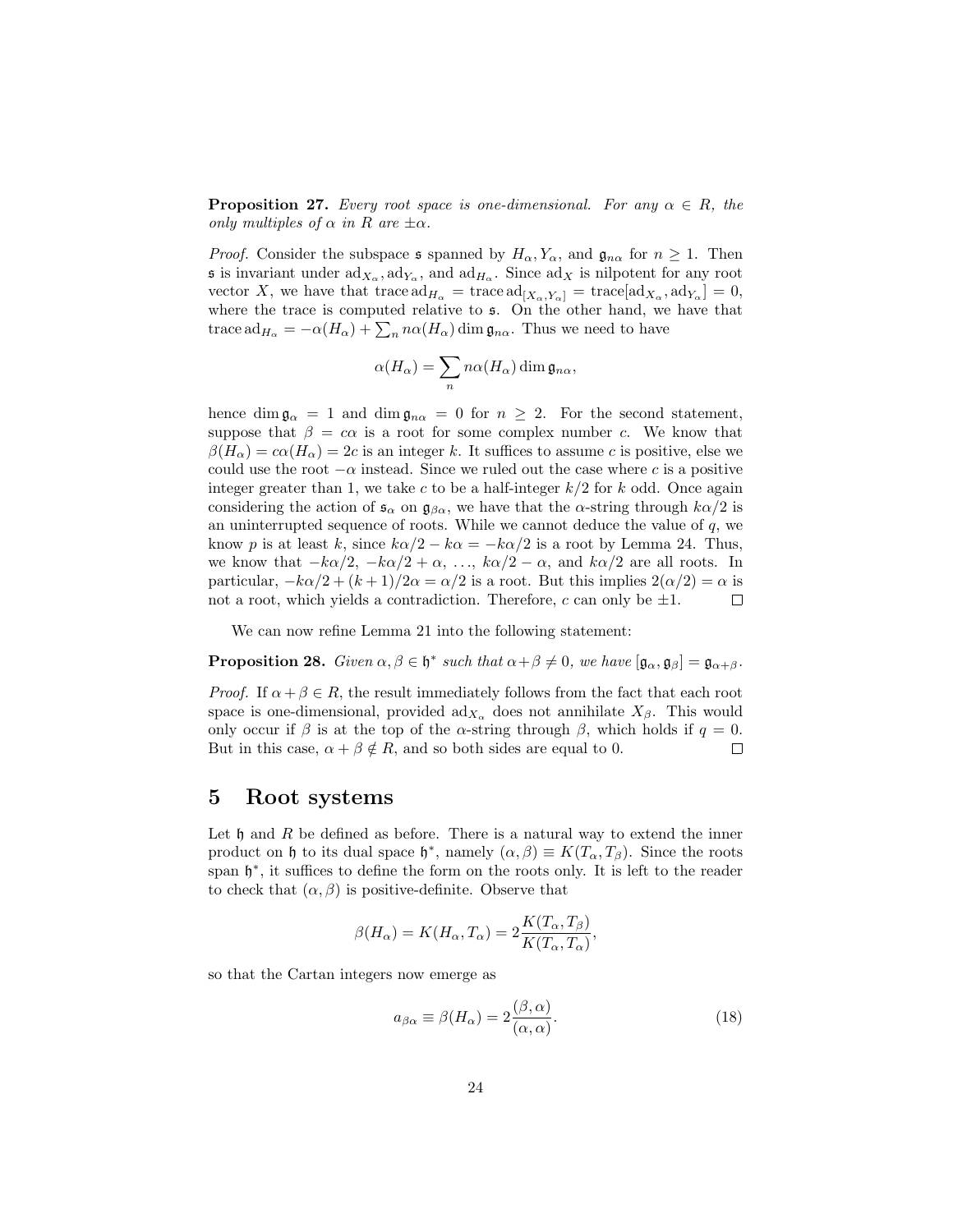Choose a basis of  $\mathfrak{h}^*$  consisting of roots, say  $\{\alpha_1, \ldots, \alpha_\ell\}$ . Then for any  $\beta \in R$ , we have  $\beta = \sum_{i=1}^{\ell} c_i \alpha_i$  for  $c_i \in \mathbb{C}$ . It turns out that every  $c_i$  is actually in Q. Indeed, for each  $j = 1, \ldots, \ell$ , we have

$$
(\beta, \alpha_j) = \sum_{i=1}^{\ell} c_i(\alpha_i, \alpha_j).
$$

Now multiply both sides by  $2/(\alpha_i, \alpha_j)$  to obtain

$$
2\frac{(\beta,\alpha_j)}{(\alpha_j,\alpha_j)} = \sum_{i=1}^{\ell} 2\frac{(\alpha_i,\alpha_j)}{(\alpha_j,\alpha_j)}c_i.
$$

Interpret this as a system of  $\ell$  equations in  $\ell$  unknowns  $c_i$  with Cartan integers as coefficients. The form being nondegenerate implies the Cartan matrix, whose  $ij<sup>th</sup>$  entry is the Cartan integer  $a_{\alpha_i\alpha_j}$ , for this system of equations is invertible. Thus, a unique solution for the  $c_i$  exists over  $\mathbb Q$ . Let  $E_{\mathbb Q}$  denote the  $\mathbb Q$ -subspace of  $\mathfrak{h}^*$  spanned by R.

To generalize our results, we are now concerned with a fixed Euclidean space E, i.e. a finite-dimensional vector space over  $\mathbb R$  with a positive-definite symmetric bilinear form  $(\alpha, \beta)$ . Let E be the real subalgebra obtained by canonically extending the base field of  $E_{\mathbb{Q}}$  to  $\mathbb{R}$ , that is,  $E = \mathbb{R} \otimes_{\mathbb{Q}} E_{\mathbb{Q}}$ . All of the results we have obtained for roots still hold in the real extension. For  $\alpha \in R$ , we may define a geometric reflection of  $\gamma \in E$  by

$$
\sigma_{\alpha} \cdot \gamma = \gamma - 2 \frac{(\beta, \alpha)}{(\alpha, \alpha)} \alpha.
$$
 (19)

The reflection  $\sigma_{\alpha}$  fixes a hyperplane, i.e. a subspace of codimension one, given by  $\{\beta \in E : (\beta, \alpha) = 0\}$ . It is interesting that the formula for  $\sigma_{\alpha}$  contains the Cartan integer  $a_{\beta\alpha}$ , for if  $\gamma$  happens to be a root, we immediately know that  $\sigma_{\alpha} \cdot \gamma$  is also a root. As a special case, if  $\gamma = \alpha$ , the reflection sends  $\alpha$  to  $-\alpha$ . The group of isometries generated by each  $\sigma_{\alpha}$  is called the Weyl group W. See [3] and [4] for a treatment of the Weyl group. We now define the abstract notion of a root system, of which the set of roots we've considered so far is an example.

**Definition 6.** Let E be a Euclidean space. A subset  $R \subset E$  of nonzero vectors is called a root system in  $E$  provided that  $R$  satisfies the following axioms:  $(R1)$  R is finite and spans E.

(R2) For any  $\alpha \in R$ , the only multiples of  $\alpha$  in R are  $\pm \alpha$ .

(R3) For any  $\alpha \in R$ , the reflection  $\sigma_{\alpha}$  leaves R invariant.

 $(R_4)$  If  $\alpha, \beta \in R$ , then  $2\frac{(\beta,\alpha)}{(\alpha,\alpha)}$  $\frac{(\beta,\alpha)}{(\alpha,\alpha)} \in \mathbb{Z}$ .

The elements of  $R$  are called *roots*. We now state some geometric properties of roots, as outlined in [3].

**Proposition 29.** Suppose  $\alpha$  and  $\beta$  are roots,  $\alpha$  is not a multiple of  $\beta$ , and  $(\alpha, \alpha) \geq (\beta, \beta)$ . Let  $\theta$  denote the angle between  $\alpha$  and  $\beta$ . Then one of the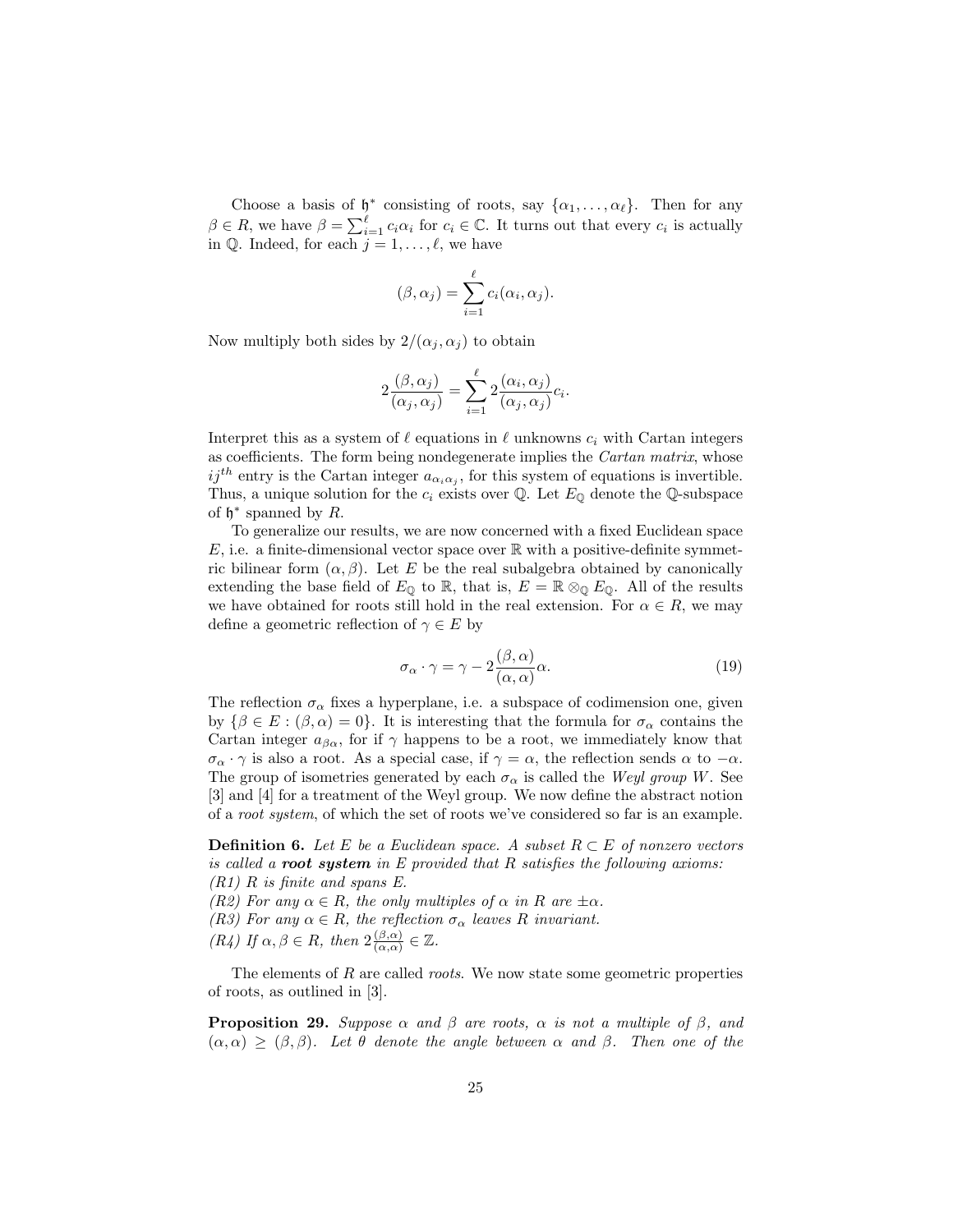following holds:

- 1.  $(\alpha, \beta) = 0$ .
- 2.  $(\alpha, \alpha) = (\beta, \beta)$  and  $\theta$  is  $\pi/3$  or  $2\pi/3$ .
- 3.  $(\alpha, \alpha) = 2(\beta, \beta)$  and  $\theta$  is  $\pi/4$  or  $3\pi/4$ .
- 4.  $(\alpha, \alpha) = 3(\beta, \beta)$  and  $\theta$  is  $\pi/6$  or  $5\pi/6$ .

Proof. All we need is to observe that

$$
a_{\alpha\beta}a_{\beta\alpha} = 4\frac{(\alpha,\beta)}{(\beta,\beta)}\frac{(\beta,\alpha)}{(\alpha,\alpha)} = 4\cos^2\theta
$$

and

$$
\frac{a_{\alpha\beta}}{a_{\beta\alpha}} = \frac{(\alpha, \alpha)}{(\beta, \beta)} \ge 1.
$$

Thus  $0 \le a_{\alpha\beta}a_{\beta\alpha} < 4$ , since  $\alpha \neq \pm \beta$ . If  $a_{\alpha\beta}a_{\beta\alpha} = 0$ , then  $\alpha$  and  $\beta$  are orthogonal. If  $a_{\alpha\beta}a_{\beta\alpha} = 1$ , then  $\theta = \pi/3$  or  $2\pi/3$ , and  $\alpha$  and  $\beta$  have the same length. If  $a_{\alpha\beta}a_{\beta\alpha} = 2$ , then  $\theta = \pi/4$  or  $3\pi/4$ , and  $\alpha$  is longer than  $\beta$  by a factor ength. If  $a_{\alpha\beta}a_{\beta\alpha} = 2$ , then  $\theta = \pi/4$  or  $3\pi/4$ , and  $\alpha$  is longer than  $\beta$  by a factor of  $\sqrt{2}$ . Finally, if  $a_{\alpha\beta}a_{\beta\alpha} = 3$ , then  $\theta = \pi/6$  or  $5\pi/6$ , and  $\alpha$  is longer than  $\beta$  by or  $\sqrt{2}$ . Finally,<br>a factor of  $\sqrt{3}$ .  $\Box$ 

Furthermore, by considering the sign of the Cartan integers in relation to the reflections they produce, we can convince ourselves that  $(\alpha, \beta) > 0$  when  $\theta$ is acute,  $(\alpha, \beta) = 0$  when  $\theta = \pi/2$ , and  $(\alpha, \beta) < 0$  when  $\theta$  is obtuse.

**Lemma 30.** Suppose  $\alpha$  and  $\beta$  are roots, and let  $\theta$  be the angle between the two. If  $\theta$  is acute, then  $\alpha - \beta$  and  $\beta - \alpha$  are roots. If  $\theta$  is obtuse, then  $\alpha + \beta$  is a root.

*Proof.* As before, take  $(\alpha, \alpha) \geq (\beta, \beta)$ . Whenever  $\theta$  is acute, analyzing each case reveals that the projection of  $\beta$  onto  $\alpha$  is  $\alpha/2$ , hence  $\sigma_{\alpha} \cdot \beta = \beta - \alpha$  is a root. Thus,  $-(\beta - \alpha) = \alpha - \beta$  is also a root. If  $\theta$  is obtuse, then the projection of  $\beta$ onto  $\alpha$  is  $-\alpha/2$ , hence  $\sigma_{\alpha} \cdot \beta = \beta + \alpha$  is a root.  $\Box$ 

Given roots  $\alpha$  and  $\beta$ , we define the  $\alpha$ -string through  $\beta$  just like before. Since  $R$  is finite, there exists integers  $p$  and  $q$  that denote the largest integers for which  $\beta - p\alpha$  and  $\beta + q\alpha$  are roots, respectively. Suppose the  $\alpha$ -string through β is broken, i.e. there is an integer i, where  $-p ≤ i ≤ q$ , such that  $β + iα$  is not a root. Then there exist integers  $r < s$ , where  $-p \le r, s \le q$  such that  $\beta + r\alpha$ and  $\beta + s\alpha$  are in R, but  $\beta + (r+1)\alpha$  and  $\beta + (s-1)\alpha$  are not in R. According to Lemma 30, this implies that  $(\alpha, \beta + r\alpha) \geq 0$  and  $(\alpha, \beta + s\alpha) \leq 0$ . Combining these expressions yields

$$
(s-p)(\alpha,\alpha) \leq 0.
$$

Since the form on  $E$  is positive-definite, we get a contradiction. Therefore, the α-string through  $\beta \{\beta + n\alpha : -p \le n \le q\}$  is unbroken. The reflection  $\sigma_\alpha$  adds or subtracts a multiple of  $\alpha$  to any root it acts on, and since  $\sigma_{\alpha}$  sends roots to other roots, we conclude the  $\alpha$ -string through  $\beta$  is invariant under  $\sigma_{\alpha}$ . In fact,  $\sigma_{\alpha}$  reverses the string. In particular,

$$
\sigma_{\alpha} \cdot (\beta + q\alpha) = \beta - p\alpha.
$$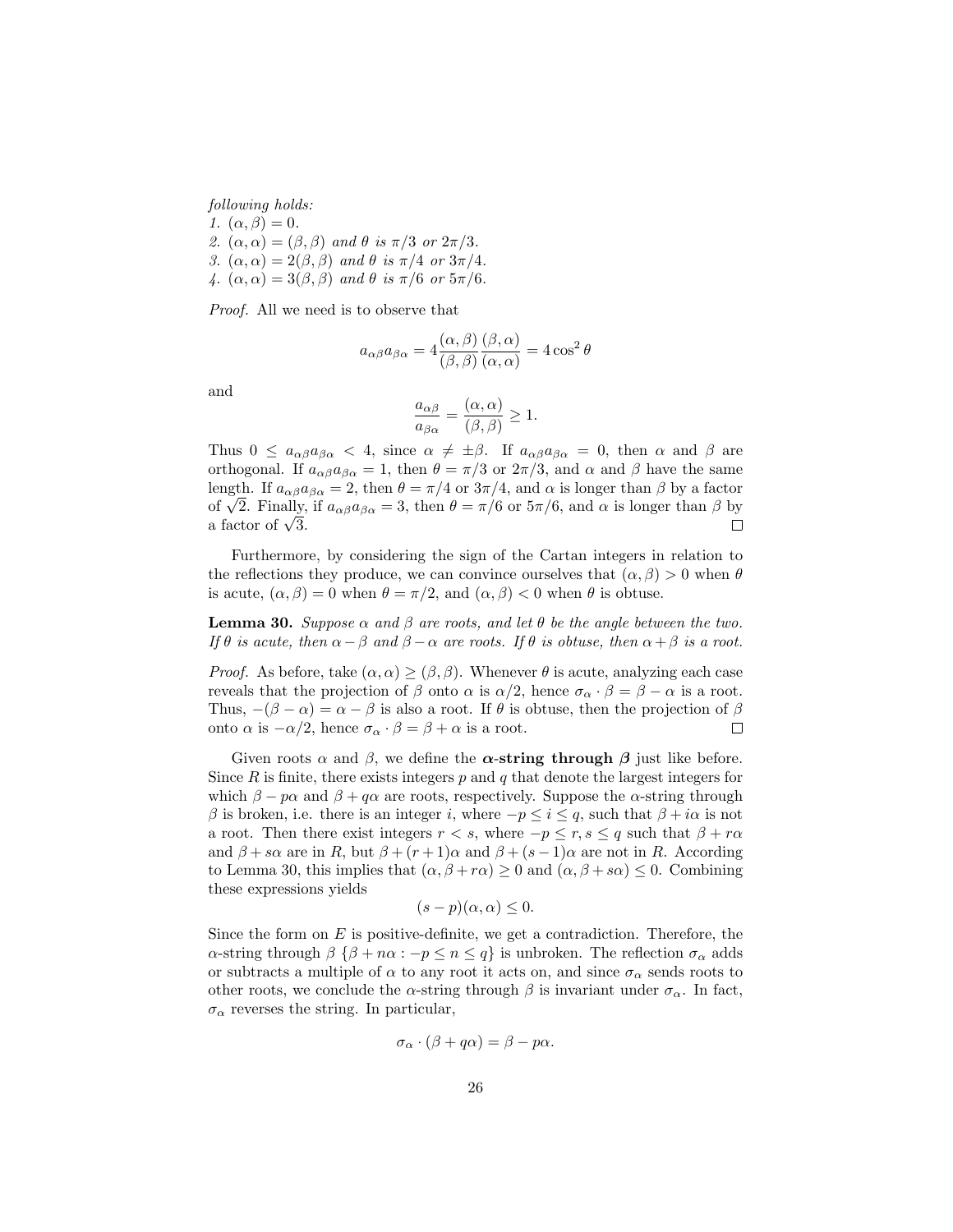The left side evaluates to  $\beta - (a_{\beta\alpha} + q)\alpha$ , which implies

$$
a_{\beta\alpha} = p - q.\tag{20}
$$

We conclude that root strings are of length at most four.

**Definition 7.** Let R be a root system. A subset  $\Delta \subset R$  is called a **base** if  $\Delta$ is a basis for E and if each  $\alpha \in R$  can be expressed as an integer combination of elements in  $\Delta$  such that the coefficients are either all nonnegative or all nonpositive.

A **positive root** is a root whose integer combination of elements in  $\Delta$  has all nonnegative coefficients. The set of positive roots is labelled  $R^+$ . A positive root is decomposable if it is the sum of two other positive roots.

**Proposition 31.** If  $\alpha$ ,  $\beta$  are distinct elements in a base  $\Delta$ , then  $(\alpha, \beta) \leq 0$ .

*Proof.* If  $(\alpha, \beta) > 0$ , then the angle between  $\alpha$  and  $\beta$  would be acute, in which case  $\alpha - \beta \in R$  by Lemma 30. Then the unique integer combination for  $\alpha$ β using elements of ∆ should have either all nonnegative or all nonpositive coefficients. But  $\alpha - \beta$  has one positive coefficient and one negative coefficient, and so  $\alpha - \beta$  cannot be a root.  $\Box$ 

Consequently, the angle between two distinct roots in a base is either right or obtuse.

**Lemma 32.** There exists a hyperplane V through the origin in  $E$  that does not contain any roots.

*Proof.* For each  $\alpha \in R$ , define a hyperplane  $V_{\alpha} = \{H \in E : (\alpha, H) = 0\}$ . Since the set of  $V_{\alpha}$  is finite, it can be shown that their union is not all of E. So there exists some  $H \in E$  not contained in any  $V_{\alpha}$ . This means that H is not orthogonal to any root. Let  $V$  be the hyperplane through the origin that is orthogonal to H. Then certainly V cannot contain any roots.  $\Box$ 

**Theorem 33.** Suppose  $R$  is a root system,  $V$  a hyperplane through the origin not containing any roots, and  $R^+$  the set of roots lying on a fixed side of V. Then the indecomposable elements in  $R^+$  form a base.

*Proof.* Choose a nonzero vector  $H \in E$  so that the fixed side of V consists of  $\mu \in E$  such that  $(\mu, H) > 0$ . Let  $\Delta$  consist of the indecomposable elements of  $R^+$ . I will first show that any positive root is a nonnegative integer combination of elements in  $\Delta$ . If not, then among the roots where this fails, choose the root  $\alpha$  so that  $(\alpha, H)$  is as small as possible. Now  $\alpha$  is decomposable because  $\alpha \notin \Delta$ , so  $\alpha = \beta + \gamma$  for some  $\beta, \gamma \in R^+$ . Then  $(\alpha, H) = (\beta, H) + (\gamma, H)$ , where  $(\beta, H)$ and  $(\gamma, H)$  are both greater than 0. But  $\beta$  and  $\gamma$  cannot both be expressed as nonnegative integer combinations of  $\Delta$ , else  $\alpha$  would be as well, contradicting the minimality of  $\alpha$ .

Next, we need to show that for distinct elements  $\alpha, \beta \in \Delta$ , we have  $(\alpha, \beta) \leq$ 0. Well, if  $(\alpha, \beta) > 0$ , then  $\alpha - \beta$  and  $\beta - \alpha$  are roots. One of them must be in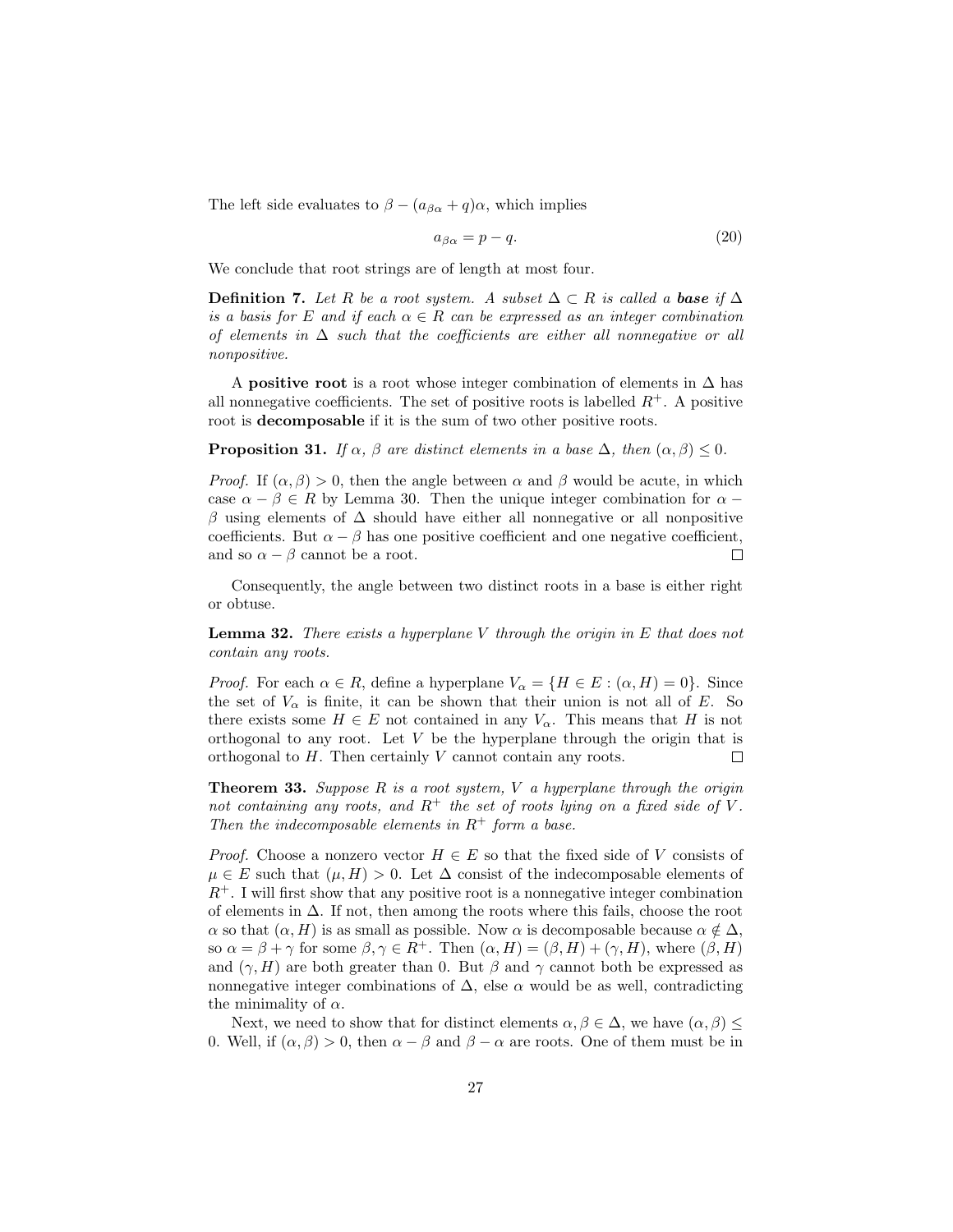$R^+$ , and so without loss of generality suppose  $\alpha - \beta \in R^+$ . But then  $\alpha$  would be decomposable, since  $\alpha = (\alpha - \beta) + \beta$ , which gives a contradiction.

Third, we must demonstrate that the elements of  $\Delta$  are linearly independent. Suppose

$$
\sum_{\alpha\in\Delta}c_\alpha\alpha=0
$$

for some constants  $c_{\alpha}$ . Partition  $\Delta$  depending on the sign of the coefficient, so that

$$
\sum c_{\alpha}\alpha = \sum d_{\beta}\beta.
$$

for nonnegative constants  $c_{\alpha}$  and  $d_{\beta}$ . Let u denote this vector. Then

$$
(u, u) = \left(\sum c_{\alpha}\alpha, \sum d_{\beta}\beta\right) = \sum \sum c_{\alpha}d_{\beta}(\alpha, \beta) \leq 0,
$$

which forces u to vanish. Then  $(u, H) = \sum c_{\alpha}(\alpha, H) = 0$ , and since  $(\alpha, H)$  is always positive, we must have that the  $c_{\alpha}$  are all 0. Likewise, the  $d_{\beta}$  are all 0.

We are now able to conclude that  $\Delta$  is a base. Its elements are linearly independent, and every positive root can be expressed as integer combinations of elements in  $\Delta$  with nonnegative coefficients. The remaining roots are in  $R^-$ , and since they are the negatives of the positive roots, they can be expressed as integer combinations of elements in  $\Delta$  with nonpositive coefficients. And since R spans E, it follows that  $\Delta$  also spans E, hence  $\Delta$  is a basis for E.  $\Box$ 

This theorem motivates the term positive simple roots to refer to the elements of  $\Delta$ , where here *simple* refers to being indecomposable.

#### 5.1 Dynkin diagrams

Given a base  $\Delta$  for a root system R, it is helpful to construct the **Dynkin** diagram for R. First, denote every positive simple root  $\alpha_i$  by a vertex  $v_i$ . Then connect every pair of vertices  $v_i, v_j$  with  $a_{\alpha_i \alpha_j} a_{\alpha_j \alpha_i}$  edges, which we've shown signifies the square of the relative lengths of the roots. If it happens that one root is longer than another, draw an arrow in the direction of the shorter root.

See  $[3]$  for an explanation that the Weyl group W acts transitively on the bases of a root system, which implies that the Dynkin diagrams corresponding to different bases for the same root system are isomorphic. Furthermore, if the Dynkin diagrams of two root systems  $R_1$  and  $R_2$  are isomorphic, then  $R_1$  and  $R<sub>2</sub>$  are isomorphic. This tells us that a Dynkin diagram uniquely determines its root system.

A root system  $R$  is said to be *reducible* if it is a direct sum of two other root systems, and  $R$  is *irreducible* otherwise. Also, a Dynkin diagram is *connected* if there is a path of edges between every pair of vertices, and it is disconnected otherwise.

Proposition 34. A root system is irreducible if and only if its Dynkin diagram is connected.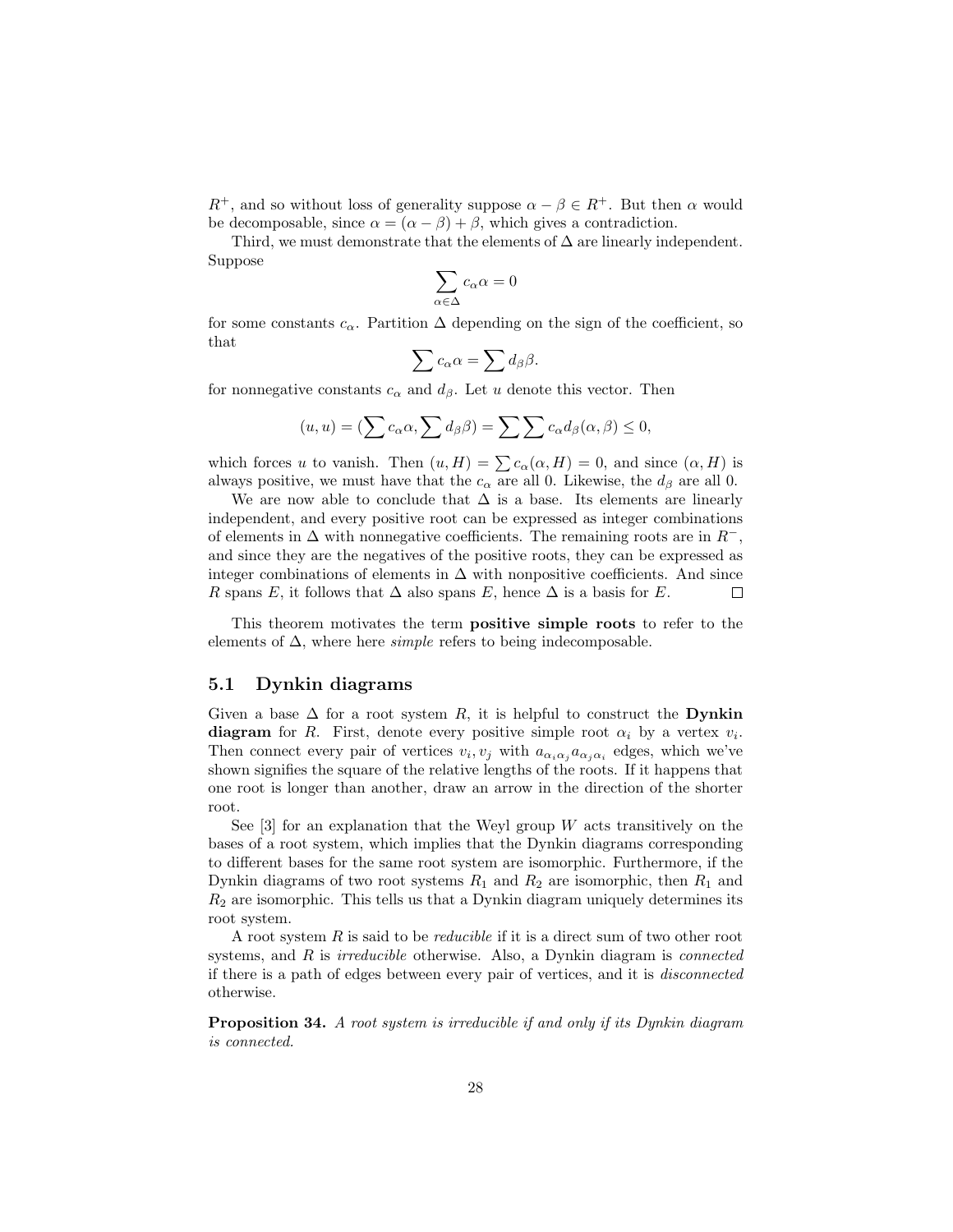*Proof.* Suppose R reduces into root systems  $R_1$  and  $R_2$ . Then we quickly see that a base  $\Delta$  for R decomposes into respective bases for  $R_1$  and  $R_2$  as  $\Delta =$  $\Delta_1 \cup \Delta_2$ . Since the elements of  $R_1$  are orthogonal to those of  $R_2$ , the elements of  $\Delta_1$  are likewise orthogonal to those of  $\Delta_2$ . We conclude that the Dynkin diagram of  $\Delta_1$  is disconnected from the Dynkin diagram of  $\Delta_2$ , hence  $\Delta$  is disconnected. Conversely, suppose the Dynkin diagram of  $R$  is disconnected, so that  $\Delta = \Delta_1 \cup \Delta_2$  as before. Then E is the direct sum of span $\{\Delta_1\}$  and span $\{\Delta_2\}$ . Set  $R_1 = R \cap \text{span}\{\Delta_1\}$  and  $R_2 = R \cap \text{span}\{\Delta_2\}$ . Then we easily see that  $R_1$  and  $R_2$  are root systems with bases  $\Delta_1$  and  $\Delta_2$ , respectively. It remains to check that each element of R is in either  $R_1$  or  $R_2$ . One can show that the Weyl group of any root system is generated by the set of reflections by elements of its base. Furthermore, one can show that every element of  $R$  is part of some base. Let  $W_1$  and  $W_2$  denote the Weyl group of  $R_1$  and  $R_2$ , respectively. Since W acts transitively on the bases of  $R$ , it is clear that

$$
W \cdot \Delta = (W_1 \cdot \Delta_1) \cup (W_2 \cdot \Delta_2),
$$

and therefore R is the direct sum of  $R_1$  and  $R_2$ .

 $\Box$ 

Proposition 35. Let  $\mathfrak g$  be a simple Lie algebra with corresponding root system R. Then R is irreducible.

*Proof.* Suppose R reduces into  $R_1$  and  $R_2$ . Take  $\alpha \in R_1$  and  $\beta \in R_2$ . Then neither  $(\alpha + \beta, \alpha)$  nor  $(\alpha + \beta, \beta)$  is zero, which means  $\alpha + \beta$  cannot belong to either  $R_1$  or  $R_2$ , i.e.  $\alpha + \beta$  is not a root. This implies  $[\mathfrak{g}_{\alpha}, \mathfrak{g}_{\beta}] = 0$ . Then the subalgebra s of g generated by the root spaces associated to  $R_1$  is a proper subalgebra of  $\mathfrak g$ ; it is nonzero because the center of  $\mathfrak g$  is trivial. Moreover,  $\mathfrak s$  is normalized by all of  $\mathfrak{g}$ , which means  $\mathfrak{s}$  is a proper ideal of  $\mathfrak{g}$ . This contradicts the simplicity of g.  $\Box$ 

Now suppose  $\mathfrak g$  is a semisimple Lie algebra with Cartan subalgebra  $\mathfrak h$ . Then  $\mathfrak g$  can be decomposed into simple subalgebras  $\mathfrak g_1, \ldots, \mathfrak g_n$  as in Theorem 17. One can show that  $\mathfrak{h} = \mathfrak{h}_1 \oplus \cdots \oplus \mathfrak{h}_n$ , where  $\mathfrak{h}_i = \mathfrak{g}_i \cap \mathfrak{h}$ . Each  $\mathfrak{h}_i$  is a maximal toral subalgebra of  $\mathfrak{g}_i$ . Indeed, any toral subalgebra of  $\mathfrak{g}_i$  larger than  $\mathfrak{h}_i$  would yield a toral subalgebra larger than  $\mathfrak{h}$ . Let  $R_i$  be the root system of  $\mathfrak{g}_i$  relative to  $\mathfrak{h}_i$ . Then if  $\alpha \in R_i$ , we can extend  $\alpha$  to a root of g relative to h by declaring  $\alpha(\mathfrak{h}_j) = 0$  whenever  $j \neq i$ . Conversely, if  $\alpha \in R$ , then we must have  $[\mathfrak{h}_i, \mathfrak{g}_{\alpha}] \neq 0$ for some i, otherwise h would centralize  $\mathfrak{g}_{\alpha}$ , contradicting Proposition 28. But then  $\mathfrak{g}_{\alpha}$  is contained in  $\mathfrak{g}_i$ , so that  $\alpha$  restricted to  $\mathfrak{h}_i$  is a root of  $\mathfrak{g}_i$  relative to  $\mathfrak{h}_i$ . Therefore, R decomposes accordingly into  $R_1 \cup \cdots \cup R_n$ . We arrive at the following corollary:

Corollary 36. Let g be a semisimple Lie algebra with Cartan subalgebra h and root system R. If  $\mathfrak{g} = \mathfrak{g}_1 \oplus \cdots \oplus \mathfrak{g}_n$  is the Lie algebra direct sum of simple subalgebras, then each  $\mathfrak{h}_i = \mathfrak{h} \cap \mathfrak{g}_i$  is a Cartan subalgebra of  $\mathfrak{g}_i$  with corresponding root system  $R_i$  such that  $R = R_1 \cup \cdots \cup R_n$  is the decomposition of R into irreducible root systems.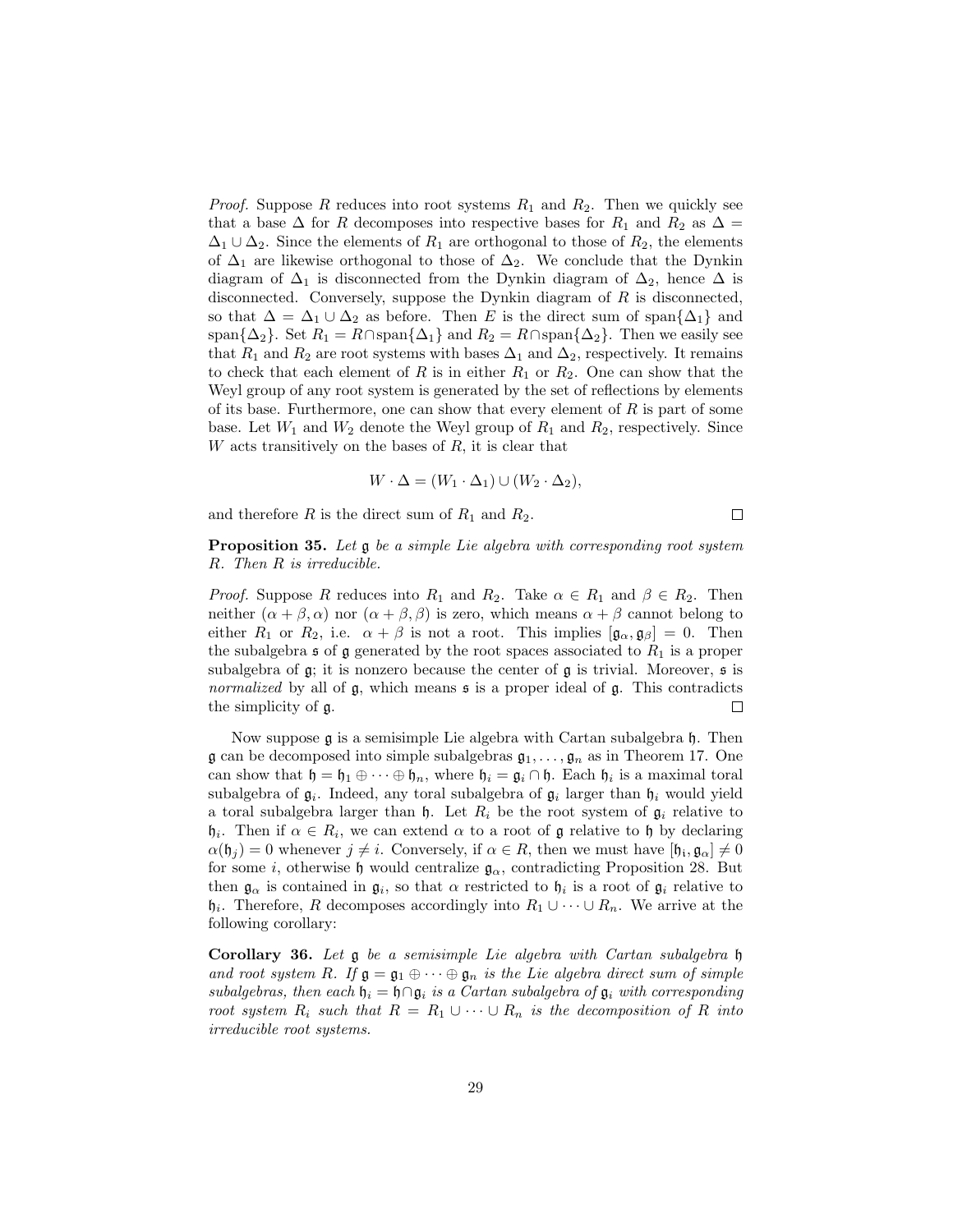I will now classify all irreducible root systems using their associated Dynkin diagrams: see Figure 1. Note that in the figure, in place of arrows we use filled vertices to represent longer roots. By Proposition 34, we only need to analyze connected Dynkin diagrams. The proof relies on [4].

#### **Theorem 37.** An irreducible root system of rank  $\ell$  is isomorphic to one of  $A_{\ell}$  $(\ell \geq 1), B_{\ell} \ (\ell \geq 2), C_{\ell} \ (\ell \geq 3), D_{\ell} \ (\ell \geq 4), G_2, F_4, E_6, E_7, or E_8.$

*Proof.* Consider a set  $\mathfrak{U} = \{\varepsilon_1, \ldots, \varepsilon_n\}$  of n linearly independent unit vectors that satsify  $(\varepsilon_i, \varepsilon_j) \leq 0$  and  $4(\varepsilon_i, \varepsilon_j)^2 = 0$ , 1, 2, or 3, for  $i \neq j$ . Call such a set admissable. As we now know, positive simple elements are admissable, once normalized. Create a graph  $\Gamma$  corresponding to  $\mathfrak U$  by drawing n vertices and connecting pairs of vertices i and j with  $4(\varepsilon_i, \varepsilon_j)^2$  edges. My first claim is that the number of pairs of vertices in  $\Gamma$  connected by at least one edge is strictly less than n. To see this, let  $\varepsilon = \sum_{i=1}^n \varepsilon_i$ , which is nonzero since the  $\varepsilon_i$ are linearly independent. Then  $0 < (\varepsilon, \varepsilon) = n + 2 \sum_{i < j} (\varepsilon_i, \varepsilon_j)$ . Let i and j be a pair of vertices connected by at least one edge. Then  $4(\varepsilon_i, \varepsilon_j)^2 = 1$ , 2, or 3, and so  $2(\varepsilon_i, \varepsilon_j) \leq -1$ . The number of such pairs cannot exceed  $n-1$ . The claim immediately implies that  $\Gamma$  contains no cycles. Indeed, if  $\Gamma' \subset \Gamma$  were a cycle with n' vertices, it would correspond to an admissable subset  $\mathfrak{U}' \subset \mathfrak{U}$ , and  $\Gamma'$ would contain at least  $n'$  pairs of vertices connected by at least one edge.

My second claim is that no more than three edges can originate from a vertex in Γ. Choose some  $\varepsilon \in \mathfrak{U}$ , and suppose the vectors in  $\mathfrak U$  connected to  $\varepsilon$  are  $\eta_1, \ldots, \eta_k$ . Seeing as there are no cycles, we must have that the  $\eta_i$  are orthonormal. Since  $\mathfrak U$  is a linearly independent set, the  $(k+1)$ -dimensional span of  $\varepsilon, \eta_1, \ldots, \eta_k$  contains a unit vector  $\eta_0$  orthogonal to each  $\eta_i$ . Then we have  $\varepsilon = \sum_{i=0}^{k} (\varepsilon, \eta_i) \eta_i$ . Hence  $1 = (\varepsilon, \varepsilon) = \sum_{i=0}^{k} (\varepsilon, \eta_i)^2$ , and so  $\sum_{i=1}^{k} (\varepsilon, \eta_i)^2 < 1$ . But then  $\sum_{i=1}^{k} 4(\varepsilon, \eta_i)^2 < 4$ , where the left hand side is the number of edges connected to  $\varepsilon$ . An immediate consequence of this result is that  $G_2$  is the only connected graph of an admissable set to contain a triple edge.

Third, suppose a subset  $\{\eta_1, \ldots, \eta_k\}$  of  $\mathfrak U$  yields a subgraph of  $\Gamma$  which is a simple chain. I claim that the set  $\mathfrak{U}' = (\mathfrak{U} \setminus \{\eta_1, \ldots, \eta_k\}) \cup \eta$ , where  $\eta = \sum_{i=1}^k \eta_i$ , is admissable. Linear independence of  $\mathfrak{U}'$  follows at once from linear independence of  $\mathfrak U$ . Since we are dealing with a simple chain, we have  $2(\eta_i, \eta_{i+1}) = -1$ , for  $1 \le i \le k - 1$ , and so  $(\eta, \eta) = k + 2 \sum_{i < j} (\eta_i, \eta_j) = k - (k - 1) = 1$ , which shows that  $\eta$  is a unit vector. For any  $\varepsilon \in \mathfrak{U} \setminus \eta$ , we must have that  $\varepsilon$  is connected to at most one of  $\eta_1, \ldots, \eta_k$ , else we would draw a cycle. So either  $(\varepsilon, \eta) = (\varepsilon, \eta_i)$ for some  $1 \leq i \leq k$  or  $(\varepsilon, \eta) = 0$  altogether. This implies not only that  $\mathfrak{U}'$  is admissable, but also that the graph of  $\mathfrak{U}'$  is obtained from shrinking the simple chain to a point. Therefore, we cannot have subgraphs of  $\Gamma$  containing a simple chain with two additional edges emerging from both endpoints, else shrinking the chain would yield a point connected to four edges.

Any connected graph  $\Gamma$  of an admissable set is already quite restricted. It is either  $G_2$ , a simple chain  $A_\ell$ , a simple chain with a second edge connecting one pair of adjacent vertices, or three simple chains that intersect at one vertex. Indeed, if  $\Gamma$  contained more than one double-edge or branch point, then there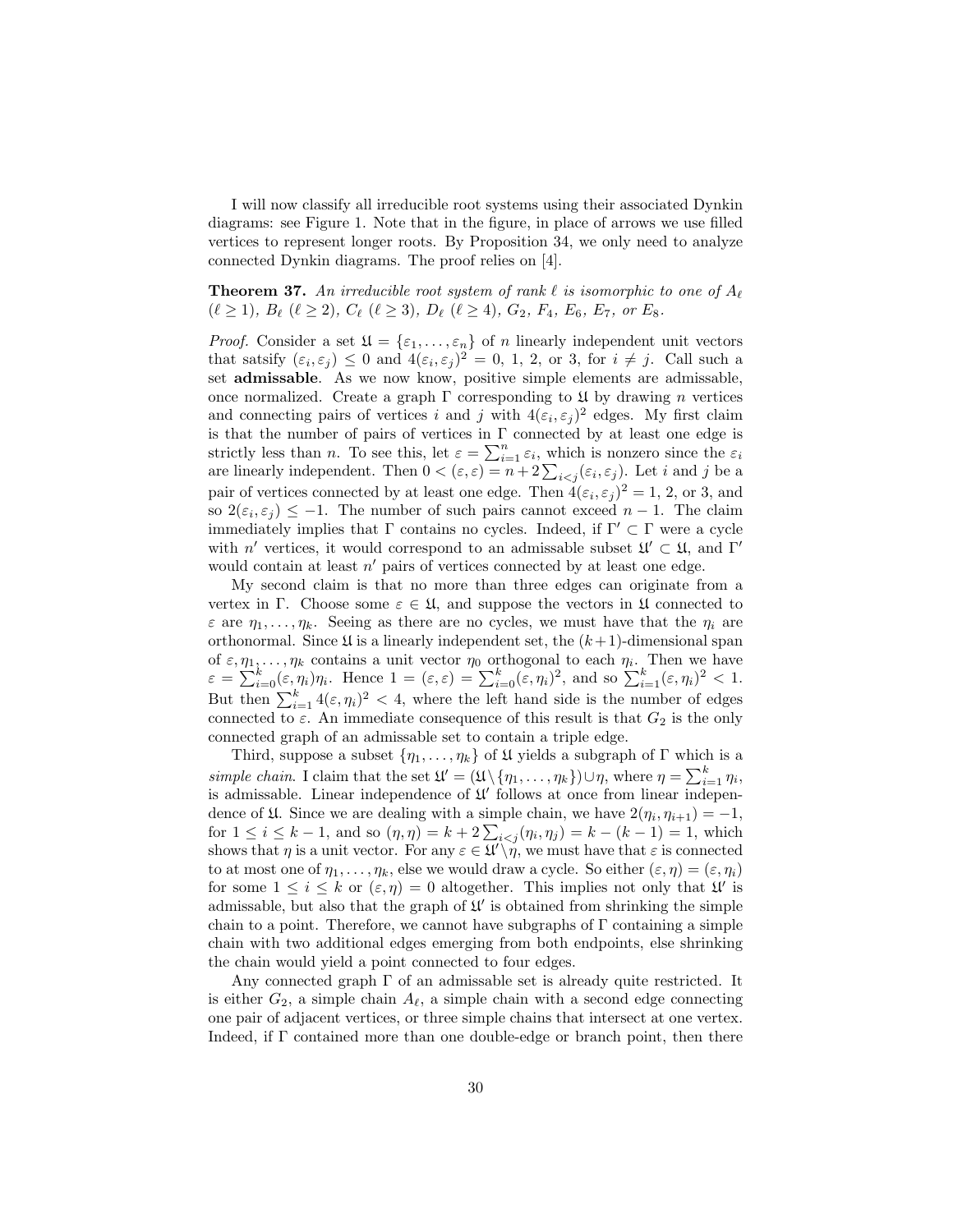

Figure 1: A complete list of the Dynkin diagrams associated to irreducible root systems. All complex semisimple Lie algebras are classified by these diagrams.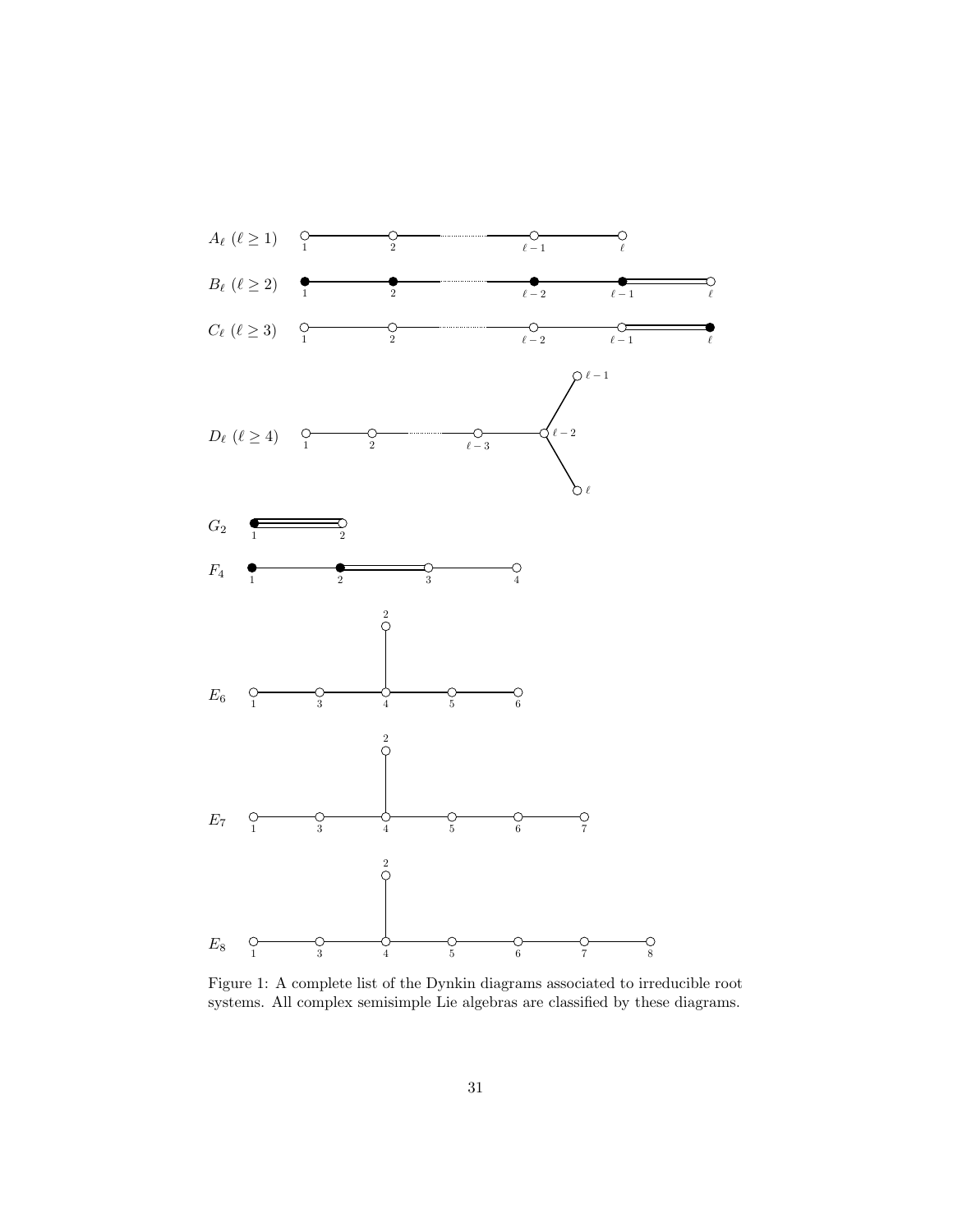would be a subgraph consisting of a simple chain with two additional edges emerging from each endpoint, which is exactly what I just showed cannot occur.

Consider first the case of a simple chain from  $\varepsilon_1$  to  $\varepsilon_p$ , a double-edge between  $\varepsilon_p$  and  $\eta_q$ , and a simple chain from  $\eta_q$  to  $\eta_1$ . Of course, the vertices still arise from an admissable set. Say that  $\varepsilon = \sum_{i=1}^{p} i \varepsilon_i$  and  $\eta = \sum_{i=1}^{q} i \eta_i$ . Since  $2(\varepsilon_i, \varepsilon_{i+1}) =$  $-1$ , for  $1 \leq i \leq p-1$ , and since the other pairs are orthogonal, it is easily seen that  $(\varepsilon, \varepsilon) = \sum_{i=1}^{p} i^2 - \sum_{i=1}^{p-1} i(i+1) = p(p+1)/2$ . Likewise,  $(\eta, \eta) = q(q+1)/2$ . Also, since  $4(\varepsilon_p, \eta_q)^2 = 2$ , we have  $(\varepsilon, \eta)^2 = p^2 q^2(\varepsilon_p, \eta_q)^2 = p^2 q^2/2$ . By the Cauchy-Schwarz inequality,  $(\varepsilon, \eta)^2 < (\varepsilon, \varepsilon)(\eta, \eta)$ , and thus

$$
\frac{p^2q^2}{2} < \frac{p(p+1)}{2} \frac{q(q+1)}{2}.
$$

Simplifying this expression gives  $2pq < (p+1)(q+1)$ , from which we can quickly deduce that  $(p-1)(q-1) < 2$ . One solution is  $p = 2$  and  $q = 2$ , which yields the graph  $F_4$ . The remaining solutions are  $p = 1$  with q arbitrary, and  $q = 1$  with p arbitrary. By the symmetry of the graph, these solutions both correspond to  $B_\ell$  and  $C_\ell$ , where the only difference between  $B_\ell$  and  $C_\ell$  is the relative lengths of the roots.

Finally, we consider the case of a simple chain from  $\varepsilon_1$  to  $\varepsilon_{p-1}$ , a branching vertex which we will label  $\psi$ , followed by two simple chains  $\eta_{q-1}, \ldots, \eta_1$ and  $\zeta_{r-1}, \ldots, \zeta_1$ . Similar to before, set  $\varepsilon = \sum_{i=1}^p i\varepsilon_i$ ,  $\eta = \sum_{i=1}^{q} i\eta_i$ , and  $\zeta = \sum_{i=1}^r i\zeta_i$ . Replacing p with  $p-1$  reveals that  $(\varepsilon, \varepsilon) = p(p-1)/2$ , and likewise for  $\eta$  and  $\zeta$ . Let  $\theta_1$ ,  $\theta_2$ , and  $\theta_3$  denote the angles between  $\psi$  and  $\varepsilon$ ,  $\eta$ , and  $\zeta$ , respectively. We compute

$$
\cos^2 \theta_1 = \frac{(\varepsilon, \psi)^2}{(\varepsilon, \varepsilon)(\psi, \psi)} = \frac{(p-1)^2(\varepsilon_{p-1}, \psi)^2}{(\varepsilon, \varepsilon)} = \frac{p-1}{2p} = \frac{1}{2}(1 - \frac{1}{p}),
$$

and likewise for  $\eta$  and  $\zeta$ . Now  $\varepsilon$ ,  $\eta$ , and  $\zeta$  are mutually orthogonal, while  $\psi$  is linearly independent from them, so span $\{\varepsilon, \eta, \zeta, \psi\}$  is a four-dimensional subspace. Let the orthonormal basis for this space be  $\{\varepsilon, \eta, \zeta, \kappa\}$ , where  $\kappa$  is a unit vector orthogonal to  $\varepsilon$ ,  $\eta$ , and  $\zeta$ . Then  $\psi = (\psi, \varepsilon)\varepsilon + \cdots + (\psi, \kappa)\kappa$ , from which we deduce that  $1 = (\psi, \psi) = (\psi, \varepsilon)^2 + \cdots + (\psi, \kappa)^2$ . So then

$$
1 > (\psi, \varepsilon)^2 + (\psi, \eta)^2 + (\psi, \zeta)^2 = \cos^2 \theta_1 + \cos^2 \theta_2 + \cos^2 \theta_3.
$$

We conclude that

$$
\frac{1}{p}+\frac{1}{q}+\frac{1}{r}>1,
$$

where p, q, and r are at least 2, else the graph reduces to  $A_\ell$ . If each variable were at least 3, then the inequality would fail; without loss of generality, say that  $r = 2$ . Thus  $1/p + 1/q > 1/2$ , and again without loss of generality, take  $p \ge q$ . This implies that  $q < 4$ . If  $q = 2$ , then p is arbitrary. This solution corresponds to  $D_\ell$ . If  $q = 3$ , then  $p = 3, 4$ , or 5, which correspond to  $E_6$ ,  $E_7$ , and  $E_8$ , respectively.

I will not delve into the details of constructing root systems associated to the Dynkin diagrams that remain, but it is possible to do so. Therefore, there are no more restrictions on the Dynkin diagrams, and the proof terminates.  $\Box$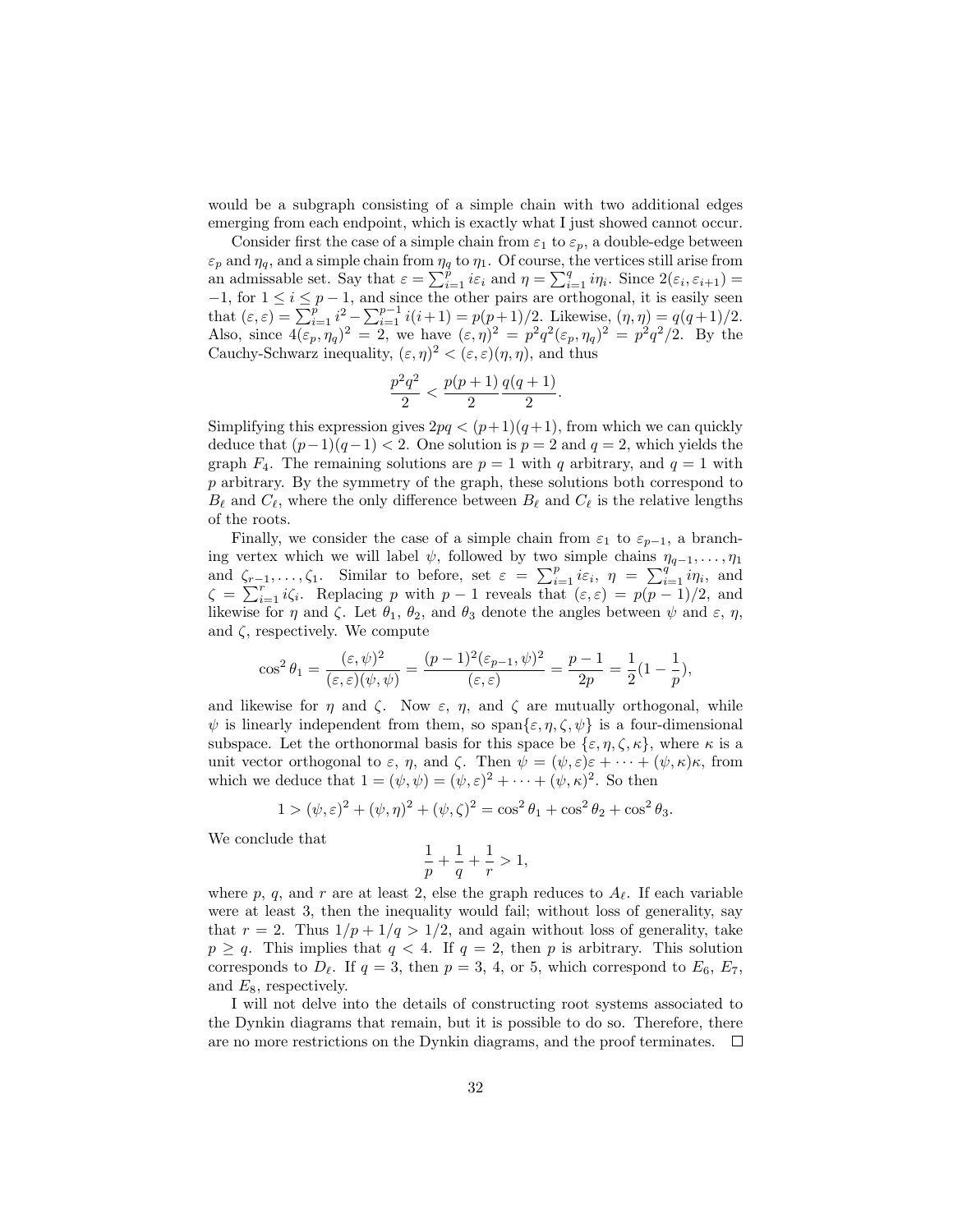See [4] for further explanation that for every root system  $R$  there exists a semisimple Lie algebra that gives rise to a root system isomorphic to R.

To summarize our findings, we know that any semisimple Lie algebra g, with root system R, decomposes into a Lie algebra direct sum of simple subalgebras. And each simple subalgebra produces a decomposition of R into irreducible root systems. Finally, each of these irreducible root systems corresponds to a connected Dynkin diagram, which must be listed in Figure 1. Therefore, every complex semisimple Lie algebra is classified by a finite union of connected Dynkin diagrams of the type  $A_\ell$  ( $\ell \geq 1$ ),  $B_\ell$  ( $\ell \geq 2$ ),  $C_\ell$  ( $\ell \geq 3$ ),  $D_\ell$  ( $\ell \geq 4$ ),  $G_2$ ,  $F_4, E_6, E_7$ , and  $E_8$ .

## 6 An application to physics

#### 6.1 Lorentz group

An important Lie group that arises in physics is the Lorentz group. Our discussion will rely heavily on  $[5]$ . The invariance of the speed of light c enforces a metric tensor

$$
\eta^{\mu\nu} = \eta_{\mu\nu} = \begin{pmatrix} 1 & 0 & 0 & 0 \\ 0 & -1 & 0 & 0 \\ 0 & 0 & -1 & 0 \\ 0 & 0 & 0 & -1 \end{pmatrix}.
$$

Space-time, or *Minkowski space*, is said to be  $\mathbb{R}^4$  with metric tensor  $\eta_{\mu\nu}$ , which is usually called the Minkowski metric. In four-vector notation, we denote points in Minkowski space as  $x^{\mu}$ . We say that  $x^{\mu} = (ct, x)$  and  $x_{\mu} = (ct, -x)$ . Then the inner product of  $x^{\mu}$  with itself, or rather the norm squared of  $x^{\mu}$ , is given by  $x_{\mu}x^{\mu} = \eta_{\mu\nu}x^{\nu}x^{\mu} = (ct)^2 - |\mathbf{x}|^2$ . If a linear transformation  $x^{\mu} \mapsto x'^{\mu} = \Lambda^{\mu}_{\ \nu}x^{\nu}$ preserves the norm squared, then

$$
\eta_{\mu\nu}x^{\mu}x^{\nu} = \eta_{\rho\sigma}x'^{\rho}x'^{\sigma} = \eta_{\rho\sigma}\Lambda^{\rho}_{\ \mu}\Lambda^{\sigma}_{\ \nu}x^{\mu}x^{\nu},
$$

which implies that

$$
\eta_{\mu\nu} = \eta_{\rho\sigma} \Lambda^{\rho}_{\ \mu} \Lambda^{\sigma}_{\ \nu} = \Lambda^{\rho}_{\ \mu} \eta_{\rho\sigma} \Lambda^{\sigma}_{\ \nu}.
$$
\n(21)

Alternatively,

$$
\eta = \Lambda^T \eta \Lambda. \tag{22}
$$

Such transformations are called Lorentz transformations, and they form a real matrix Lie group called the Lorentz group  $O(3, 1)$ . From Equation 22, it is clear that det  $\Lambda = \pm 1$  for any  $\Lambda$ . Also, setting  $\mu, \nu = 0$  in Equation 21 yields

$$
(\Lambda^0_0)^2 - \sum_{i=1}^3 (\Lambda^i_0)^2 = 1,
$$

which implies that  $({\Lambda^0}_0)^2 \geq 1$ . The Lorentz group may then be written as a union of four connected components, depending on the signs of det  $\Lambda$  and  $\Lambda^0_{\phantom{0}0}$ .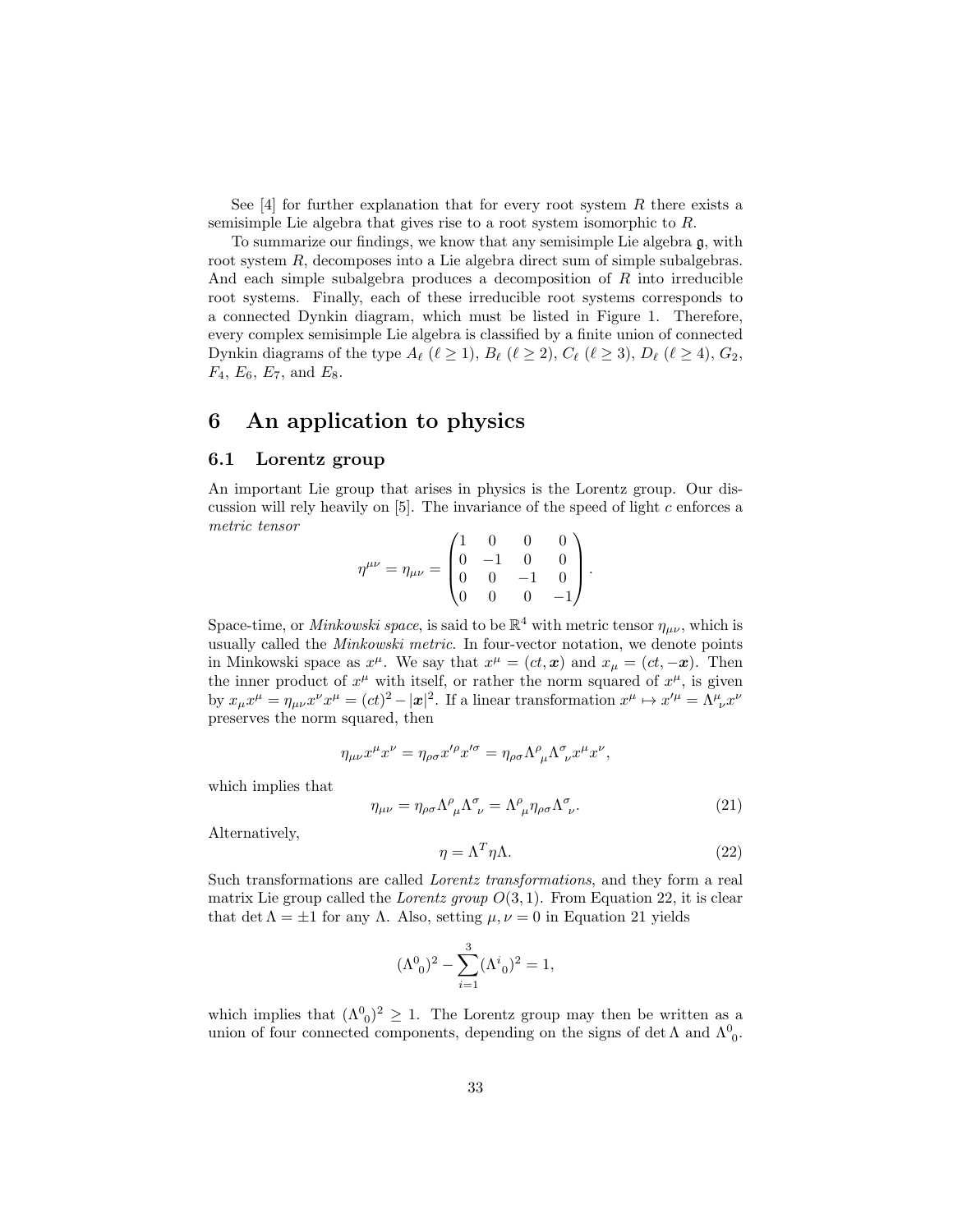The set  $SO(3,1)^{\uparrow} = {\Lambda \in O(3,1) : \det \Lambda = 1, \Lambda^0_{0} = 1}$  is called the proper orthochronous Lorentz group. It is a normal subgroup, as it is the kernel of the map that takes  $\Lambda$  to the pair (det  $\Lambda$ , sgn  $\Lambda^0_{\ 0}$ ). The remaining three components of  $O(3,1)$  are simply cosets of  $SO(3,1)^{\uparrow}$ . Frequently, when we speak of the Lorentz group we mean just the proper orthochronous Lorentz group.

We will now motivate why the universal covering group of  $SO(3,1)$ <sup> $\uparrow$ </sup> is  $SL(2;\mathbb{C})$ . Letting  $\sigma_0$  be the  $2 \times 2$  identity matrix, we can represent any point  $x^{\mu}$  in Minkowski space by

$$
x^{\mu}\sigma_{\mu} = X = \begin{pmatrix} x^{0} + x^{3} & x^{1} - ix^{2} \\ x^{1} + ix^{2} & x^{0} - x^{3} \end{pmatrix}.
$$

The representation is invertible, as we can recover  $x^{\mu}$  via

$$
x^{\mu} = \frac{1}{2} \operatorname{trace} X \sigma_{\mu}.
$$

Moreover, the norm squared of  $x^{\mu}$  is simply given by det X. For any  $M \in$  $SL(2;\mathbb{C})$ , the map  $X \mapsto X' = MXM^{\dagger}$  preserves the determinant, and thus it represents a Lorentz transformation. So there exists a  $\Lambda_M \in SO(3,1)$ <sup>†</sup> such that

$$
X' = \Lambda_M X.
$$

We immediately see that  $M$  and  $-M$  both give rise to the same Lorentz transformation, so under this identification there is a two-to-one homomorphism of  $SL(2,\mathbb{C})$  into  $SO(3,1)^{\uparrow}$ . It can be shown that such a homomorphism sending  $\pm M$  to  $\Lambda_M$  is onto, continuous, and locally one-to-one. Furthermore, by analyzing the polar decomposition of a matrix in  $SL(2;\mathbb{C})$ , one can show that  $SL(2;\mathbb{C})$  is simply connected. Therefore,  $SL(2;\mathbb{C})$  is the universal covering group of  $SO(3,1)^{\uparrow}$ .

Now consider an infinitesimal Lorentz transformation of the form

$$
\Lambda^{\mu}_{\ \nu} = \delta^{\mu}_{\ \nu} + \omega^{\mu}_{\ \nu}.\tag{23}
$$

Substituting this transformation into Equation 21 gives

$$
\eta_{\rho\sigma} = \eta_{\mu\nu} (\delta^{\mu}_{\ \rho} + \omega^{\mu}_{\ \rho})(\delta^{\nu}_{\ \sigma} + \omega^{\nu}_{\ \sigma}) = (\eta_{\rho\nu} + \omega_{\nu\rho})(\delta^{\nu}_{\ \sigma} + \omega^{\nu}_{\ \sigma}).
$$

Neglecting the quadratic term in  $\omega$ , we arrive at

$$
\eta_{\rho\sigma} = \eta_{\rho\sigma} + \omega_{\sigma\rho} + \omega_{\rho\sigma},
$$

and consequently  $\omega$  is antisymmetric. Any  $4 \times 4$  antisymmetric matrix has six independent entries, which means that Lorentz group has six continuous parameters. Three transformations correspond to the usual rotations of SO(3), which leave  $t$  invariant, and they are parameterized by the three rotation angles. The remaining transformations leave  $t^2 - j^2$  invariant for  $j = x, y, z$ , and each is called a boost along its respective axis. In natural units, boosts can be written as

$$
t \mapsto \gamma(t + vx), \quad x \mapsto \gamma(x + vt), \tag{24}
$$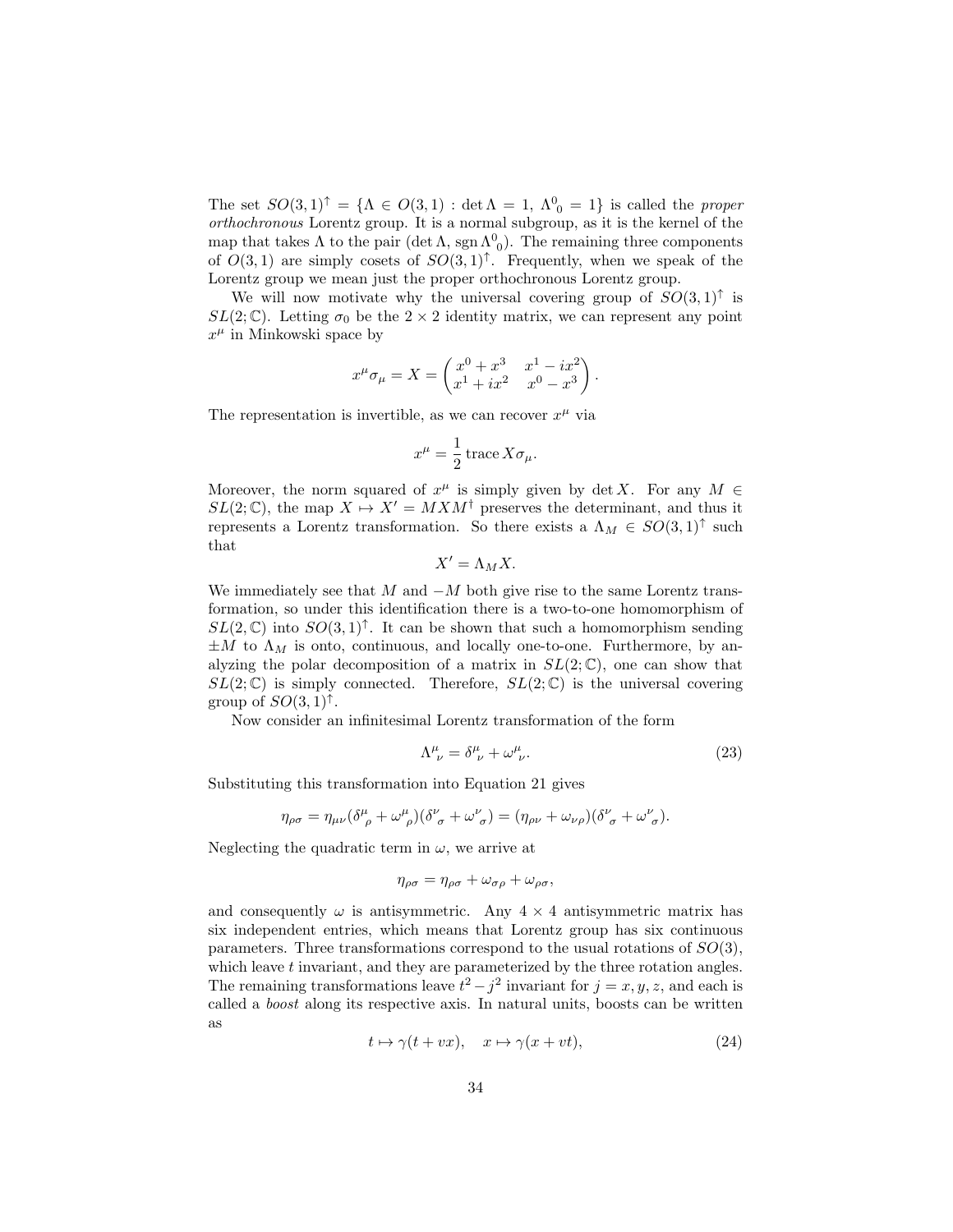where

$$
\gamma \equiv \frac{1}{\sqrt{1 - v^2}}, \quad -1 < v < 1.
$$

These transformations are parameterized by the components of the velocity v. It is often convenient to reparameterize v in terms of rapidity  $\eta$ , so that  $v = \tanh \eta$  with  $-\infty < \eta < \infty$ . This illustrates that boosts are hyperbolic transformations given by

$$
t \mapsto (\cosh \eta)t + (\sinh \eta)x, \quad x \mapsto (\sinh \eta)t + (\cosh \eta)x. \tag{25}
$$

Seeing as the boost velocity v ranges over the non-compact interval  $0 \leq |v| < 1$ , it follows that the Lorentz group is non-compact. This is troubling, as there is a theorem that states non-compact groups have no nontrivial finite-dimensional unitary representations. Unitary representations are desired in physics because their generators are Hermitian operators, which correspond to observables. In order to identify non-compact groups with observables, we require infinitedimensional representations. This problem is overcome using the Hilbert space of one-particle states.

#### 6.2 Lorentz algebra

Now we proceed to analyze the Lorentz algebra. We know that the Lorentz group has six continuous parameters, which are entries in the antisymmetric matrix  $\omega_{\mu\nu}$ . Let's label their corresponding generators as  $J^{\mu\nu}$ , such that  $J^{\mu\nu} =$  $-J^{\nu\mu}$ . Then an element Λ of the Lorentz group is expressed as

$$
\Lambda = e^{-\frac{i}{2}\omega_{\mu\nu}J^{\mu\nu}},\tag{26}
$$

where the factor of  $1/2$  arises because each generator is counted twice in our implicit summation. Suppose we have a representation  $D$  of the Lorentz group, of dimension *n*. Then a collection of objects  $\phi^i$ , for  $1 \leq i \leq n$ , transforms under D whenever

$$
\phi^i \mapsto \left[ e^{-\frac{i}{2}\omega_{\mu\nu}J_D^{\mu\nu}} \right]^i_j \phi^j,\tag{27}
$$

where the exponential is an  $n \times n$  matrix representation of  $\Lambda$  and  $J_D^{\mu\nu}$  are the  $n \times n$  Lorentz generators in D. Therefore, the variation of  $\phi^i$  is

$$
\delta \phi^i = -\frac{i}{2} \omega_{\mu\nu} [J_D^{\mu\nu}]^i{}_j \phi^j. \tag{28}
$$

Say that a *contravariant four-vector*  $V^{\mu}$  is an object that satisfies the Lorentz transformation law  $V^{\mu} \mapsto \Lambda^{\mu}_{\ \nu} V^{\nu}$ . A covariant four-vector  $V_{\mu}$  is an object that transforms as  $V_\mu \mapsto \Lambda_\mu^{\ \nu} V_\nu$ , where  $\Lambda_\mu^{\ \nu} = \eta_{\mu\rho} \eta^{\nu\sigma} \Lambda^\rho_{\ \sigma}$ . Given a contravariant four-vector  $V^{\mu}$ , it can be shown that the four-vector  $V_{\mu} \equiv \eta_{\mu\nu}V^{\nu}$  is a covariant four-vector. We say that a scalar is a quantity that is invariant under the Lorentz transformation. The rest mass of a particle is an example of a scalar. For a scalar  $\phi$ , the index i has only one value, meaning the representation is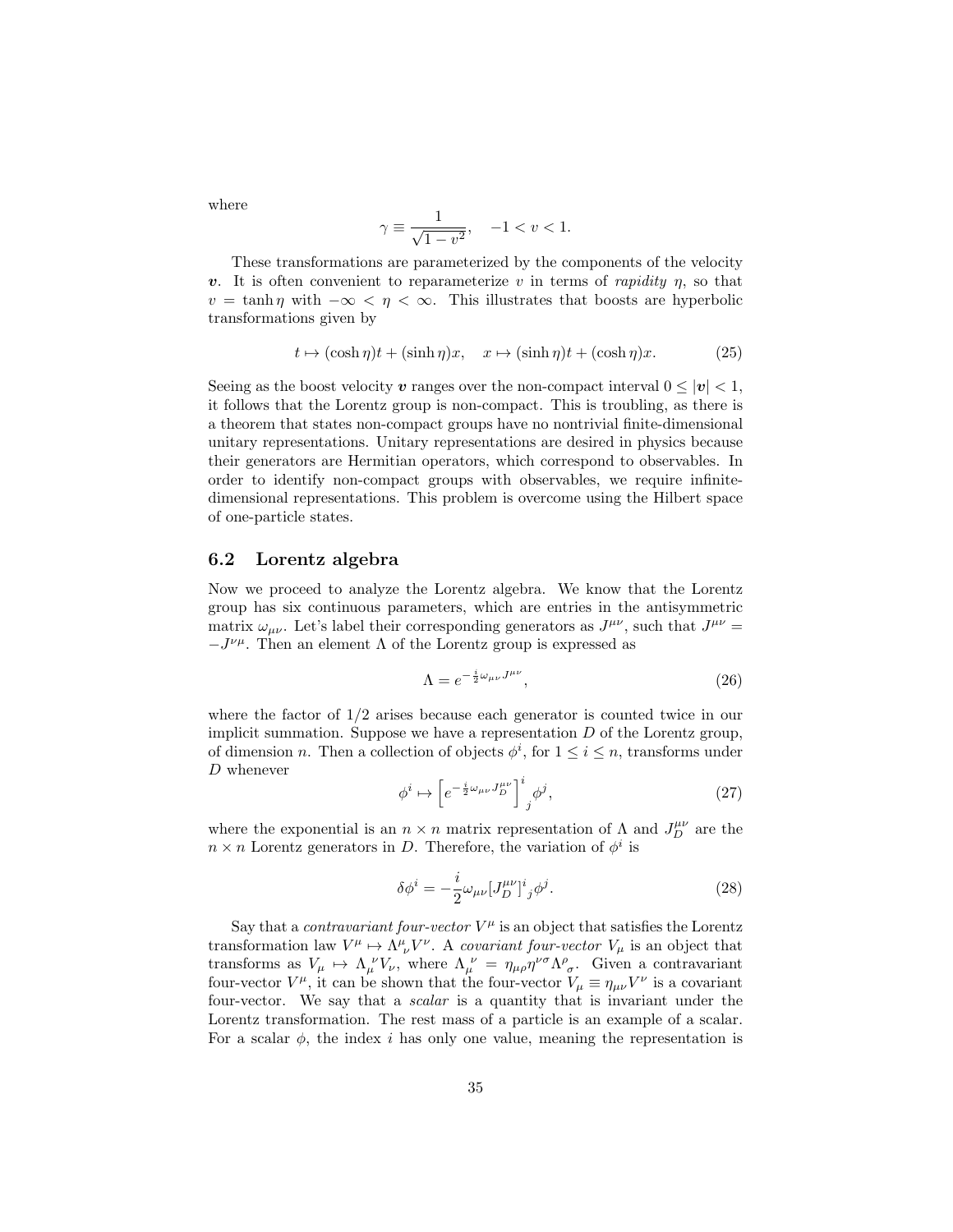one-dimensional. But in order for the Lorentz transformation on  $\phi$  to be the identity, we must have  $J^{\mu\nu} = 0$ . Thus, the representation is trivial.

Now we discuss the four-vector representation (which is four-dimensional). Consider the variation of a contravariant four-vector  $V^{\mu}$  under an infinitesimal Lorentz transformation as given by Equation 23. We have

$$
V^{\mu} \mapsto \Lambda^{\mu}_{\ \nu} V^{\nu} = (\delta^{\mu}_{\ \nu} + \omega^{\mu}_{\ \nu}) V^{\nu},
$$

so that the variation is

$$
\delta V^\mu = \omega^\mu_{\ \nu} V^\nu.
$$

But using Equation 28, we know that

$$
\delta V^{\mu} = -\frac{i}{2}\omega_{\mu\nu}[J^{\mu\nu}]^{\rho}_{\ \sigma}V^{\sigma},
$$

where the matrix indices in the four-vector representation are conventionally replaced by four-vector indices. In order to make both equations compatible, we require the solution

$$
[J^{\mu\nu}]^{\rho}_{\sigma} = i(\eta^{\mu\rho}\delta^{\nu}_{\ \sigma} - \eta^{\nu\rho}\delta^{\mu}_{\ \sigma}).\tag{29}
$$

Note that this matrix is antisymmetric with respect to exchanging  $\mu \leftrightarrow \nu$ . To verify the solution is correct, substitute it into our expression for the variation to get

$$
\delta V^{\rho} = \frac{1}{2} \omega_{\mu\nu} (\eta^{\mu\rho} \delta^{\nu}_{\ \sigma} - \eta^{\nu\rho} \delta^{\mu}_{\ \sigma}) V^{\sigma}
$$
  
= 
$$
\frac{1}{2} \omega_{\mu\nu} \eta^{\mu\rho} \delta^{\nu}_{\ \sigma} V^{\sigma} + \frac{1}{2} \omega_{\nu\mu} \eta^{\nu\rho} \delta^{\mu}_{\ \sigma} V^{\sigma}
$$
  
= 
$$
\frac{1}{2} \omega^{\rho}_{\ \nu} V^{\nu} + \frac{1}{2} \omega^{\rho}_{\ \mu} V^{\mu}
$$
  
= 
$$
\omega^{\rho}_{\ \nu} V^{\nu},
$$

as desired. Note that in the second equality I utilized the antisymmetry of  $\omega$ .

The four-vector representation is irreducible. Using Equation 29, we find that the commutator is

$$
[J^{\mu\nu}, J^{\rho\sigma}] = i(\eta^{\nu\rho}J^{\mu\sigma} - \eta^{\mu\rho}J^{\nu\sigma} - \eta^{\nu\sigma}J^{\mu\rho} + \eta^{\mu\sigma}J^{\nu\rho}),
$$
(30)

which completely determines the Lie algebra of the Lorentz group. Define a new set of vectors by breaking up the generators as follows:

$$
J^i \equiv \epsilon_{ijk} J^{jk}, \quad K^i \equiv J^{i0}.
$$
 (31)

Their commutation relations are:

$$
[J^i, J^j] = i\epsilon_{ijk}J^k,
$$
  
\n
$$
[J^i, K^j] = i\epsilon_{ijk}K^k,
$$
  
\n
$$
[K^i, K^j] = -i\epsilon_{ijk}J^k.
$$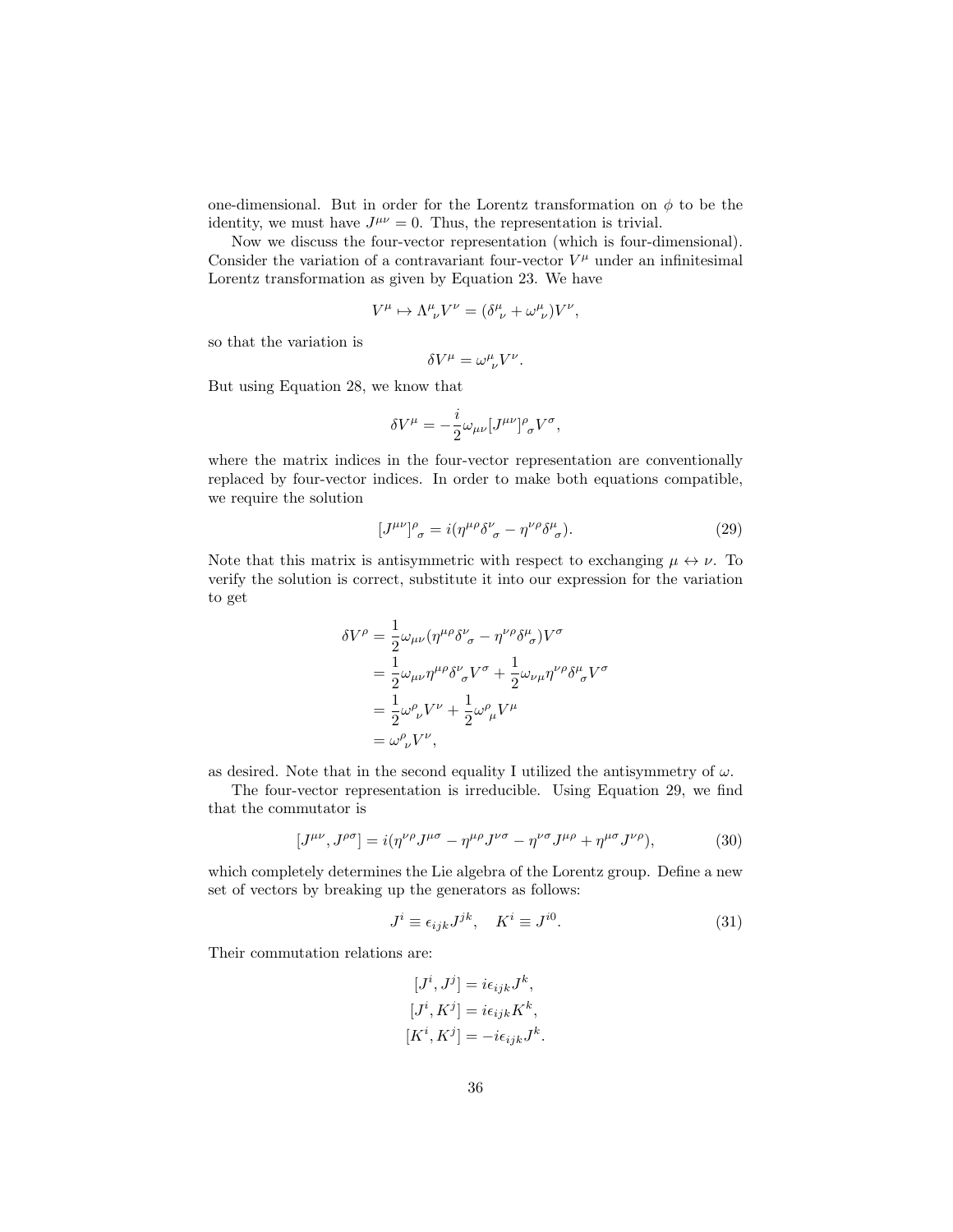The first relation implies the  $J^i$  form an  $sl(2;\mathbb{C})$  algebra, and so we interpret  $J^i$  as the angular momentum. Observe that the  $K^i$  do not form an algebra. Finally, define 1

$$
\theta^i \equiv \frac{1}{2} \epsilon_{ijk} \omega^{jk}, \quad \eta^i \equiv \epsilon_{ijk} \omega^{i0}.
$$
 (32)

Then since  $\omega_{i0} = -\omega^{i0} = -\eta^i$ , else  $\omega_{jk} = \omega^{jk}$ , we can write

$$
\frac{1}{2}\omega_{\mu\nu}J^{\mu\nu} = \omega_{12}J^{12} + \omega_{13}J^{13} + \omega_{23}J^{23} + \sum_{i=1}^{3}\omega_{i0}J^{i0}
$$

$$
= \theta \cdot \mathbf{J} - \eta \cdot \mathbf{K}.
$$

Consequently, an element of the Lorentz group may be written as

$$
\Lambda = e^{-i\theta \cdot \mathbf{J} + i\boldsymbol{\eta} \cdot \mathbf{K}}.
$$
\n(33)

We interpret  $K$  as a spatial vector and  $\theta$  as a rotation angle.

Our treatment of the Lorentz group and algebra will allow one to explore further topics in general relativity and quantum field theory.